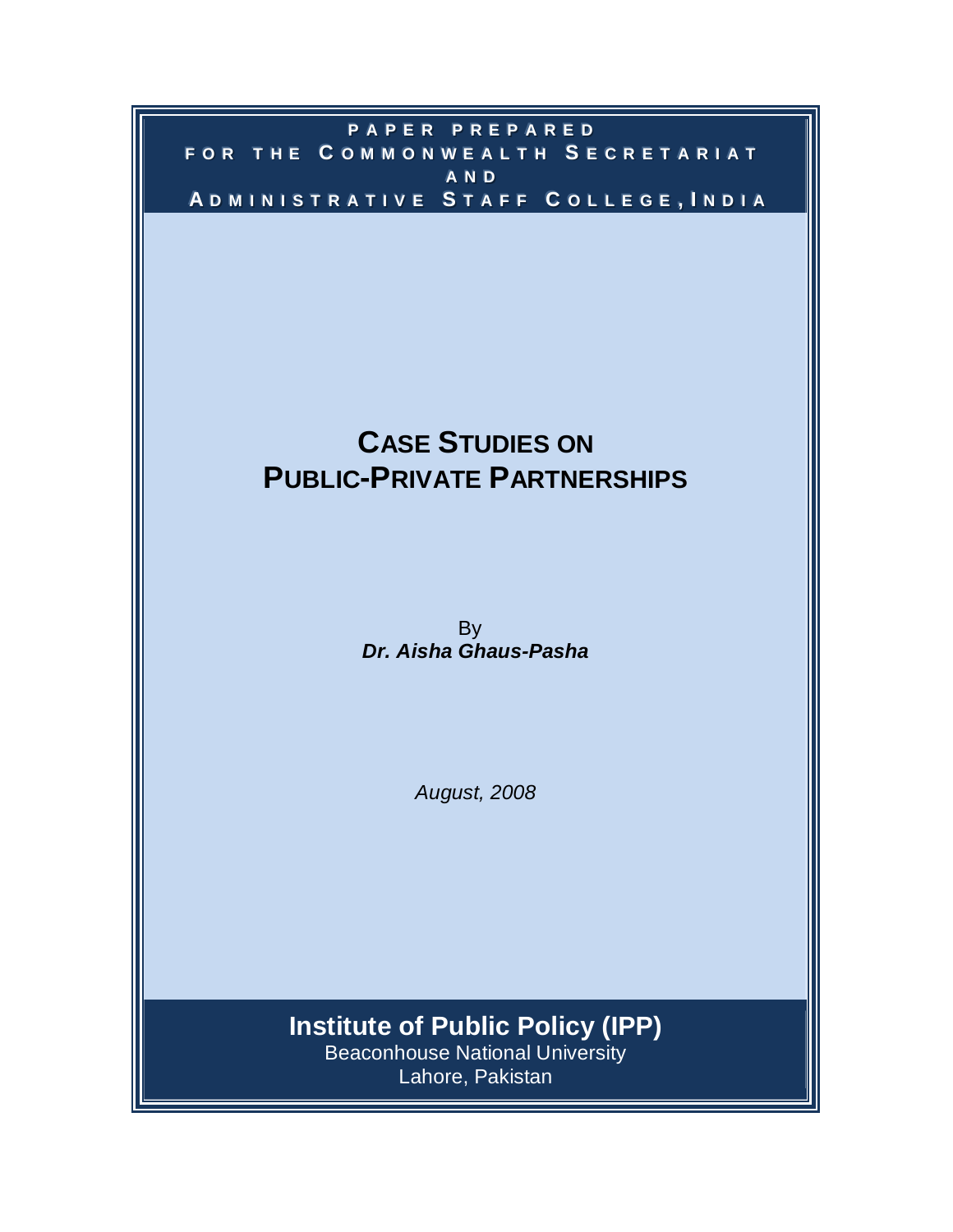## **CONTENTS**

|    |                |                                                                                               | Page<br><b>Numbers</b> |
|----|----------------|-----------------------------------------------------------------------------------------------|------------------------|
| 1. |                | <b>OVERVIEW OF PPPS</b>                                                                       | 1                      |
|    |                | 1.1. The Case for PPPs                                                                        | $\overline{2}$         |
|    |                | 1.2. Potential Advantages of PPPs                                                             | $\overline{2}$         |
|    |                | 1.3. Forms of Public-Private Partnerships                                                     | 3                      |
|    |                | 1.4. Determinants of Success of PPPs                                                          | $\overline{7}$         |
|    |                | 1.5. Experience of PPPs in Health and Education Sectors                                       | 9                      |
| 2. |                | <b>CASE STUDY OF PUBLIC-PRIVATE PARTNERSHIPS IN</b><br><b>EDUCATION</b>                       | 12                     |
|    |                | 2.1. Introduction                                                                             | 12                     |
|    |                | 2.2. Description of PPP                                                                       | 15                     |
|    | 2.3.           | The Model of PPP                                                                              | 17                     |
|    | 2.4.           | Implementation of PPP                                                                         | 21                     |
|    | 2.5.           | <b>Evaluation of PPP</b>                                                                      | 23                     |
|    | 2.6.           | <b>Factors Contributing to Success and Sustainability</b>                                     | 27                     |
|    | 2.7.           | Lessons Learned and Replicability of the Case Study                                           | 30                     |
| 3. |                | CASE STUDY OF PUBLIC-PRIVATE PARTNERSHIPS IN THE<br><b>HEALTH SECTOR OF PAKISTAN</b>          | 30                     |
|    |                | 3.1. Introduction                                                                             | 30                     |
|    | 3.2.           | <b>Description of PPP</b>                                                                     | 33                     |
|    | 3.3.           | The model of PPP                                                                              | 36                     |
|    | 3.4.           | Implementation of the PPP                                                                     | 42                     |
|    | 3.5.           | <b>Evaluation of PPP</b>                                                                      | 45                     |
|    | 3.6.           | <b>Factors Contributing to Success and Sustainability</b>                                     | 46                     |
|    | 3.7.           | Lessons Learned and Replicability of Case Study                                               | 49                     |
|    |                | <b>Box 1:</b> Some Service Delivery and Infrastructure Provision Arrangements<br>through PPPs | 3                      |
|    |                | <b>Box 2: Some Procedural Conditions for Success of PPPs</b>                                  | 9                      |
|    |                | <b>Box 3: Summary of Contracting Experiences</b>                                              | 10                     |
|    |                | <b>Box 4: Lessons Learnt from Contracting of Health Services</b>                              | 11                     |
|    | Education      | Box 5: Key Indicative Roles for The Public and Private Sectors in                             | 12                     |
|    |                | <b>Box 6:</b> A Brief Description of other Programs of PES                                    | 18                     |
|    |                | <b>Box 7: Partner Schools</b>                                                                 | 22                     |
|    | <b>Results</b> | Box 8: Comparison of Overall Board Exam Results with FAS School                               | 24                     |
|    |                | <b>Box 9: Results Comparison</b>                                                              | 25                     |
|    |                | <b>CHART 1: Partner Schools Perform Significantly Better</b>                                  | 26                     |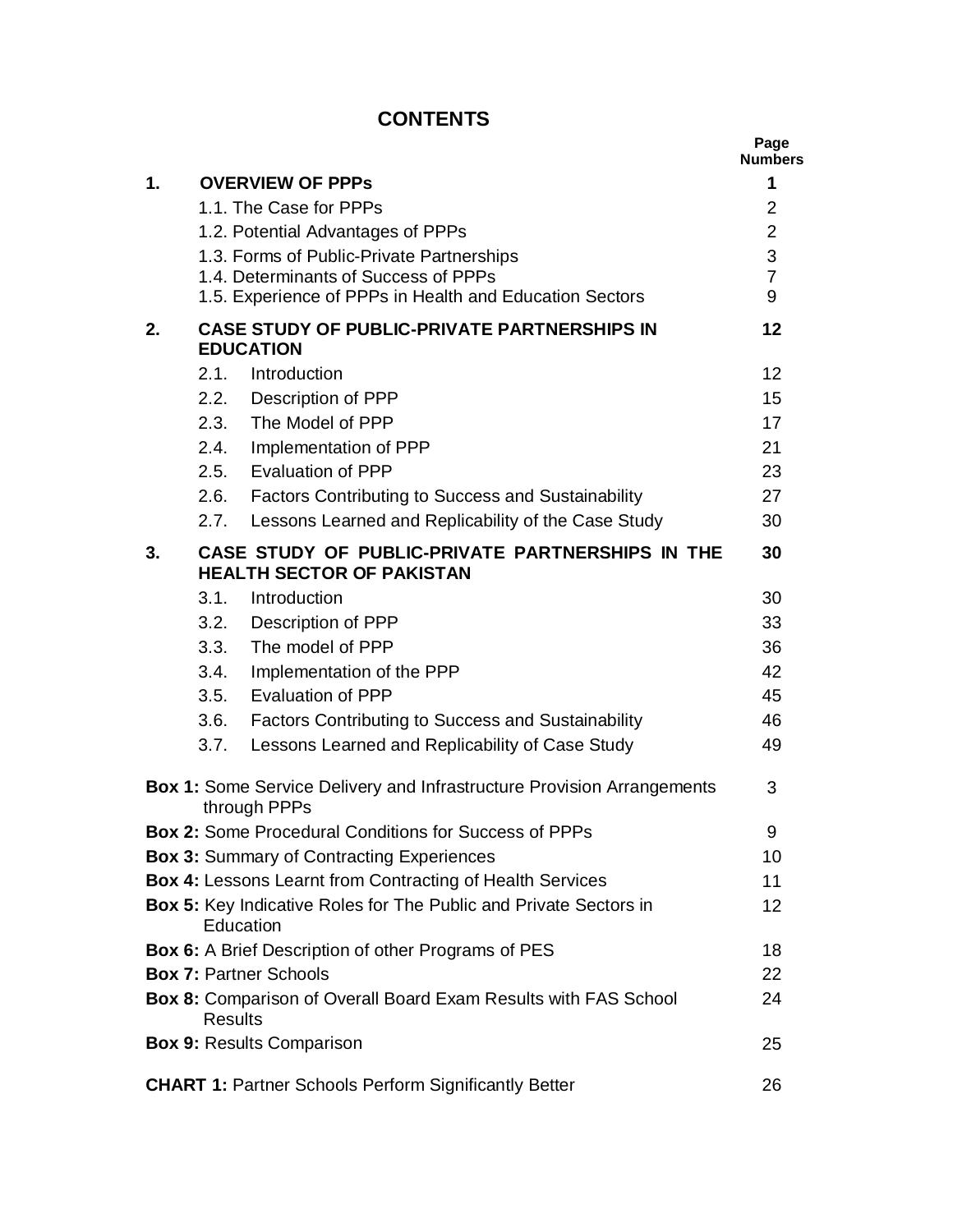## **CASE STUDIES ON PUBLIC-PRIVATE PARTNERSHIPS**

The private sector is playing increasingly important roles in producing goods and providing services that were once considered "public" and therefore exclusively the responsibility of governments. Public-private partnerships (PPPs) and other forms of cooperation between the private sector and governments are used frequently around the world to develop and expand utility networks and services, including basic social services like water and sanitation, health and education. In many developing countries, governments are also using PPPs to finance and manage toll expressways, airports, shipping ports, and railroads and to reduce environmental pollution and build low-cost housing. Many governments, both in developed as well as developing countries, are resorting to PPPs as a means of improving management efficiency, cost control and as a means of augmenting resources needed for investment and current expenditure. The experience in regard to how successful the PPPs are has varied in different sectors and countries. There is also concern whether they serve the larger social objectives of a society or not. This study aims to draw on the experience with PPPs in social sectors in Pakistan and other developing countries.

This paper has three parts. The first part presents an overview of PPPs, raising a number of important questions regarding PPPs in general. The second part describes a PPP in the education sector and the third part a PPP in the health sector of Pakistan.

#### **1. OVERVIEW OF PPPs**

A number of key questions arise in the context of PPPs as follows: Why is there a global trend towards public and private sector partnership for delivery of services and infrastructure? What are the potential advantages of such partnerships? What are the various forms of PPPs? What conditions are necessary for effective publicprivate cooperation? And finally, in the context of our chosen sectors –health and education-what is the experience of public private partnerships in developing countries?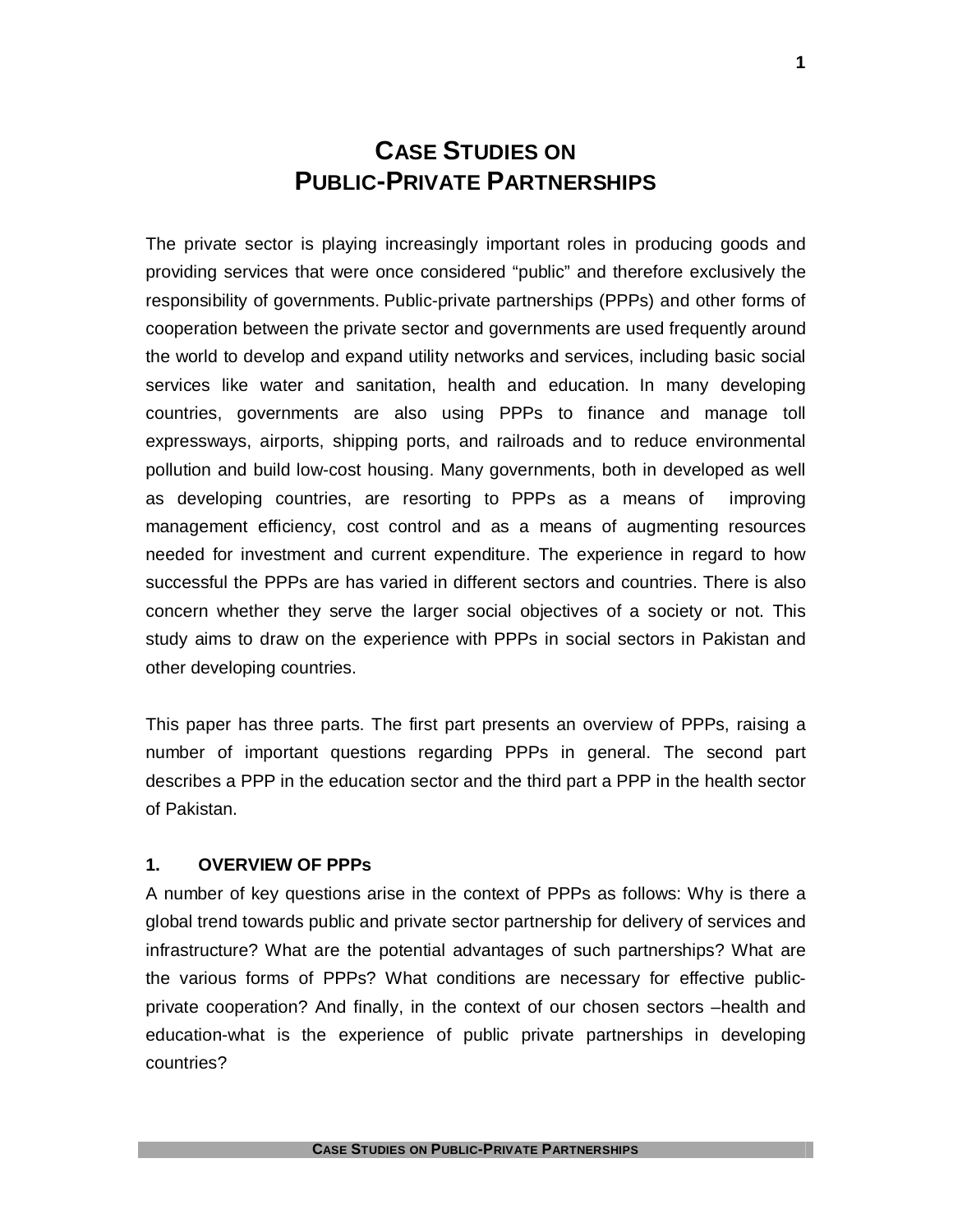#### **1.1. The Case for PPPs**

Interest in PPPs and other forms of government-private sector cooperation has emerged in countries around the world for a variety of reasons. Neither national nor sub-national governments in most countries have sufficient budgetary resources to extend services and infrastructure for full coverage or to subsidize inefficient state enterprises or agencies. Public dissatisfaction with the quality and coverage of government-provided services and the slowness with which governments extend infrastructure often pressurizes them to seek more private sector participation. Prior to the introduction of private sector participation in the telecommunications sector in Jordan and Thailand, for example, the countries had a waiting time for a telephone line of nearly nine and ten years respectively. **<sup>1</sup>**Experience suggests that many goods and services for which people can pay can be delivered more efficiently by involving the private sector.<sup>2</sup> Involving the private sector often brings stronger managerial capacity, access to new technology, and specialized skills that governments cannot afford to develop on their own.

Economic globalization is also creating strong pressures on private firms to respond more flexibly to rapidly changing world markets and to gain access to modern infrastructure systems that facilitate international trade and investment. They can fill the gaps where governments are slow to respond to demands for the technologically sophisticated infrastructure and services and thereby improve economic competitiveness

#### **1.2. Potential Advantages of PPPs**

Forming public-private partnerships to assume functions that were formerly public sector responsibilities have potential benefits for both citizens and governments. PPPs can increase competition and efficiency in service provision, expand coverage, and reduce delivery costs. Involvement of the private sector ensures that projects and programs are subject to commercial discipline and sound financial diligence. Public-private partnerships can bring new ideas for designing programs and projects, and greater synergy between design and operation of facilities. Partnering with the private sector gives governments the ability to take advantage of economies of scale and benefit from the strong incentives for private firms to keep costs down and eliminate waste. Often, private firms can avoid the bureaucratic problems that plague governments, and they can experiment with new technology and procedures. PPPs allow government to extend services without increasing the number of public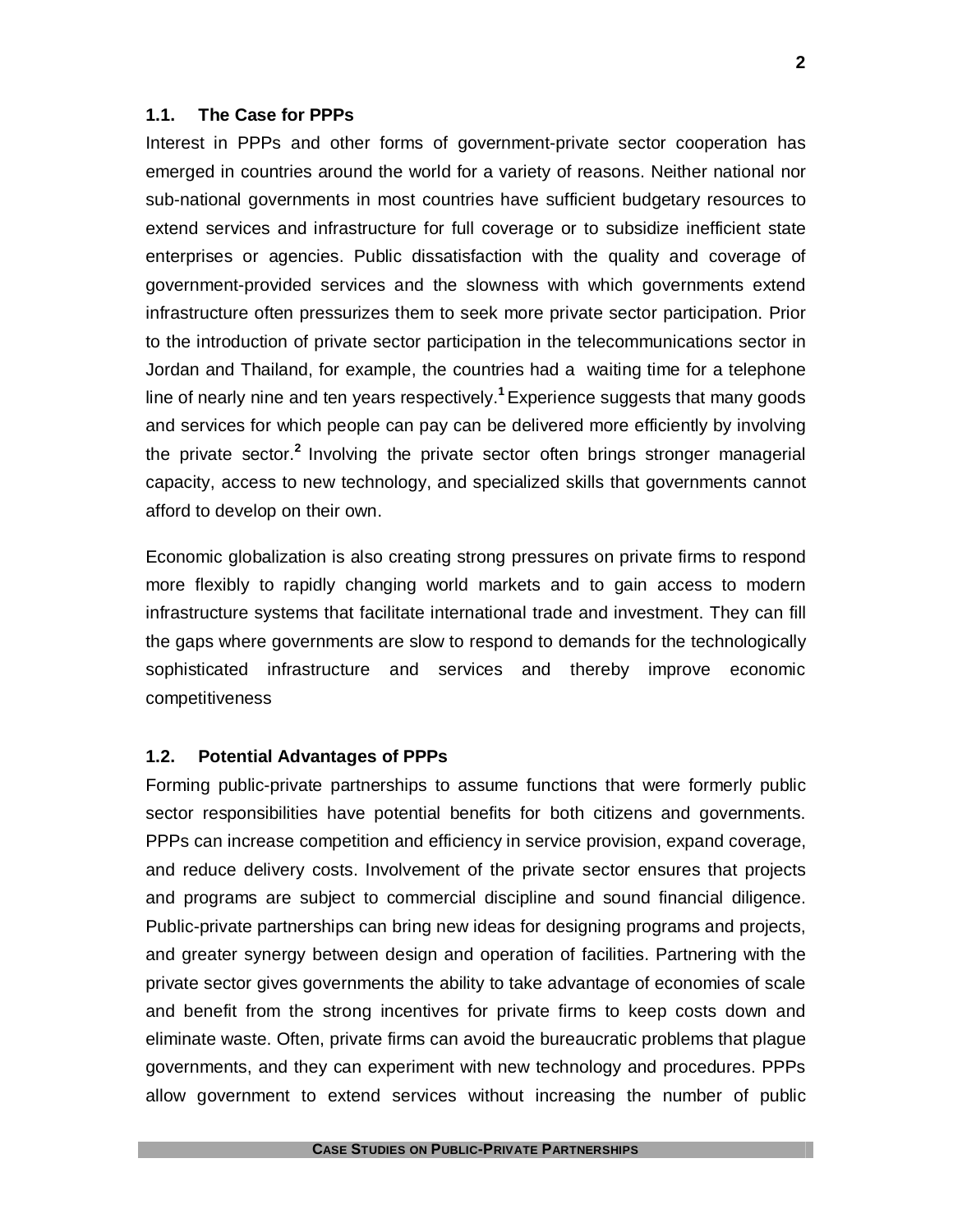employees and without making large capital investments in facilities and equipment. Private firms can often obtain a higher level of productivity from their work forces than can governments. PPPs can usually respond more flexibly to "market signals," more easily procure modern technology, and develop stronger capacity to maintain infrastructure than can public.

At a time when private transfers outpace the flow of official development assistance, partnerships are often the most effective way for governments in developing countries to mobilize private and foreign investment capital for infrastructure expansion or improvement. And to the extent that PPPs achieve their objectives they can contribute to increasing national productivity and economic output, assuring a more efficient allocation of scarce capital resources, accelerating the transition to a market economy, and developing the private sector.

#### **1.3. Forms of Public-Private Partnerships**

Some ways in which governments and the private sector partner for provision of infrastructure and delivery of services are presented in Box 1. Partnership most frequently takes the form of: contracting for services and facilities management, coownership or co-financing of projects, build-operate-transfer arrangements and government financing of the private provision of services.

| BOX <sub>1</sub><br>SOME SERVICE DELIVERY AND INFRASTRUCTURE PROVISION<br><b>ARRANGEMENTS THROUGH PPPS</b> |                   |                   |                          |                   |                                                                                                             |
|------------------------------------------------------------------------------------------------------------|-------------------|-------------------|--------------------------|-------------------|-------------------------------------------------------------------------------------------------------------|
| <b>Contracts</b>                                                                                           | <b>Manager</b>    | <b>Production</b> | <b>Financing</b>         | Owner             | <b>Example</b>                                                                                              |
| Service<br>Contracts                                                                                       | Private<br>Sector | Private<br>Sector | Government               | Government        | Government hires NGOs/private<br>sector to provide services                                                 |
| Management<br>Contracts                                                                                    | Private<br>Sector | Government        | Government               | Government        | Government hires private sector<br>to manage existing facility                                              |
| Lease<br>Contracts                                                                                         | Private<br>Sector | Private<br>Sector | Government/<br><b>PS</b> | Government        | Government lease parking areas<br>to private firms to manage and<br>finance                                 |
| Joint<br><b>Ventures</b>                                                                                   | PS/<br>Government | PS/<br>Government | PS/<br>Government        | Government        | Government engages company<br>for improvements of ports.                                                    |
| Build-Operate-<br><b>Transfer</b><br>Agreements                                                            | <b>PS</b>         | PS.               | <b>PS</b>                | PS/<br>Government | Mega infrastructure like<br>highways are made by PS and<br>acquired by Government after an<br>agreed period |
| Investment or<br><b>Grants to Private</b><br>Sector                                                        | <b>PS</b>         | <b>PS</b>         | Government               | <b>PS</b>         | Government provides grants to<br>NGOs who submit proposals for<br>service provision                         |

*Contracts:* Governments in countries with both advanced and developing economies are increasingly outsourcing the provision of services and infrastructure

**CASE STUDIES ON PUBLIC-PRIVATE PARTNERSHIPS**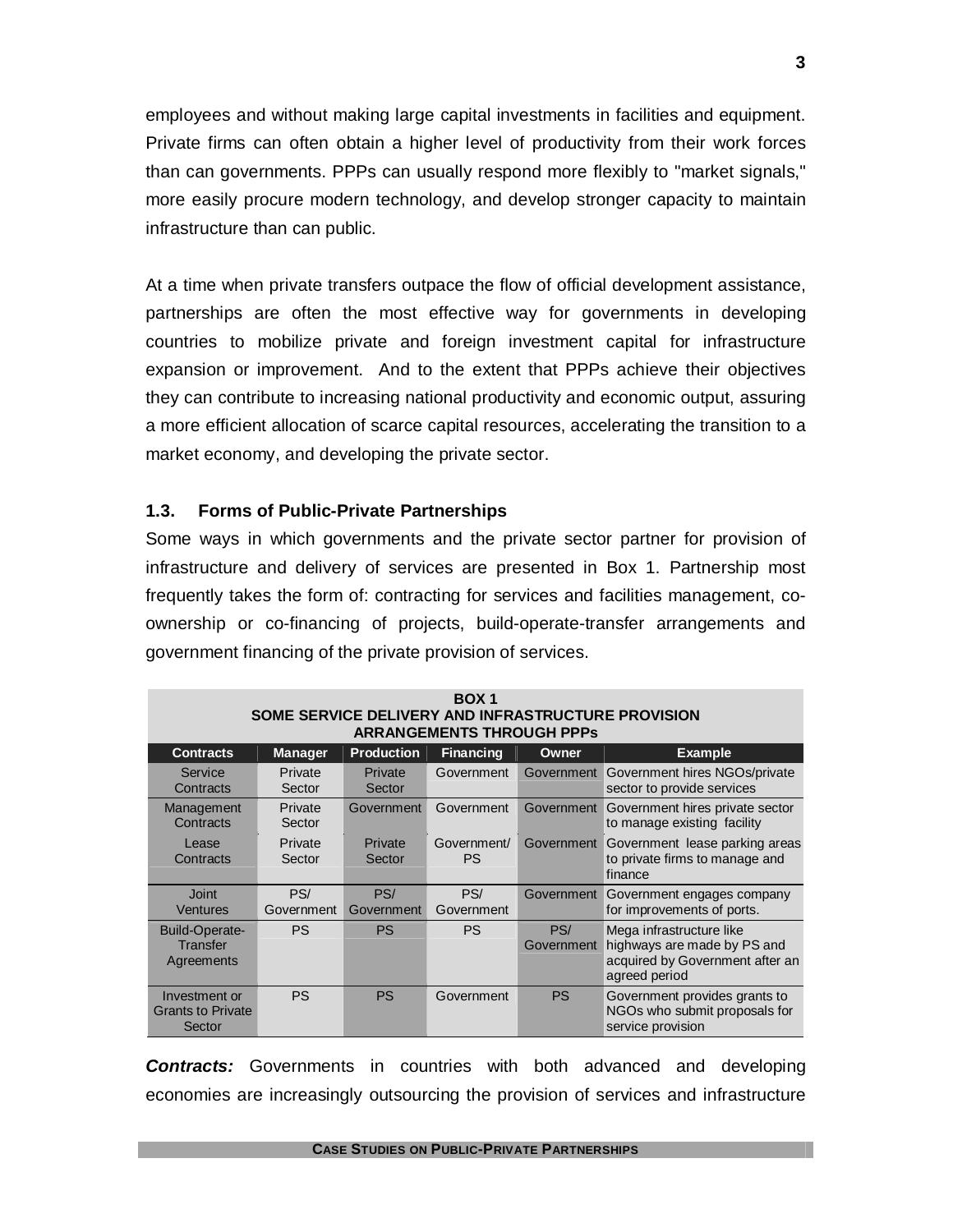to private sector firms. Contracting is the method most frequently used by governments to elicit stronger private sector participation in providing public services and infrastructure. It allows provision of services or facilities that meet government specifications.

Generally, governments contract with private organizations to provide a service through three mechanisms: service, management and leasing arrangements. Under *service contracts* arrangement a government agency contracts with a private firm to provide a specific service for a specified period of time. This way the government uses public-private partnerships to modernize and expand schools, hospitals, housing etc. For example, the government in Combodia expanded health services through contracting of Rural Primary Health Centers (PHCs) and district hospital services through service delivery contracts. Likewise, in Bangladesh contracting expanded service coverage for over 20 million people through rural community nutrition services and Urban PHCs. **<sup>3</sup>** Contracting has also become one of the most important methods of providing water and wastewater treatment services in many countries. Governments of Chile and Guatemala, for example, offered territorial concessions in large cities to companies that procure, purify, distribute, meter, and charge for water. In both countries, tariffs were approved by the national government, which also monitored water quality. In Peru, the government contracted out to private companies many of the activities involved in water supply, such as meter reading, computer services and billing and collection.**<sup>4</sup>** This tantamounts to outsourcing activities related to the provision of services

Governments are also using *management contracts* in both developed and developing countries to provide services and infrastructure more efficiently while maintaining ownership control. Governments have contracted with international firms to manage state-owned agro-industries in Senegal, Cote d'Ivoire and Cameroon, and mining operations in Latin America and Africa. In Bahia, Brazil, the state government has contracted with private firms to manage new public hospitals that the government constructed and financed.**<sup>5</sup>** The district government in Rahim Yar Khan in Pakistan sought management contracts with the private sector in order to improve the quality of medical care, and increase service efficiency. Abu Dhabi sought to bring commercial discipline and efficient management of its utilities by contracting with the private sector to manage electricity generation. In Cote d'Ivoire, the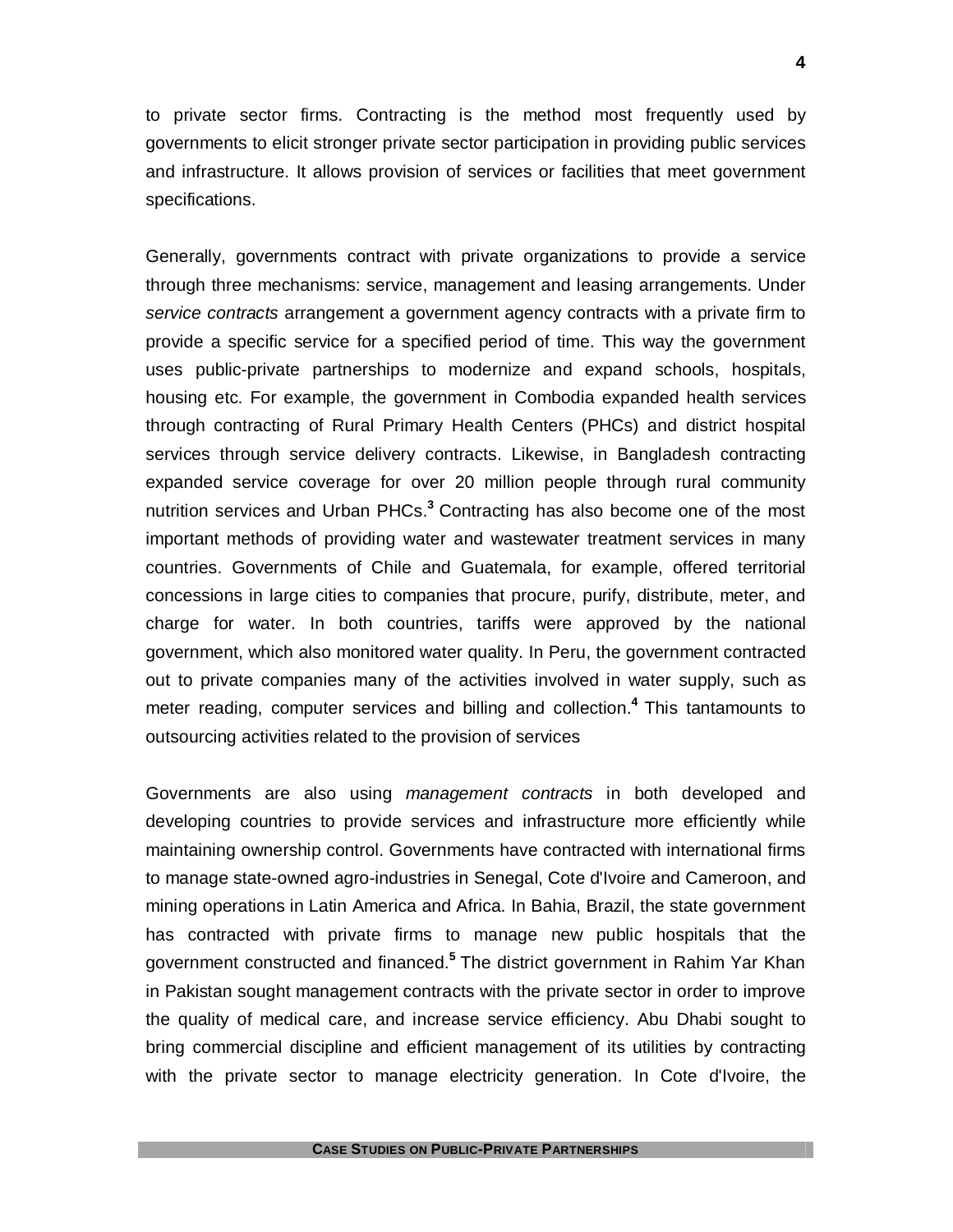government joined with SODECI (Societe de distribution d'eau de la Cote d'Ivoire), a private corporation, to supply piped water to households and to public fountains.**<sup>6</sup>**

*Lease contracts* are also used extensively for both public services and commercial operations. In Latin America and Africa state-owned industries are leased to private companies for long-term operation. The government has leased electricity and water supply enterprises in Cote d'Ivoire; steel mills and refineries in Togo; and hotels and farm holdings in Jamaica. Companies leasing facilities assume responsibility for operation, maintenance and replacement of non-fixed capital assets.

In some countries, governments lease to private investors the development rights to land, water or air space in order to provide services or infrastructure. The State of California, for example, leases space proximate to above public highways and freeways to develop commercial buildings, hotels, and other infrastructure. In Sri Lanka, for example, local governments have for a long time rented municipal markets to private merchants. In Malaysia, the Municipal Council of Petaling Jaya, turned to the private sector during the 1980s when it experienced declining revenues, mismanagement, and rising costs in the collection of parking fees. The State Railway Authority of Thailand successfully experimented during the decades of the 80s and 90s with contracts with private firms to provide service on three intercity rail routes that were incurring substantial losses.**<sup>7</sup>**

All three forms of contracting -- service, management and lease arrangements - allow the government to maintain ownership of public facilities and control over public services but also to benefit from private sector management and operation and derive an income from leases, management fees, or service concessions. Contracting with the private sector has increased efficiency, decreased vulnerability to employee actions and contractor failures, ensured protection against monopolistic behavior of contractors or government agencies, provided dual yardsticks for measuring and comparing performance, and provided more substantive knowledge and understanding of service delivery.

**Public-Private Joint Ventures:** In some cases government's may prefer to retain share of the stock in profitable or politically strategic companies making them, in effect, joint ventures. In Oman, the government developed a joint venture between Omani public and private companies and Maersk Sealand to expand and maintain its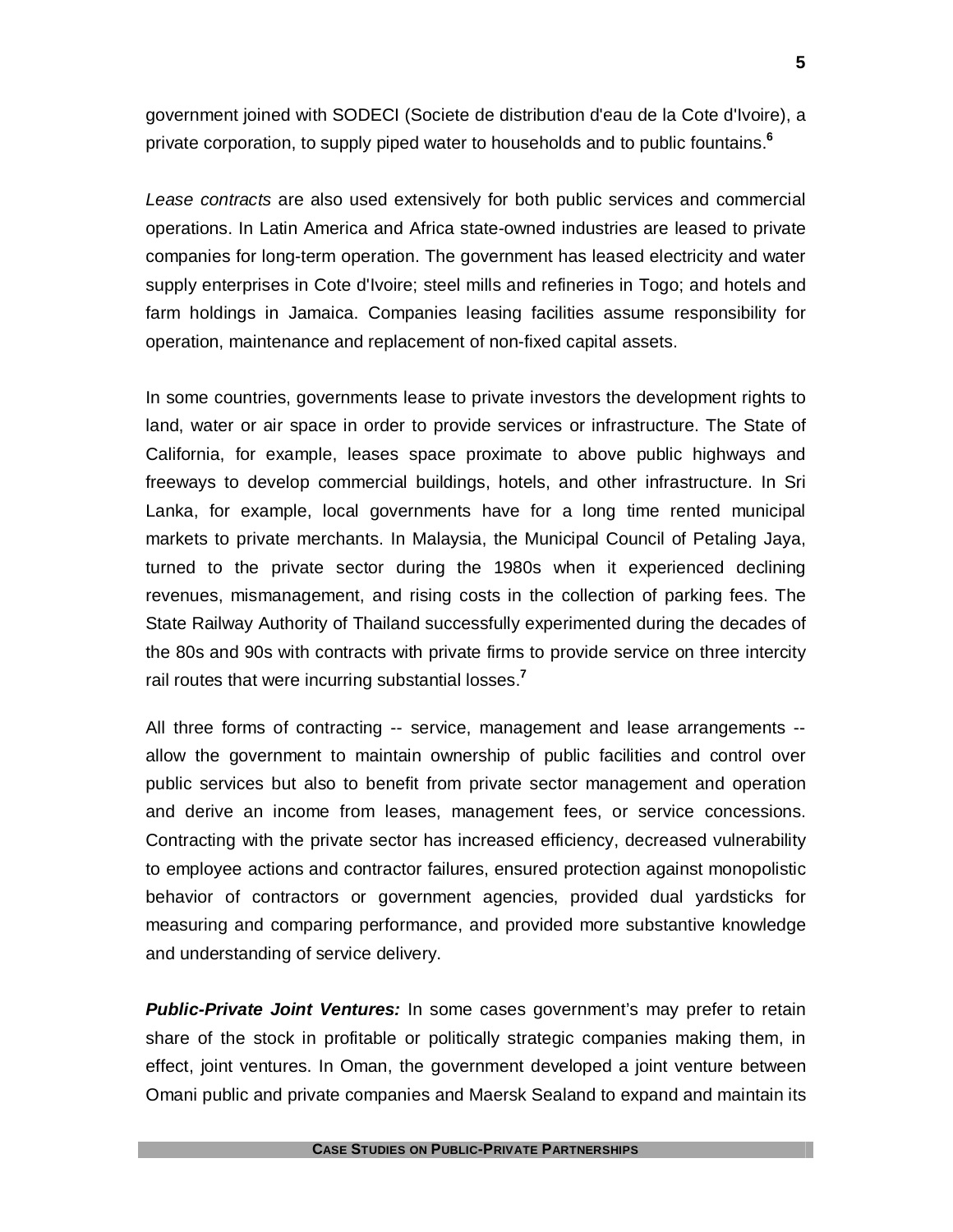Salalah container shipping port.<sup>8</sup> In Colombia, the government developed a joint venture with Aqua Pura S.A. to bring together five regional public sector groups and two regional private enterprises to manage coffee waste in several municipalities in the State. The joint venture partners helped coffee producers adopt new coffee washing technology to reduce water consumption and waste water from coffee processing. **<sup>9</sup>** China has used joint ventures between foreign investors and state enterprises to obtain foreign technology and capital, learn foreign management and marketing techniques, increase foreign exchange-generating capacity, and promote joint research and development projects.**<sup>10</sup>** The Chinese government also used joint ventures between SOEs and private foreign companies to make new investments in infrastructure and manufacturing facilities. The expansion of telecommunications equipment facilities in the Shanghai area, for example, was financed through joint ventures.

*Build-Operate-Transfer Agreements:* Governments around the world use turnkey projects with consortia of private companies to build telecommunications, transport, shipping, airport, utility, and water and sewerage infrastructure. Governments in countries with both advanced and developing economies use build-operate-transfer (BOT) agreements in which they buy or lease completed facilities constructed by private investors after the companies have recouped their investment and a reasonable return by operating the facilities for an agreed-upon period of time. The government of South Korea, for example, is using the BOT arrangement to develop and operate the Seoul Beltway and Daegu-Pusan highway as toll roads. It has given the Pusan NewPort Company sponsored by the Samsung corporation, CSX World Terminals, and local Korean contracting companies a 50-year secured concession to develop a \$900 million Pusan port expansion project using the PPP approach.**<sup>11</sup>** BOT or Build-Operate-Own (BOO) arrangements have also been used extensively in Malaysia and Turkey to build telecommunications systems, highways, utilities, and water supply systems, and operate them under a concession from the government. Debt financing is usually highly leveraged and the private consortium takes a small equity position. It also seeks loans from international financing agencies and commercial banks using future revenues from the projects to repay them. In Australia, the federal and state governments have used BOOs to expand public hospitals. Private firms build, own and operate a public hospital under government supervision for about 15 years.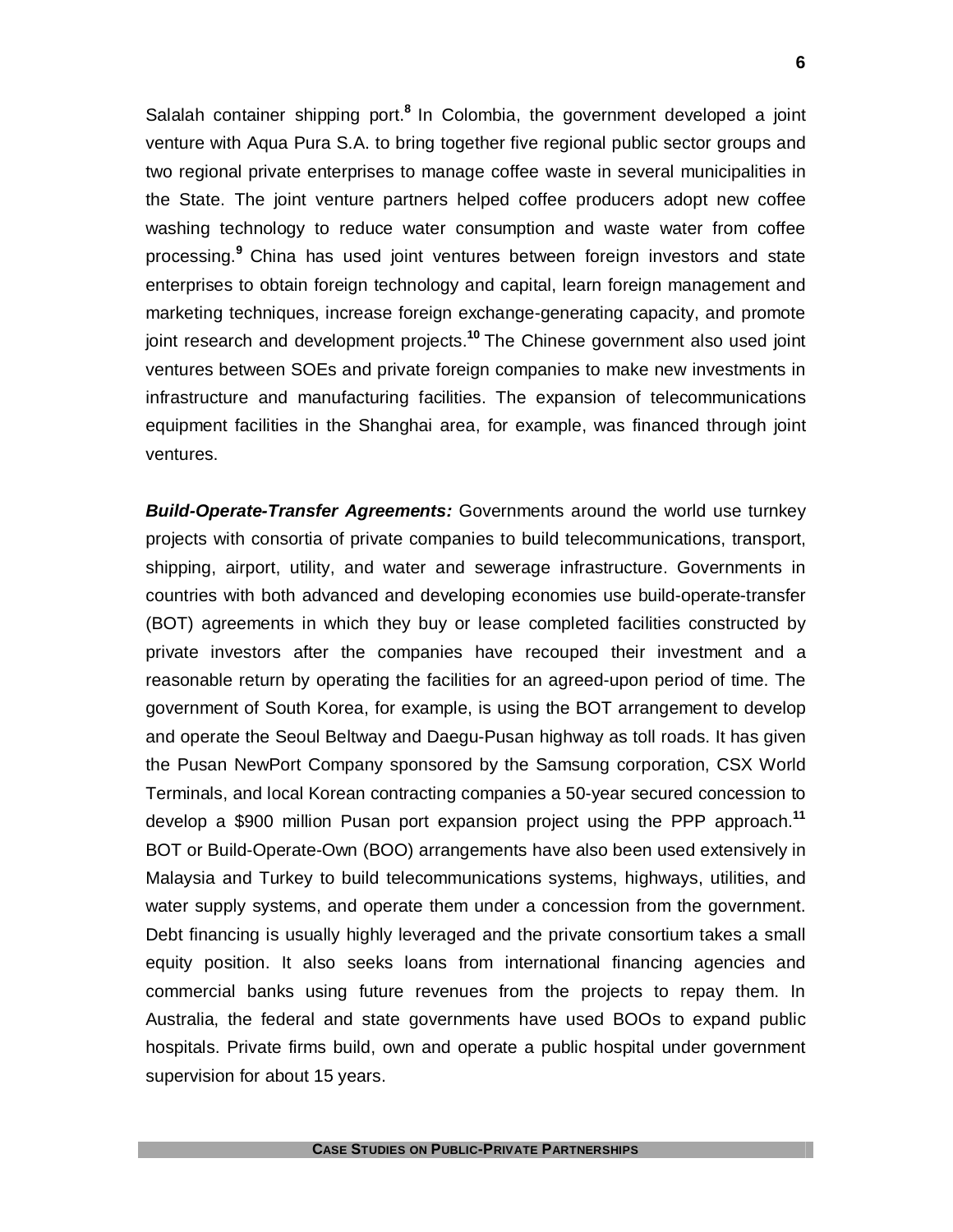*Grants to Private Sector/Public Investment:* Governments make grants, equity investments, loans or guarantees to induce private sector organizations to participate in offering goods and services or construct infrastructures that are deemed to be in the public interest. This is very commonly resorted to in developing countries to promote education for low income groups, whereby non-government organizations (NGOs), for profit or not for profit, submit proposals to the government for needs identified by community or NGOs. For example, The Punjab Education Foundation selects private sector low income schools for grants. This form of PPP arrangement can also involve vouchers. Female sex workers for example in Thailand are provided vouchers for curative care, which they can redeem at practitioners of their choice.

The government of Barbados created a Housing Credit Fund (HCF) in the Ministry of Housing and Lands during the 1980s to provide capital at below-market interest rates to private banks, trust companies, the Barbados Mortgage Finance Company, and other financial institutions to make loans -- using regular commercial procedures -- for low-cost housing in urban areas.

#### **1.4. Determinants of Success of Public-Private Partnership**

PPPs are frequently complex arrangements and can create potential problems for both the public and the private sectors if they are not properly designed and administered. They often displace public workers, thereby generating political opposition among public officials, labor unions, and public employees. Poorly designed and inadequately analyzed PPPs have failed in both developed and developing countries. If not designed and supervised properly, they can potentially become more expensive compared to public provision. Corruption can undermine public trust in PPPs if the contracting process is not transparent and carefully supervised. Lack of sufficient competition can turn PPPs into private monopolies that operate as inefficiently as SOEs. Overly restricting concessions or creating too many can deprive PPPs of economies of scale. An important pre-condition is the setting up of an appropriate regulatory framework, especially when PPPs lead to natural monopolies. If government regulation is too stringent it can lead to deficiencies in service provision and if it is too lax it may not hold private service providers sufficiently accountable**<sup>12</sup>** and lead to overcharging of consumers.

The transaction costs of contract management can be substantial. There are important equity issues also. The involvement of the private sector in providing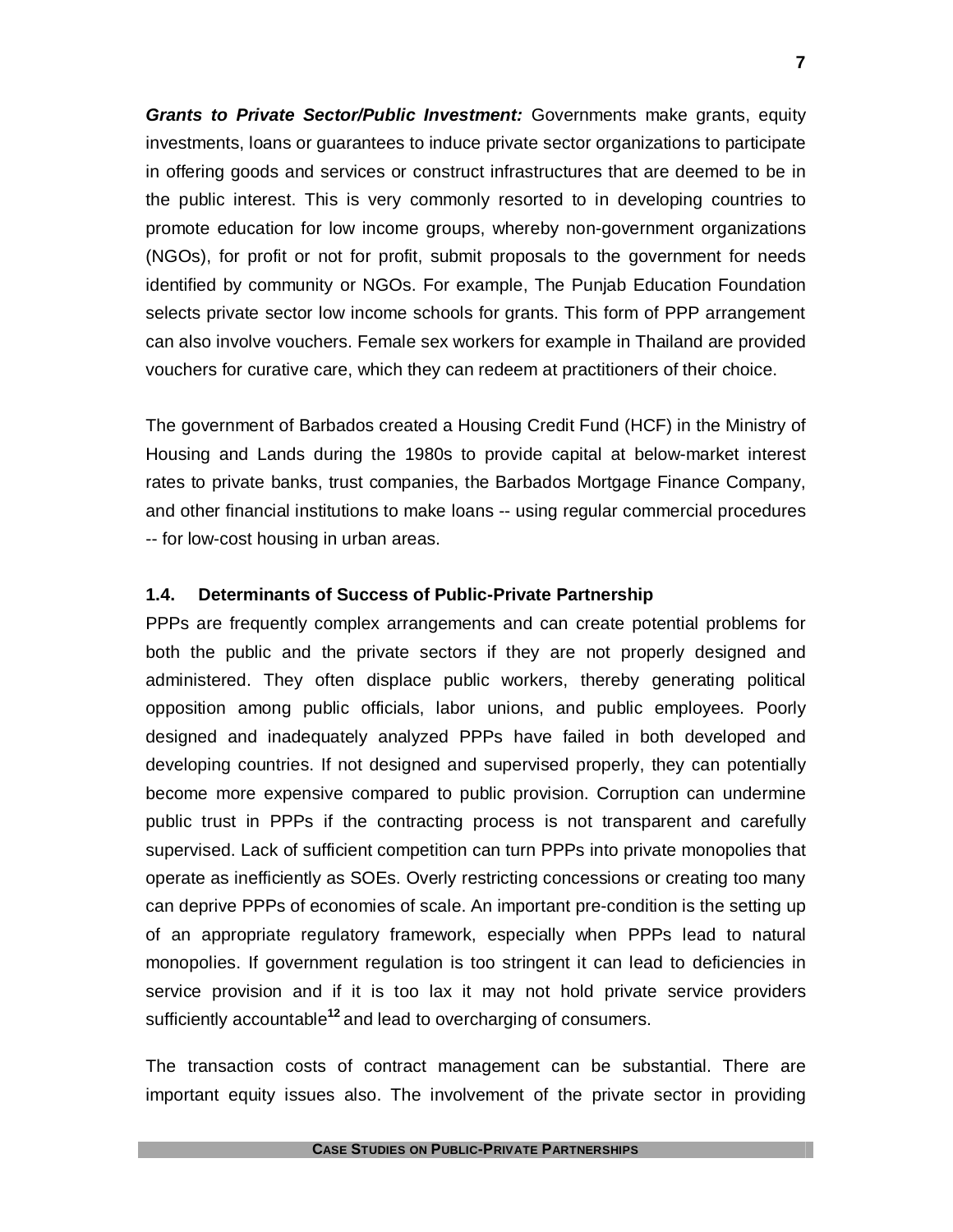services that were formerly free or that were subsidized by the government can increase their price and place poor segments of the population at a significant disadvantage. Governments of jurisdictions with large numbers of poor people must make adequate provision to serve those who may not be able to afford them under PPPs.

Experience suggests that if PPPs are to succeed, governments must**<sup>13</sup>**

- Show a strong political commitment to partnership with the private sector.
- enact adequate legal reforms to allow the private sector to operate efficiently and effectively;
- develop and enforce regulations that are clear and transparent to private investors and protect the right of consumers;
- remove unnecessary restrictions on the ability of private enterprises to compete in the market;
- expand opportunities for local private enterprises to develop management capabilities;
- create incentives and assurances to protect current state employees to the extent possible after PPPs take over service provision; and
- retain responsibility and accountability for deciding among competing objectives, define chosen objectives for services provision, set standards, criteria, and output targets; and safeguard the broader public interest.<sup>43</sup>
- have the capacity to decide on the level of services needed and the financial resources available to pay for them, set and monitor safety, quality, and performance standards;
- be receptive to finding alternative mechanisms to traditional public service provision and be willing to accept private-sector participation.
- choose appropriate projects that are conducive to private sector management, and properly package the projects in order to avoid disproportionate transaction costs.

PPP projects work best and are sustainable when both the public and private sector partners have project "champions" as catalysts and the projects are mutually beneficial to both government and private sector partners. In other words, "synergy" among partners is vital for success of a PPP. Ultimately, the success of PPPs depends not only on developing mutual trust between government officials and private sector executives, but on building and maintaining public confidence in the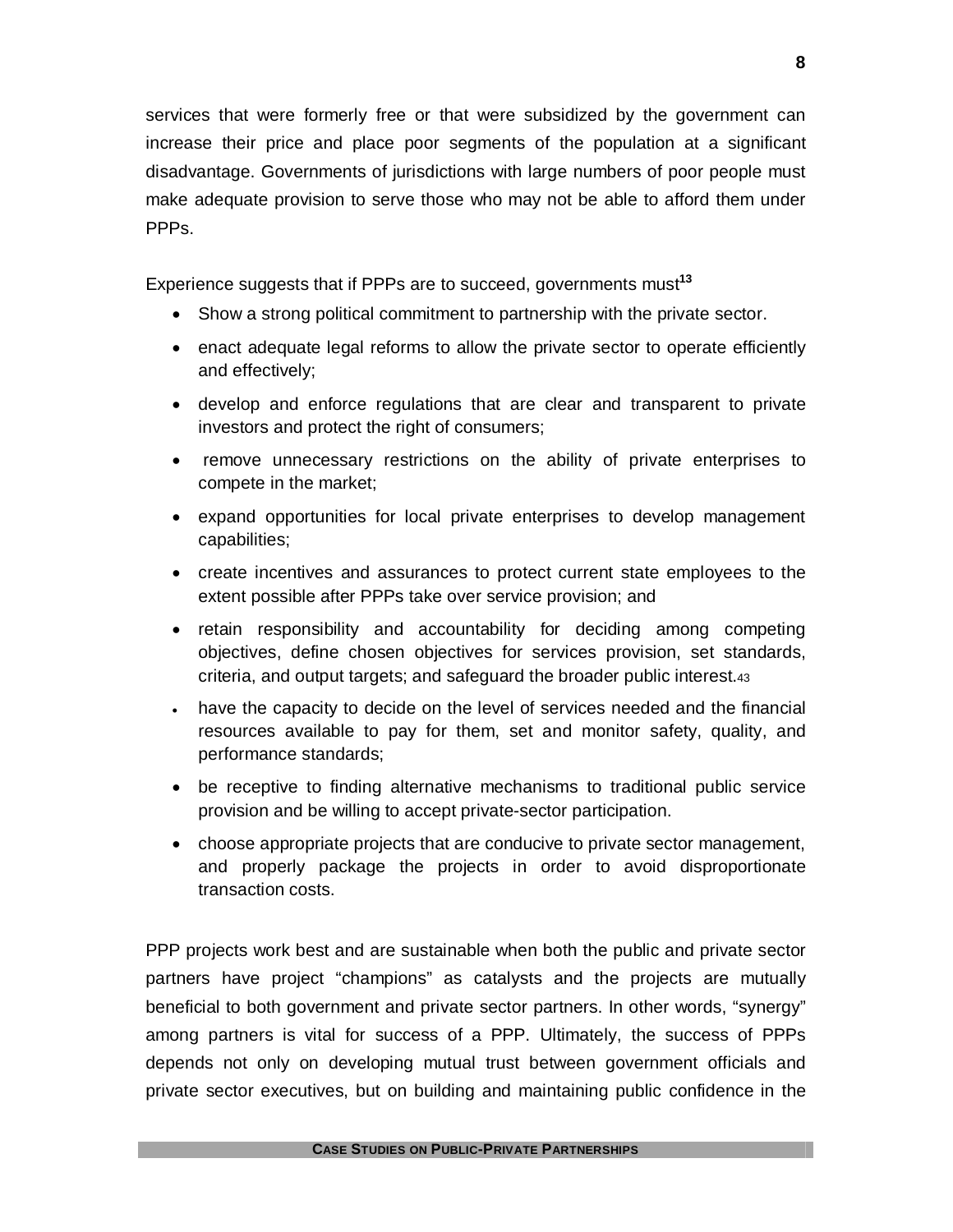integrity of the partnerships. Trust and confidence can be undermined when the goals of the partners are ambiguous or when their objectives are unrealistic or in conflict. Incompatible organizational systems and management practices can also weaken PPPs. Box 2 presents some

#### **BOX 2 SOME PROCEDURAL CONDITIONS FOR SUCCESS OF PPPs**

The UNDP points out that the tendering, procurement and contracting procedures must be financially and operationally sound, open, transparent, and fair. 46 In addition, the procurement process should 1) state the desired end goal or output targets of the agreement and minimize overly specific requirements, so that the private sector can innovate and manage flexibly; 2) ensure that the potential private sector partners can be adequately compensated for or retain their intellectual property; 3) include monitoring provisions of performance measures by a third party or autonomous government agency; and 4) make provisions for renegotiating the terms of the agreement over time.**<sup>14</sup>**

procedural conditions pointed out by UNDP which lead to the success of PPPs.

#### **1.5. Experience of Public-Private Partnership in Health and Education Sectors**

Like other infrastructure and services, PPPs in health and education sector are motivated by government capacity constraints to expand and improve service provision, make provision more efficient and increase the quantum of resources devoted to these important sectors. To achieve the health and education-related Millennium Development Goals (MDGs), developing countries, in particular, will have to make all possible effort and utilize various service delivery arrangements, particularly for the poor. Nearly 6 of 10 child deaths in developing countries could be prevented through full implementation of a few effective and low cost interventions**<sup>15</sup>** . Additional resources for the public sector will not be enough, especially as most curative health care services are provided by the private sector in developing countries**<sup>16</sup>** . Likewise education is a basic service with high social returns. Given that high illiteracy levels continues to be a feature of many developing countries, it is important that partnering with the nongovernmental organizations (NGOs) or other nonpublic entities to manage and deliver education services is one approach to improve both coverage and quality.

PPPs in these two social sectors have generally taken the form of contracts-service delivery, management and lease- and public interventions in the form of grants and vouchers. A review of international experience reveals success in well designed initiatives. For example, quick improvement in service delivery indicators was seen following contracting of health care in Combodia, Bangladesh, Bolvia, Guatemala, Haiti, India, Madagascar, and Pakistan. (See Box 3).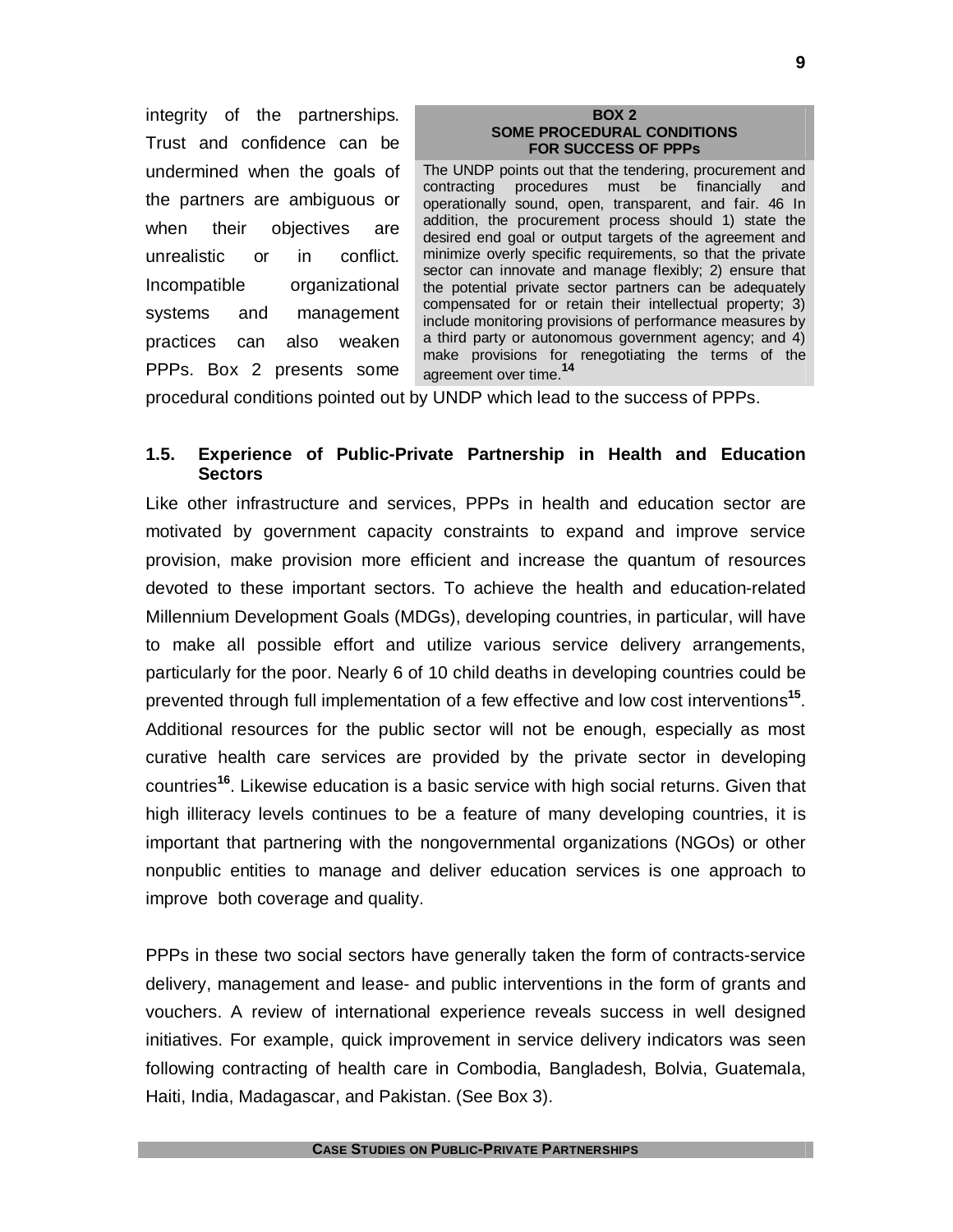| BOX <sub>3</sub><br><b>SUMMARY OF CONTRACTING EXPERIENCES</b>    |                                                                                                                                                                           |                                                    |                                                                                                                                                                           |                                                                                                                      |  |
|------------------------------------------------------------------|---------------------------------------------------------------------------------------------------------------------------------------------------------------------------|----------------------------------------------------|---------------------------------------------------------------------------------------------------------------------------------------------------------------------------|----------------------------------------------------------------------------------------------------------------------|--|
| <b>Country and</b><br><b>Service</b>                             | <b>Contract and</b><br><b>Intervention</b>                                                                                                                                | <b>Scale</b>                                       | <b>Main results</b>                                                                                                                                                       | <b>Subsequent</b><br>history                                                                                         |  |
| Cambodia Rural<br>PHC and district<br>hospital services          | SDC compared with<br>MC and CC, that is,<br>Government provision of<br>services.                                                                                          | 1.5 million<br>population                          | SDC and MC much better than<br>CC. Median double difference"<br>on 7 indicators for SDC vs. CC<br>was 21.3%; for MC vs. CC<br>double difference was 9.3%.                 | Expanded to twice<br>as many districts.                                                                              |  |
| <b>Bangladesh Rural</b><br>community nutrition<br>services       | SDC with NGOs compared<br>with control areas with no<br>organized nutrition services<br>(that is, normal government<br>health services with no<br>nutritional component). | 15 million<br>population                           | Malnutrition rates declined 18%<br>in SDC upazillas compared with<br>13% in controls (double<br>difference $= 5\%$ . Double<br>difference for vitamin A was 27%.          | <b>Expanded to more</b><br>than 30 million<br>populations.                                                           |  |
| Bangladesh Urban<br><b>PHC</b>                                   | SDC with NGOs compared<br>with government provision of<br>services, that is, CCC.                                                                                         | 4 million<br>population                            | Coverage data not yet<br>published. Double<br>difference for<br>availability of specific<br>services<br>(immunization, family<br>planning) was very<br>large, 57% to 92%. | Contracts not yet<br>completed.<br>Planning for<br>expansion of<br>contracts far<br>advanced and<br>funding secured. |  |
| <b>Bolivia Urban PHC</b>                                         | Limited MC in phase 2. MC<br>with expanded authority in<br>phase 3. Control area had<br>continued public sector<br>management.                                            | 250,000<br>population                              | Double difference for<br>deliveries between<br>MC and control was<br>21%, and I% for bed occupancy.                                                                       | <b>Unknown</b>                                                                                                       |  |
| Guatemala Rural<br>PHC in<br>mountainous areas                   | MC in selected municipalities<br>and SDC in more remote<br>areas, compared with<br>government revision control.                                                           |                                                    | Median difference<br>between MC and<br>control on 5 indicators<br>was II % (range 5-<br>$16%$ ).                                                                          | Started as small<br>pilot but<br>expanded<br>rapidly. Now<br>covers 27% of<br>coun                                   |  |
| Haiti Bonuses for<br>NGOs delivering<br>PRC in rural areas       | NGOs with SDCs offered<br>performance bonuses based<br>on agreed targets.                                                                                                 | 534,000<br>population                              | Average of follow-up minus<br>baseline ranged from -3%<br>(prenatal care) to +32%<br>(vaccination coverage).                                                              | Expanded to cover<br>1.5 million people,<br>19% of Haitian<br>population.                                            |  |
| India Urban TB<br>control services in<br>Hyderabad               | NGO under SDC delivered TB<br>control services in defined<br>population and worked with<br>private providers. Compared<br>with publicly managed area of<br>similar size.  | 500,000<br>population                              | NGO found 21% more TB cases<br>and had 14% better treatment<br>success rate. Cost per<br>successful treatment \$118 for<br>NGO vs. \$138.                                 | Being scaled up in<br>various parts of<br>India with ongoing<br>evaluation.                                          |  |
| Madagascar and<br><b>Senegal Community</b><br>nutrition services | Madagascar: SDCs with 50<br>NGOs. Senegal: SDCs with<br>NGOs that worked through<br>small groups of unemployed<br>youth.                                                  | 460,000<br>in Madagascar;<br>490,000<br>in Senegal | Severe and moderate<br>malnutrition declined 6% and 4%,<br>respectively. Participation was<br>72% in project and 35% in<br>control areas.                                 | Continued with<br>NGOs in both<br>countries, but in<br>different format.                                             |  |
| Pakistan Rural PRC                                               | MC for the 104 basic health<br>units in district.                                                                                                                         | 3.3 million<br>population                          | Nearly fourfold increase in<br>number of outpatient visits.                                                                                                               | Only started in<br>May 2003.                                                                                         |  |
| India Improving<br>quality of care by<br>private practitioners   | SDC for NGO working with<br>private providers to improve<br><b>MCR</b> services.                                                                                          | 54,000<br>population                               | Rapid improvement in provider<br>skills ranging from 25% to 57%<br>compared with baseline.                                                                                | Unknown                                                                                                              |  |

PHC, primary health care; MC, management contract; SDC, service delivery contract; CC, control contract; NGO, nongovernmental organization; TB, tuberculosis; MCH, maternal and child health. Double difference = difference between follow-up and baseline results in the experimental group minus the difference between follow-up and baseline results in the control group.

**Source:** Adapted from Levinsohn and Harding**<sup>17</sup>**

#### **CASE STUDIES ON PUBLIC-PRIVATE PARTNERSHIPS**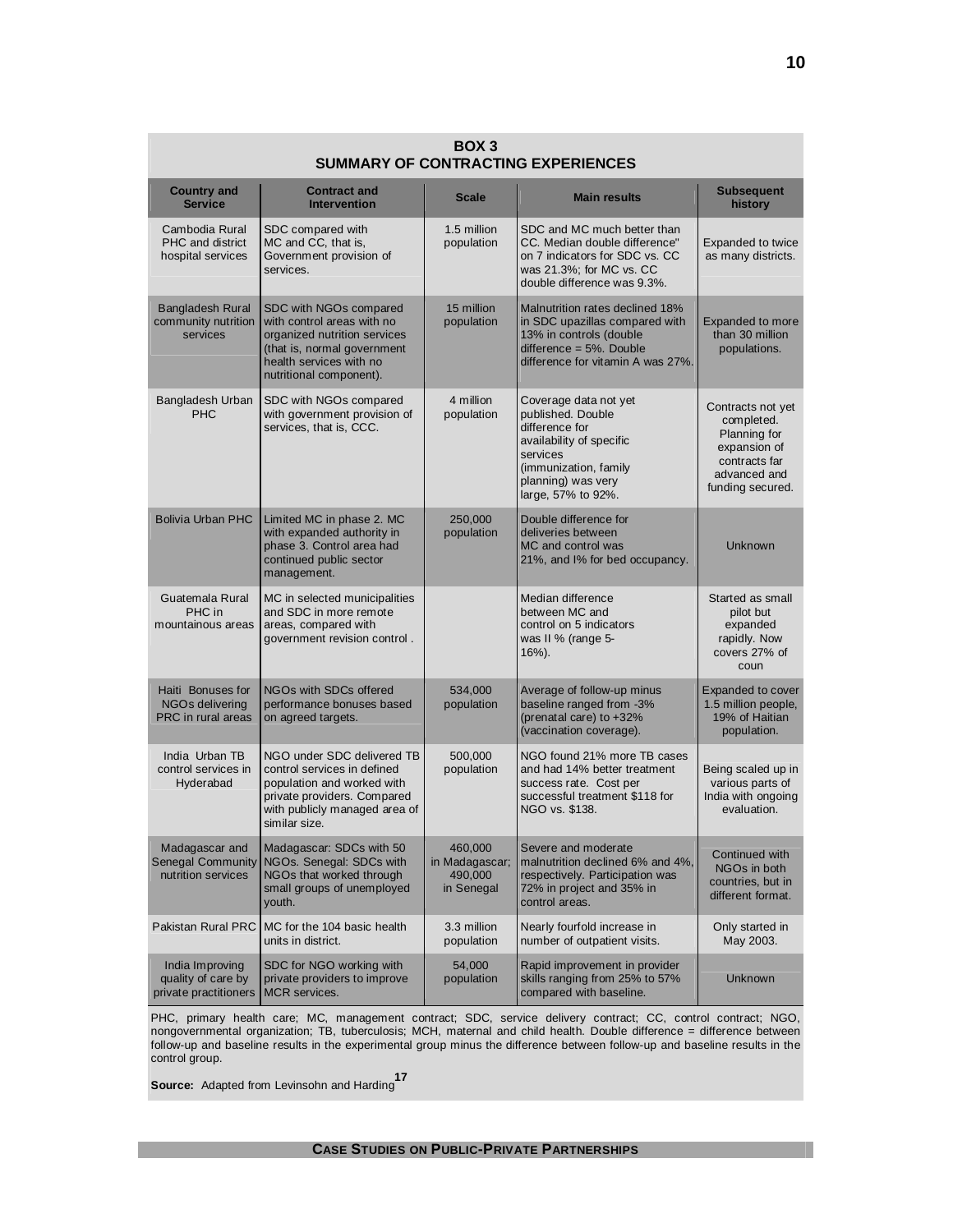From the 10 studies summarized in the Box, contracting with NGOs appears to deliver effective primary health or nutrition services and impressive improvements rapidly. Good results have been achieved in a variety of settings and for a variety of different services.**<sup>18</sup>** All the studies found that contracting yielded positive results. The most rigorously evaluated cases demonstrated the largest impact. Also, of the 10 studies, 6 compared contractor performance with government provision of the same services. All 6 found that the contractors were consistently more effective than the government, based on a variety of parameters related to both quality of care and coverage of services. Some of the lessons learnt from the successful case studies are presented in Box 4. Likewise experience with PPPs in education is positive, if the projects are designed to maximize the optimal roles of the public and the private sectors in terms of policy framework, governance structure and financing (see Box 5)

#### **BOX 4**

#### **LESSONS LEARNT FROM CONTRACTING OF HEALTH SERVICES**

Some of the lessons learnt from the successful case studies are:

- the higher the autonomy given to contractors the more successful the arrangement was
- there are economies of scale and that larger contracts may be less expensive on a per capita basis than smaller ones.
- Contracting is not necessarily more expensive than government provision of the same services. Basic primary health care services, including first-level referral hospital care, can be delivered for US\$3 to US\$6 per person per year.
- concern that nongovernmental entities will not want to work in remote or difficult areas and are less capable of providing services to the very poor appears to be unwarranted, given resources and the explicit responsibility
- Considerable concern has been expressed that governments will not have the capacity to manage contracts effectively. The experience thus far is that contract management has sometimes been an issue and will require further attention. However, it has not prevented contracting efforts from being successful.
- In most of the situations studied, contracts appeared to have made it easier for governments and NGOs to have a productive relationship. Because of its sensitive nature, it is difficult to know whether corruption was an important issue. However, those with intimate knowledge of the contracting experiences generally believed that it was not a significant issue.
- seven of the nine cases reviewed have continued and expanded, demonstrating that contracting in those countries has been sustainable.

To conclude, many approaches to public-private partnerships have been experimented with in both developed and developing countries around the world. Experience suggests, however, that no single approach is suitable for all countries or for all types of services and infrastructure. Public-private partnerships are not the only solution for all the problems confronting governments in providing services and infrastructure. They have potential problems and are complex but if carefully planned and implemented PPPs can help governments to improve the quality, reduce the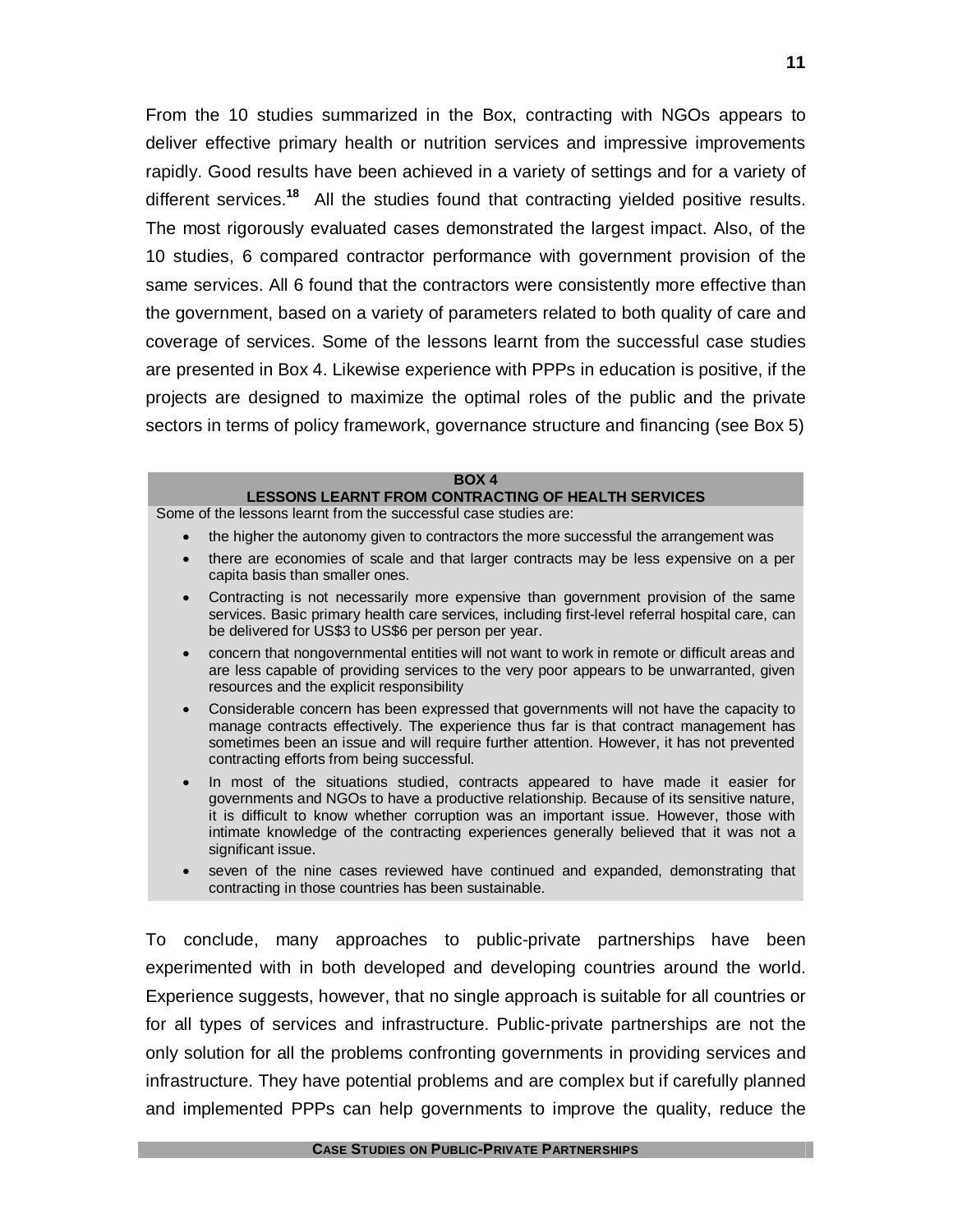price, and extend the coverage of services and thereby facilitate the achievement of development goals.

We turn now to in-depth case studies of Pakistan of PPP, one in education and one in the health sector.

| BOX 5<br><b>KEY INDICATIVE ROLES FOR</b><br>THE PUBLIC AND PRIVATE SECTORS IN EDUCATION                                                                                                                                                                                                                               |                                                                                                                                                                                                                                                             |  |  |  |
|-----------------------------------------------------------------------------------------------------------------------------------------------------------------------------------------------------------------------------------------------------------------------------------------------------------------------|-------------------------------------------------------------------------------------------------------------------------------------------------------------------------------------------------------------------------------------------------------------|--|--|--|
| <b>Public Sector</b>                                                                                                                                                                                                                                                                                                  | <b>Private Sector</b>                                                                                                                                                                                                                                       |  |  |  |
| Overcoming market failures Where needs are<br>likely to go unmet because of market failure or<br>where social benefits or services exceed the<br>private benefits                                                                                                                                                     | Improving quality In needing to maintain and<br>develop their businesses, they tend to innovate<br>and transmit best practice                                                                                                                               |  |  |  |
| Providing for the poor, rural and under-served<br>Provision of a safety net for citizens that cannot<br>pay market prices, either through providing<br>services directly or by creating incentives for the<br>private sector to undertake the task Implementing<br>appropriate regulations to ensure quality Setting, | Improve customer service Better customer<br>focus - an assertion supported by the number<br>of poor parents that send their child to a private<br>school even when a public school is available<br>at lower cost<br>Improve management standards Businesses |  |  |  |
| monitoring and accrediting standards,<br>disseminating information to guide choice                                                                                                                                                                                                                                    | can act as a partner in transferring important<br>management skills                                                                                                                                                                                         |  |  |  |
| Controlling costs Arguably a necessary task<br>where there is little competition, no parallel public<br>provision, or where consumers are poorly<br>informed                                                                                                                                                          | Developing new services An essential role<br>where demand is expanding or the patterns of<br>demand are changing                                                                                                                                            |  |  |  |

## **2. CASE STUDY OF PUBLIC-PRIVATE PARTNERSHIPS IN EDUCATION**

## **2.1. Introduction**

Pakistan has been ranked  $136<sup>th</sup>$  by the UNDP in its latest human development index ranking. One of the key reasons for the low ranking is that Pakistan does not perform well in the education indicators. The literacy rate stands at 53% in 2005, showing an increase from 39% in 1995. Gender differentials are pronounced, with the literacy rate at 65% for males as compared to 40% for females. The net enrolment rate is estimated at 65% at the primary level, 28% at the middle level and 16% at the matric (secondary) level.

The low quality of education is reflected by the fact that the average number of students per teacher at the primary level is as high as 38 and the drop-out rate is high, with less than 60% of children who entered primary education reaching class V. Public expenditure on education remains low at about 2% of the GDP, lowest among South Asian countries. The share of primary education in this expenditure is about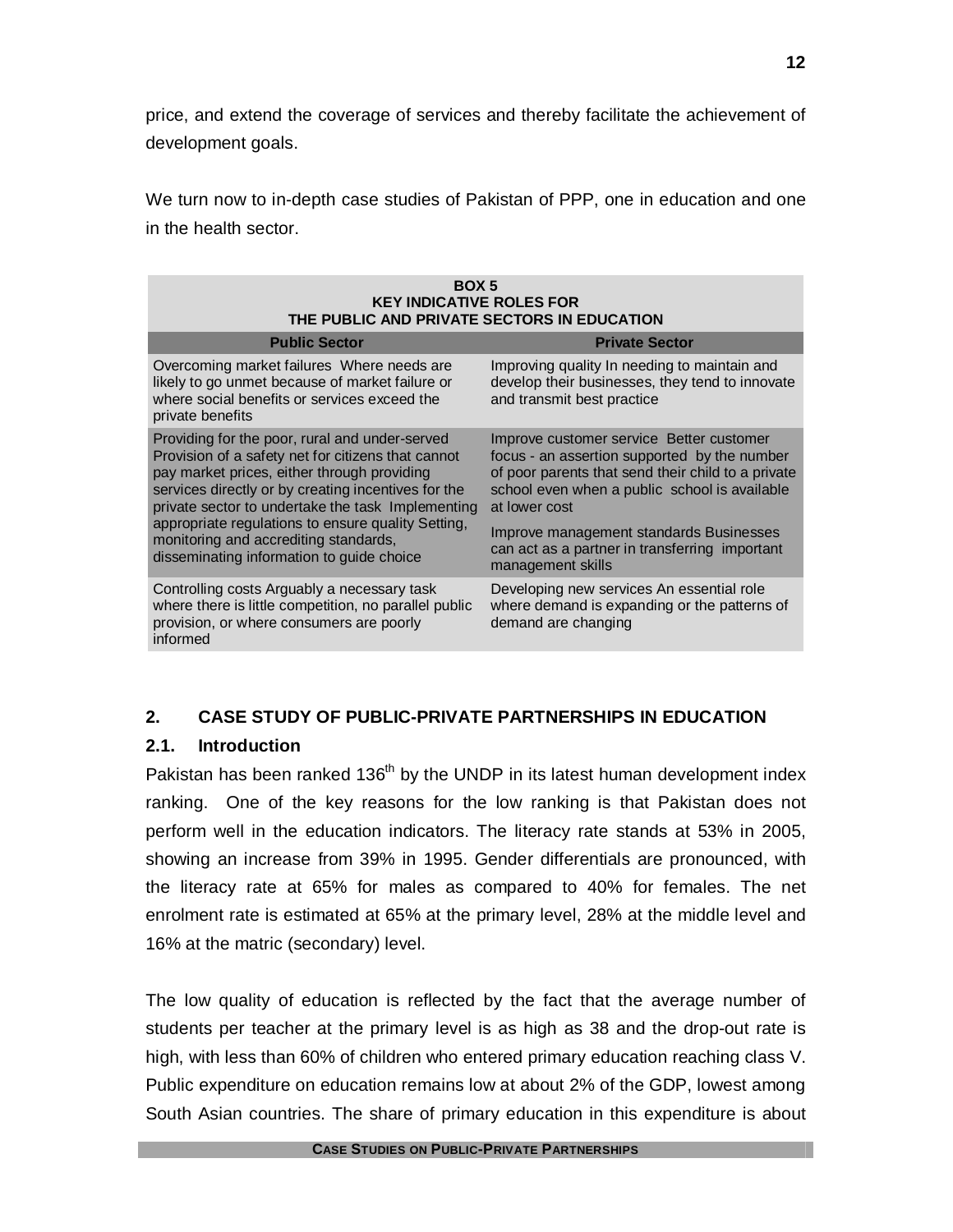36% while that on secondary education is 23%, with the remainder, 41%, being accounted for by college, university and technical education. The cost per child enrolled in a public primary school was estimated at Rs 5400 per annum in 2006 while the corresponding cost at the secondary level was Rs.8000.

The private sector, both for profit and non-profit has acquired a major presence in the education sector of Pakistan. According to the Education Census of 2005, the share of enrolment in private schools was 13% at the primary level, 58% at the middle level and 45% at the matric level. These shares are expanding rapidly.

Contrary to perceptions, the market penetration of private schools has increased greatly. Private schools no longer cater only to children from rich families in metropolitan cities only, they also enroll children of poor families that are present in rural areas and low income neighborhoods. According to the Pakistan Living Standard Measurement Survey of 2005-06, 25% of the children in the urban areas and 12% in rural areas from low income households now go to private schools.

The case study of PPP described in the paper from the education sector relates to the **Punjab Education Foundation, which involves the provision of a state subsidy to private schools catering to children from low income families.**

Government of the Punjab in the middle of the current decade introduced Punjab Education Sector reforms. These reforms illustrate a bolder vision of the Government of the Punjab for improving education in the province. The education vision is to:

- Ensuring universal primary education by 2015
- Ensuring gender equality at all levels by 2015
- Ensuring economic opportunities for the poor with the help of education.
- Empowering communities through education
- Increasing access to all communities to physical and social assets.

However, if the education vision of the province is to be realized, concerted efforts need to be put in not only by the government but also the private sector, perhaps in association with the government. In line with this Punjab education sector reforms programme was introduced in 2004. The programme envisages a two year time frame to implement a programme based on the following strategic pillars:

Re-alignment of public sector finances towards education.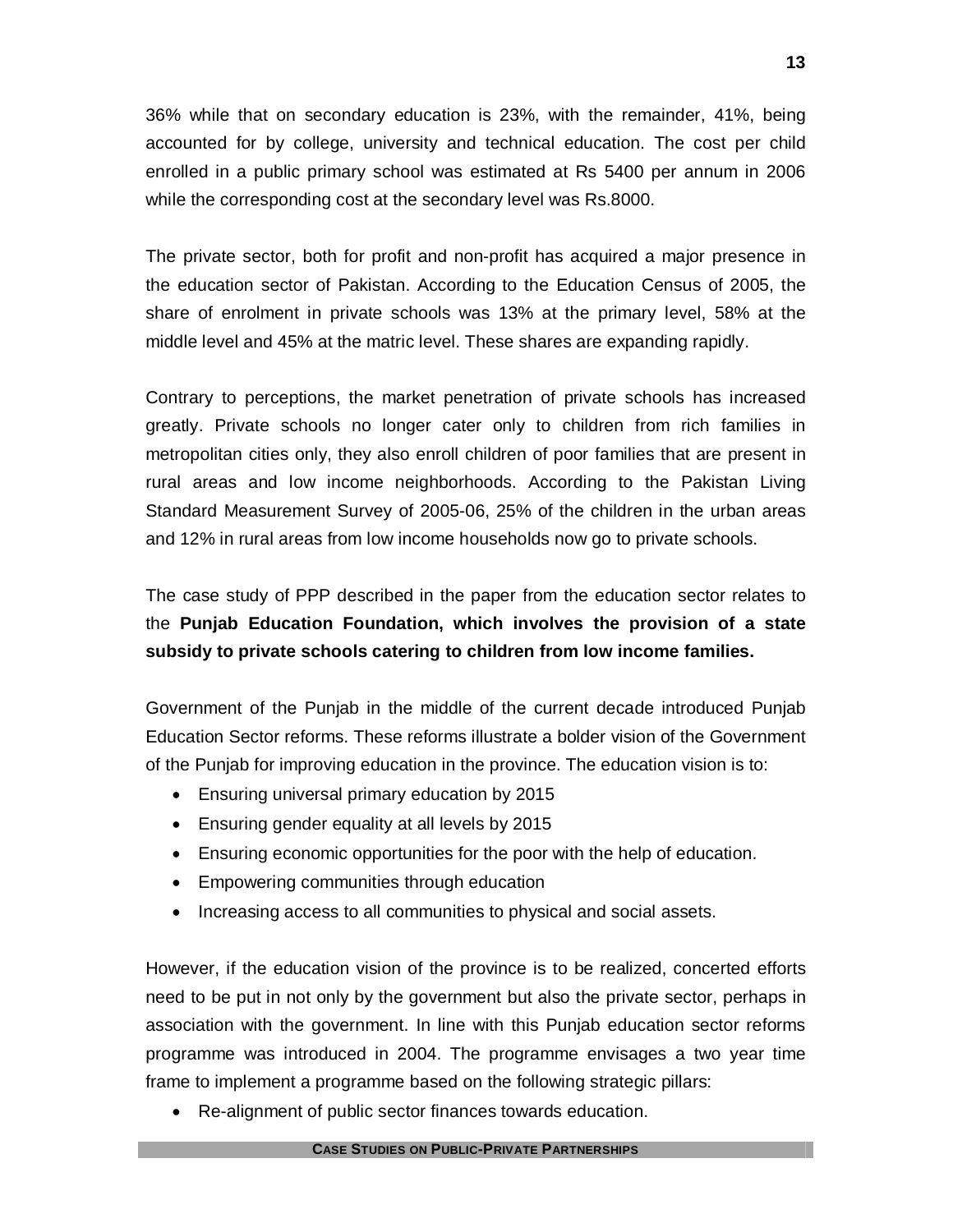- Devolution and public sector management reform.
- Improvement in access, quality and governance of education.

The government of Punjab has made an effort to implement the reforms agenda by bringing a number of structured strategic changes. The share of public development expenditure has increased significantly, with a rise in the share of education. Public sector management and governance reforms involve the following: developing partnership between provincial government and district governments for improved education service delivery; restructuring and capacity building of the education management structure at both the provincial and district level; re-vitalization of community based school councils.

The third pillar, improving access and quality of education has led to a number of bold initiatives. Education has been made free up to matric level. Annual allocation of Rs. 5 billion has been given to the districts for providing the missing infrastructure in 63000 schools which require improvements. Free text books are being provided to all students in public schools up to class 8. Also to improve the gender ratio, stipends are being given to girls students at elementary level in low literacy districts.

To improve quality of education, 29000 higher qualified teachers were recruited on facility based contracts and a new improved model of teacher professional development was initiated with the help of private sector. The government also focused on designing and implementing education assessment system to measure student learning. An important policy reform was to restructure Punjab Education Foundation to energize public private partnership to expand coverage and quality education. As such a promotion of PPPs in the education sector was one of the important policy decisions of the government to achieve its education vision.

There are, in fact, a number of promising areas for public - private partnerships in the education sector of Pakistan. One such model would involve the leasing out of government schools at the district / tehsil level with the condition that investment would be made to upgrade the facility, strengthen the staff and collect reasonable user charges. Another model could be the placement of government schools (with their cost borne by government) under the management of NGOs / private sector, through schemes like "adopt a school". Another potential approach is government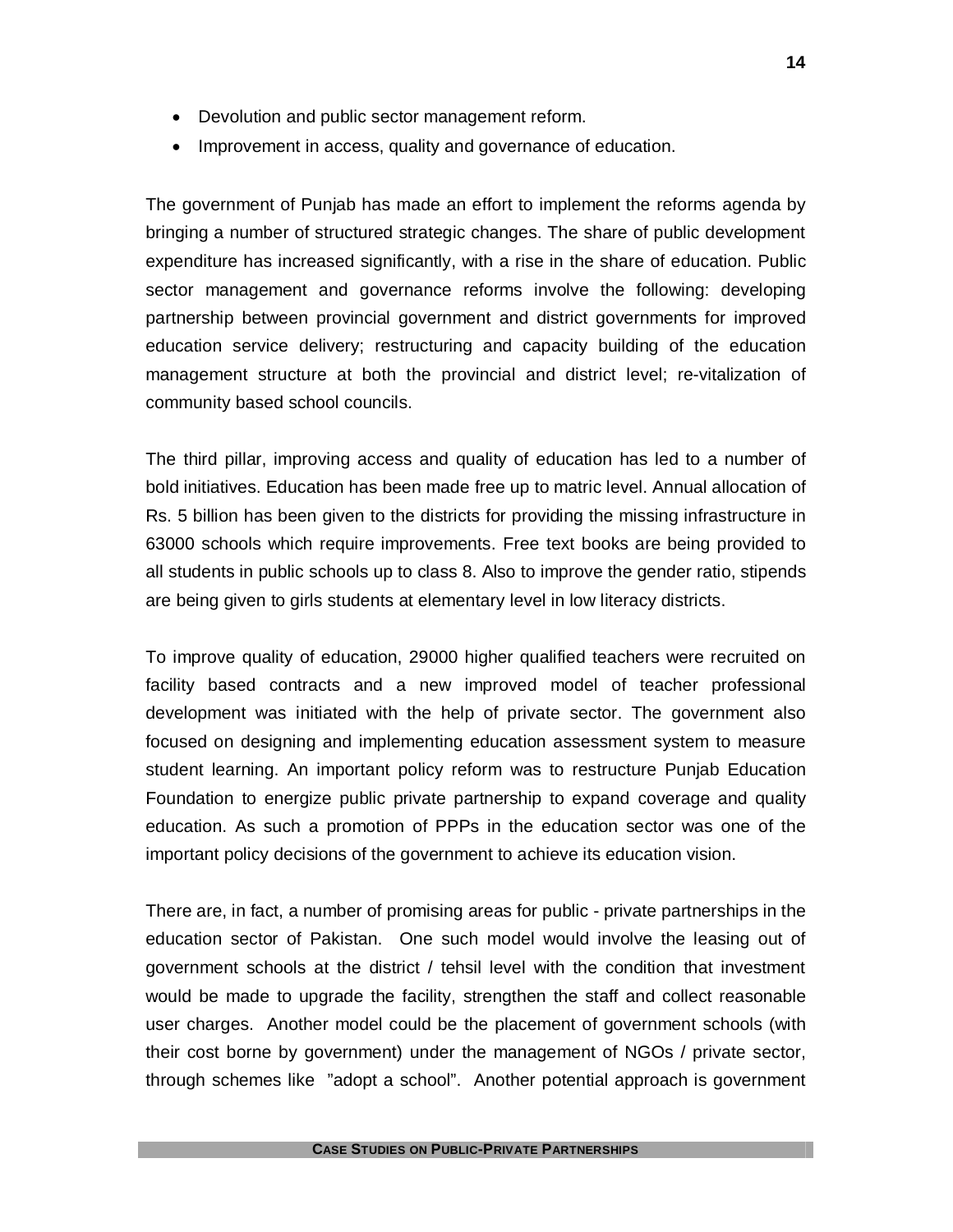subsidy to private schools either directly to the school or through voucher per student.

## **2.2. Description of PPP**

The partners are as follows:

## **Private Sector**

The private sector partners are private schools catering to the education demands of low income families. These schools have the following characteristics:

- 1. Minimum enrollment of 100 and maximum of 750.
- 2. Location of the private educational institutions in the following districts: Lahore, Khushab, Bahawalpur, Chakwal, Sialkot, Bahawalnagar, Narowal, Gujrat, Bhakkar and Mianwali. Excluding Lahore, most of these districts are relatively backward.
- 3. Charging fees up to a maximum of Rs.300 per month.
- 4. Geographic location of the schools in rural/slums/backward areas.
- 5. Physical infrastructure of schools in terms of building, classrooms, library and laboratories (in case of elementary and secondary schools) should be hygienic, congenial and conducive.
- 6. The school should have qualified and experienced faculty.
- 7. Schools providing a minimum quality of education. Students of the short listed schools are administered a skill-based test in English, Urdu and Mathematics before entering into partnership agreement.
- 8. Priority is given to girls' schools.

Overall, the desired strengths of the private sector party include its existing infrastructure, penetration into low income clients residing in slum areas of large cities or backward districts of Punjab. The partner schools have demonstrated dynamism and initiative in their recruitment and marketing efforts and have been able to attract faculty and students. Also, the schools are motivated to improve the quality of their services. Their potential weakness is their limited coverage and that the relatively high level of fees precludes access to meritorious but relatively poor students.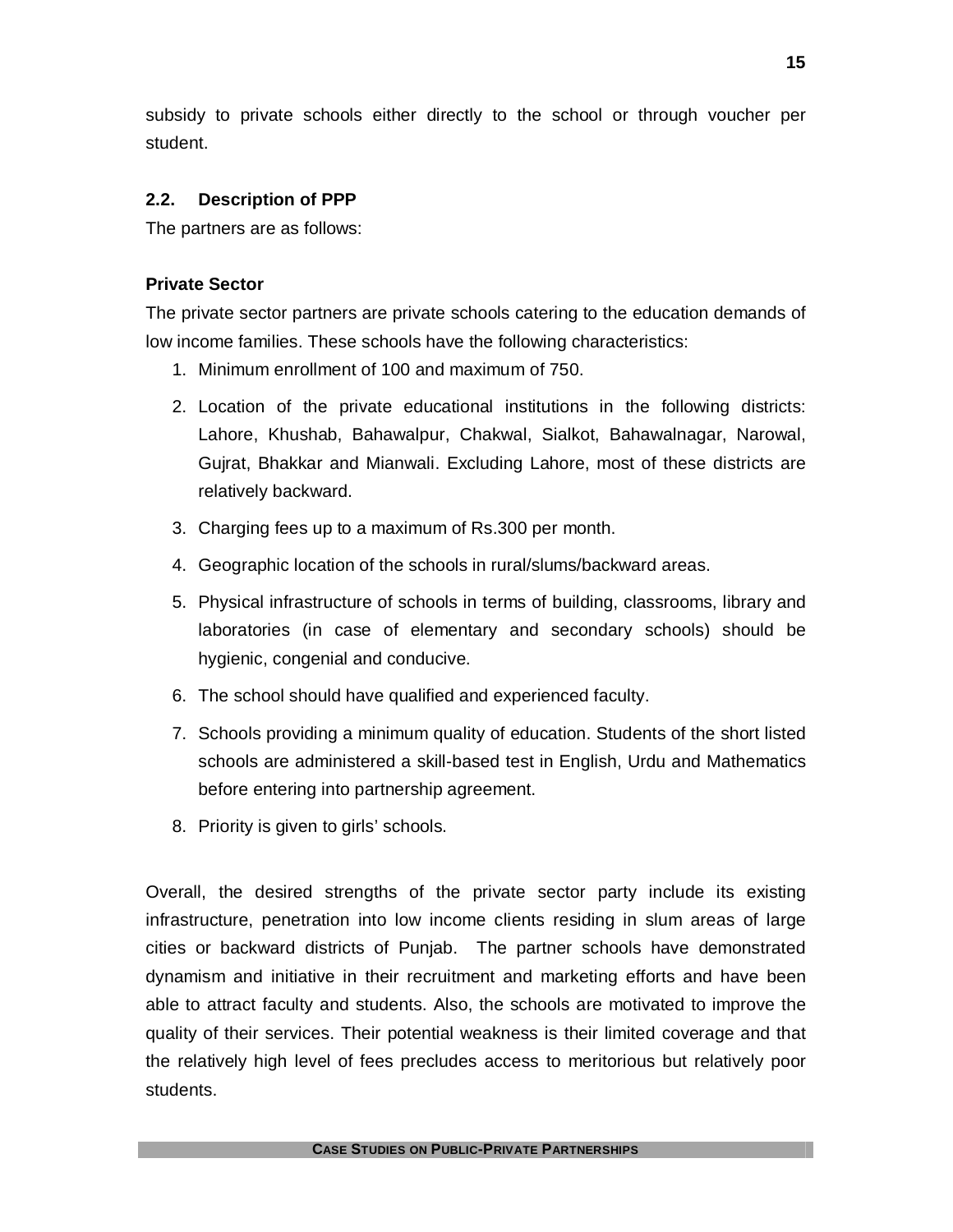### **Public Sector**

The Punjab Education Foundation is an autonomous statutory body established under an Act of the Provincial Assembly with its head office at Lahore. It was established in 1991 and restructured under the Punjab Education Foundation Act X11 of 2004 for the promotion of education, especially encouraging and supporting the efforts of the private sector in providing education to the poor, through public private partnership.

## The vision of the Foundation is to:

*Promote quality education through Public-Private Partnership, encourage and support the efforts of the private sector through technical and financial assistance, innovate and develop new instruments and enable private educational institutions to champion wider and better quality educational opportunities at affordable cost to the poor* 

The functions of the Foundation are as follows:

- 1. Provide financial assistance for the establishment, expansion, improvement, and management of educational institutions and allied projects;
- 2. Provide incentives to students, teachers, and educational institutions;
- 3. Promote public-private partnerships relating to education;
- 4. Provide technical assistance to educational institutions for testing policy interventions and innovative programmes for replication;
- 5. Rank private educational institutions based on educational standards;
- 6. Raise funds through donations, grants, contributions, subscriptions etc.;
- 7. Assist educational institutions in capacity building, including training of teachers, and
- 8. Undertake any other function as may be assigned to it by the Board with the approval of the Government.

Prior to the restructuring of the Foundation, which became effective in July 2005, The PEF functioned as a government department under the Chairmanship of the Punjab Chief Minister. Due to the divided attention of the Foundation's Board leadership and the bureaucratic set-up of the Foundation, PEF's performance was lacking in its initial stages. It was realized that if the Foundation has to meet its set objectives the setup has to be changed. Consequently, Punjab Education Foundation Act X11 of 2004 was passed which granted autonomy to the Foundation.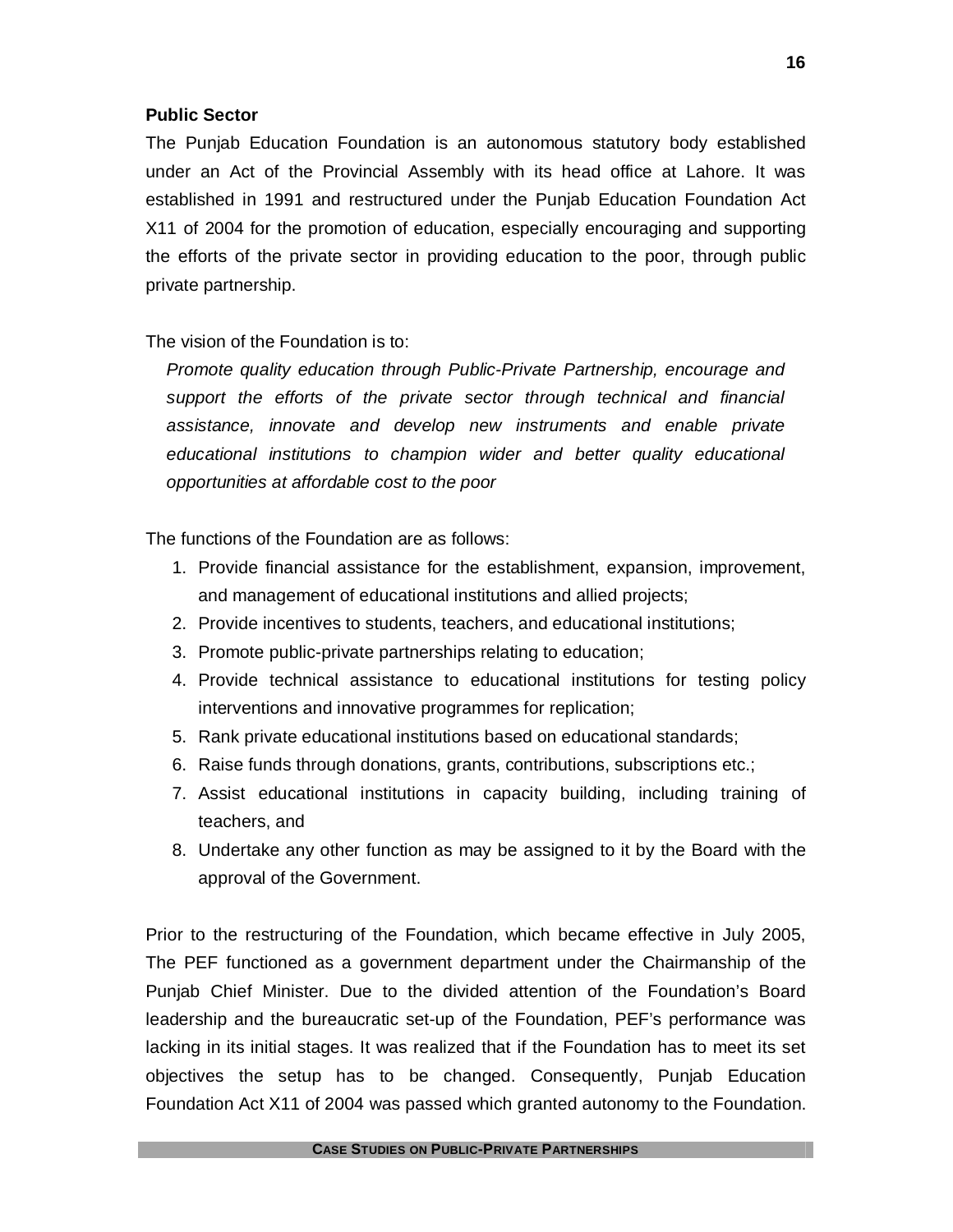Complete administrative and financial autonomy was vested in the 15 member Board of Directors. Seven of these are ex-officio and eight are nominated directors, each with a term of three years. As such majority of the Directors are from the private sector. Shahid Kardar, from the private sector, was inducted as the Chairman of the Board with Directors nominated for their demonstrated commitment to quality education in Pakistan. The Board not only gave vision to PEF, introduced innovative programs to achieve its objectives, improved its functioning through removal of redtapism, but also emphasized on effective monitoring and evaluation,( Director M&E reports to Chairman and Board), and transparency and accountability.

Overall, the strengths of the public sector partner consist primarily of its ability to build the financial and academic capacity of the private sector. Its mandate gives it the strength to complement private sector in providing a basic social service to perhaps the neediest sections of population, at relatively low cost.

## **2.3. The Model of PPP Description of PPP**

This case study was chosen because of its innovative character, its multidimensional approach, its scale (in terms of flow of funds between the partners) and because the partnership had reached a mature stage where it could be subjected to evaluation. The partnership is spread over the following initiatives:

- Foundation Assisted Schools (FAS): per student subsidy to private schools
- Continuous Professional Development Program (CPDP) and School Leadership Development Program (SLDP): training of teachers and principals of selected schools
- Teaching in Clusters by Subject Specialists (TICSS): capacity enhancement of partner schools through qualified teachers in key subjects
- Education Voucher Scheme (EVS): vouchers to needy students to choose any private school
- New School Program: construction of new schools in backward districts or where the enrolment rates are below the provincial average.

For the purpose of this case study, we will focus on the first initiative, the Foundation Assisted Schools (FAS) program, which accounts for over 87 percent of PES program expenditure. The total budgetary outlay of PEF for 2008-09 is Rs. 3.3 billion. PEF launched the FAS as its flagship program soon after its restructuring in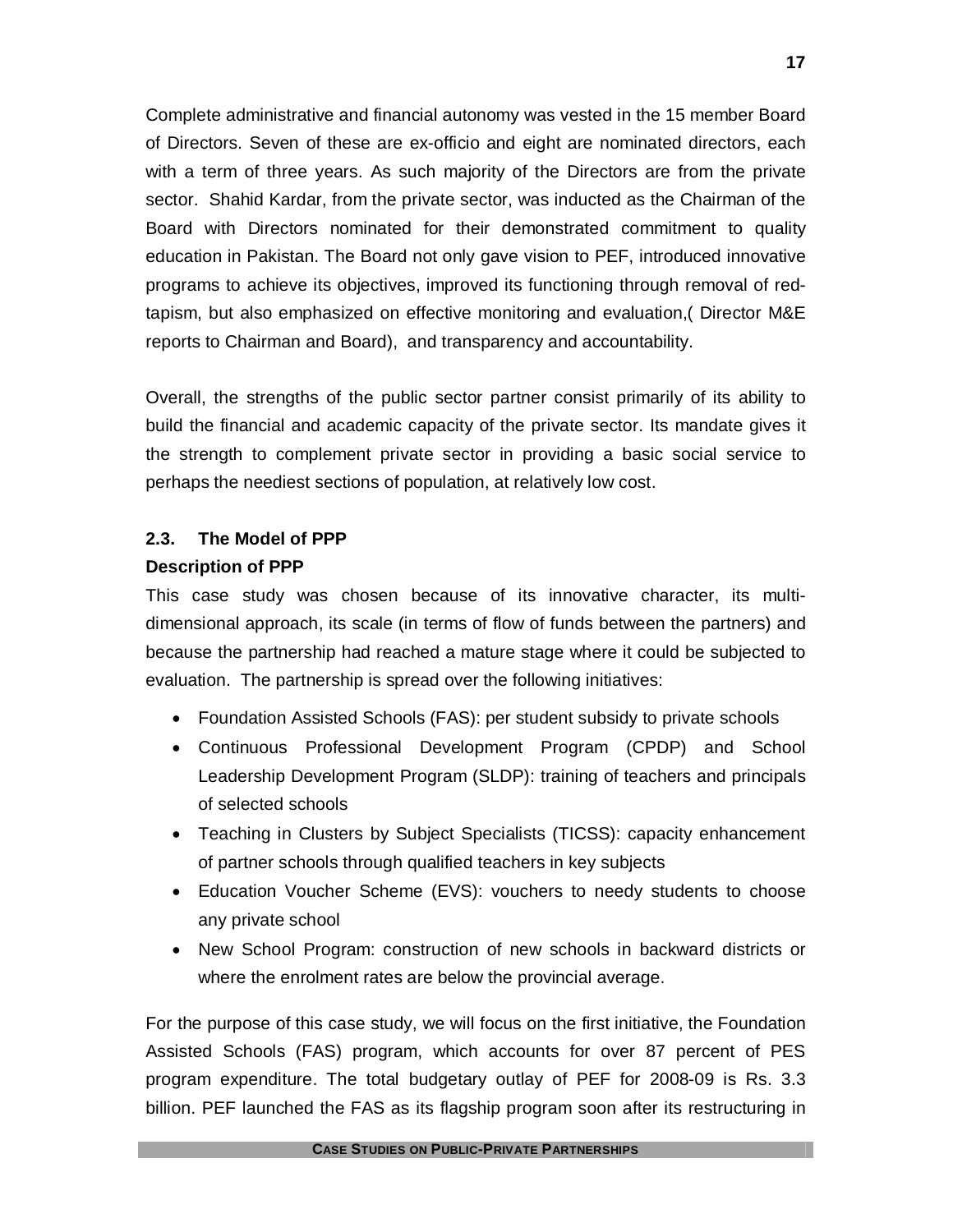2005. As mentioned earlier, FAS is a program of providing financial assistance on per child enrollment basis to schools already in the business of providing education to low income families. A brief description of the other initiatives of PEF is presented in Box 6.

#### **BOX 6 A BRIEF DESCRIPTION OF OTHER PROGRAMS OF PES**

**Continuous Professional Development Program (CPDP)/ Cluster Based Training (CBT), School Leadership Development Program (SLDP):** Cluster Based Training (CBT) program targets teachers in a cluster, which is a venue for conducting training, and inviting the teachers of 7- 10 private schools falling in close proximity (walking/transportable distance), thus making a group of 35-50 participants having similar training needs, though diversified educational background.

The CBT is conducted mainly on the content knowledge of Mathematics, English, Science, Physics, Chemistry and Biology. The primary thrust is in urban, semi-urban and rural areas of the province. In addition some sessions are also held to meet the training needs related to classroom management, teaching slow learners, lesson planning, group work, use of teaching aids, etc. The training is for teachers of those institutions which largely are serving low income families.

In addition, considering the school principals' pivotal role and their decisive input in managing the affairs of the schools, PEF launched a separate training program for the school principals/heads & second-in-command focusing on school administration and management under the SLDP Program in February, 2007.

**Teaching in Clusters by Subject Specialists (TICSS):** Low cost schools in rural and less affluent urban areas cannot afford qualified teachers of professional standing due to financial constraints. A good subject specialist has a salary demand of Rs 20,000 —25,000 while an average salary for teachers in a low cost schools is Rs 3000—Rs 5000 The idea is to arrange a subject specialist who will be teaching in a cluster of schools, which are not already funded by PEF. Specialized teachers are hired for Maths, English and Science. PEF not only hires these teachers, but monitors their performance and pays their salaries. The subject specialist teaches in a school 2-3 times in a week.

**Education Voucher Scheme (EVS)** is one of PEF's programs, which aims to provide quality education to children with weak educational prospects in marginalized and less affluent areas in urban slums and shanty towns of Punjab. Unlike the Foundation Assisted Schools in which a school gets per student funding, EVS is direct funding of students, and allows the flexibility to the student to choose the private school. Currently PES gives vouchers only to students belonging to a shanty area of Lahore and is essentially at the pilot project stage.

## **'Synergy' in the Partnership**

'Synergy' in the partnership would arise if the two parties make each other better off in relation to the situation when such a partnership had not been formed. Starting with the private sector partner-the private schools, the benefits include the following:

• inflow of significant amounts of money as per student subsidy from the PEF which can be used for improving and upgrading the facilities at the school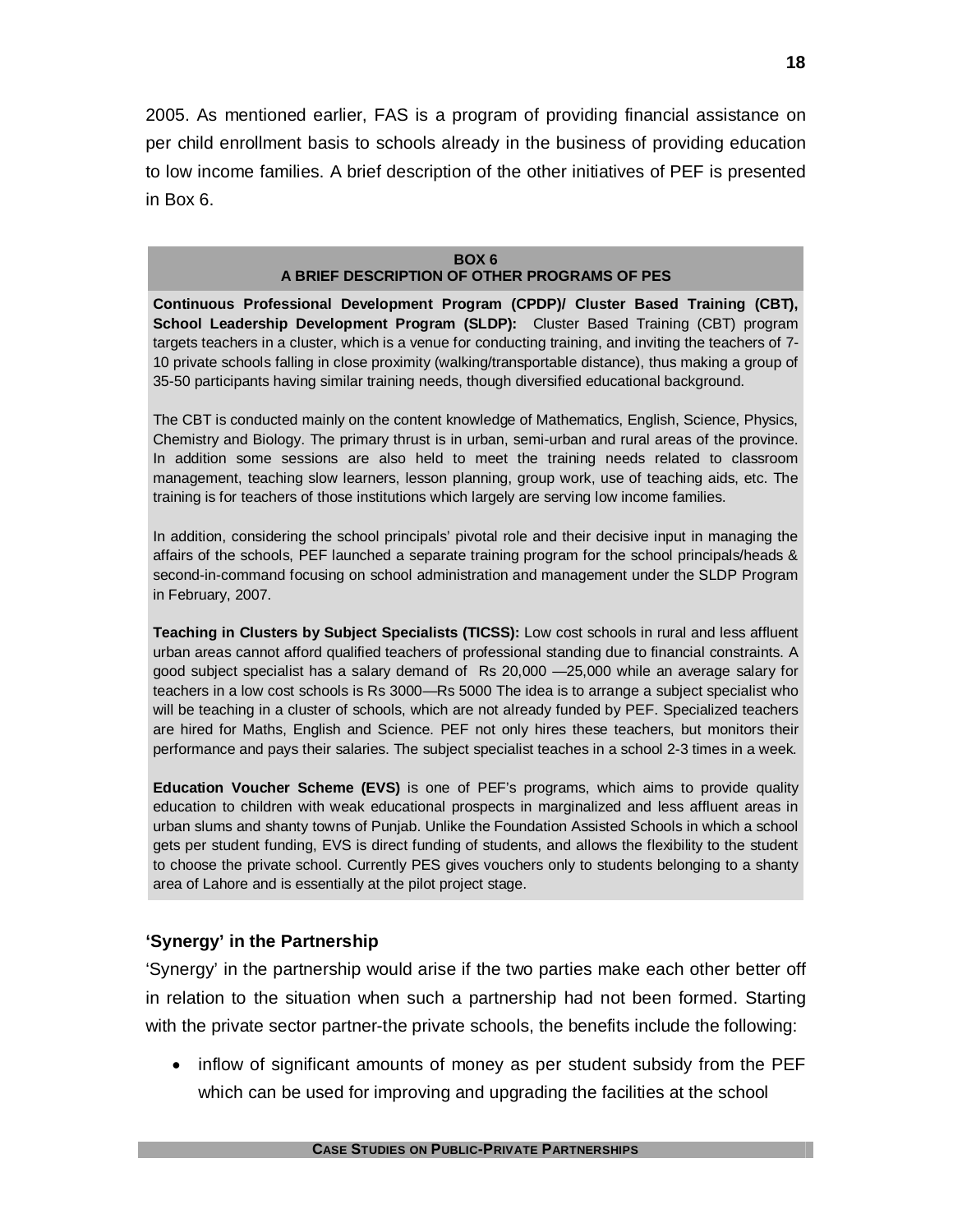- enhancement in the status of the school as a quality teaching institution and with the expansion in capacity increase in the ability to offer more and better services
- enhanced opportunities of improving the capabilities and skills of teachers and management through access to PEF's other training programs, at no cost.

As far as the PEF is concerned, benefits from the partnership include the following:

- achievement of the goal of enhancing coverage of good quality education for the poor sections of population at substantially lower cost.
- high and rapid success rates without putting together additional physical infrastructure and human resources
- given the reputation of public schooling in the country, it would have been difficult to attract the current number of students
- also, the rapid success can also be seen as beneficial for public sector due to the high social returns on education. The development of backward areas and the enhanced ability to provide better services to local residents is a worthwhile objective in itself.

## **Impediments**

The process of building partnership between the public and private sector is rendered difficult by the general climate of mistrust and lack of confidence that generally prevails between the two parties. The government views the private sector schools as profit maximization entities and thereby incapable of effectively serving its target group- essentially poor populations at relatively low cost. On the other hand, the private sector sees the government as being restricted by bureaucratic red tape which tends to slow down decisions and retard innovation. Perhaps, even more importantly, government functionaries are seen as being notoriously prone to corruption in their dealings with the private sector, which raises transaction costs and frequently distorts the allocation of resources. This fear had to be put to rest by streamlining the modalities of the partnership. In particular, the private sector partners have no interaction with the public sector partner for collection of monthly subsidy, which is automatically credited to their bank accounts on a regular basis.

The partnership between PEF and private schools has evolved over time and, in fact has structurally changed. Initially, PEF gave grants/loans for construction of private schools. This scheme continued till the restructuring of PEF in 2004 when PEF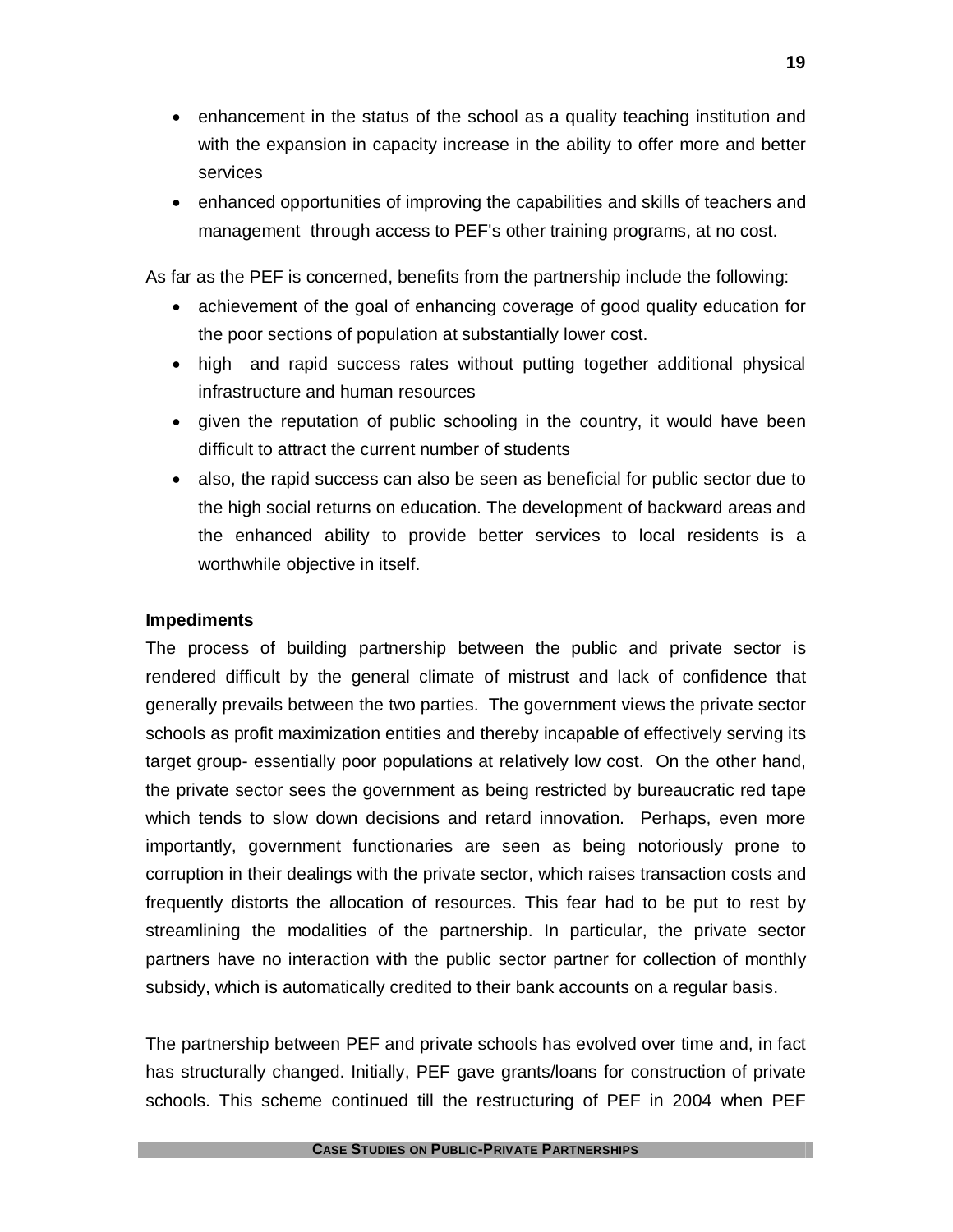functioning was taken over by the Board of Directors (BOD). Under the BOD, PEF introduced a number of schemes focusing not only on expansion of coverage of education for the poor, but also ensuring that quality of education provided improved. This led to closer monitoring of the schools funded by PEF. For example, one of the requirements for continued funding from PEF is that two-thirds of the students should secure at least 44 percent marks in key subjects in the Quality Assurance Tests (QAT) administered by PEF. In fact QAT is administered in the beginning of the partnership. But partner schools in backward districts have made the case, which PEF has accepted, that the threshold score for QAT should be lower, otherwise most of the schools will not qualify for funding. Therefore, the threshold score has been reduced to 33 per cent for schools in backward districts.

Other impediments to the development of the partnership lie in the divergent interests of the various stakeholders. Teachers of private schools were initially hesitant to participate because of the fear that it might affect the terms of their service, impose additional workload on them and interfere with the discharge of their normal duties. However, the institution of special rewards by PEF for extraordinary performance, in particular, gave a motivational boost to them. PEF gives Rs50,000 for best performing schools in districts and Rs 50,000 for best five teachers in schools in which 90 per cent of students tested score of greater than 40 per cent marks.

#### **Role of Leadership**

Perhaps a critical element in the successful restructuring of PEF and eventual formation of the partnership was the leadership role played by Shahid Kardar, the Chairman of the BOD of PEF. Despite the initial impediments, Mr. Kardar pursued with determination his goal of improving the functioning of PEF, and bringing structural changes in the programs of PEF so that the partnership with the private schools is more productive and meaningful. Despite being from the private sector, not only did he donate his own time to the partnership but he also mobilized support from other Punjab Government Departments for PEF and its programs.

Furthermore, Mr. Kardar along with the other members of the Board of Directors gave both a vision to PEF and the ability and willingness to implement structural changes in the functioning and programs of PEF. By improving design and modalities of programs along with greater monitoring and evaluation he was able to establish a trust between the partners and the ultimate clients-the students and their parents.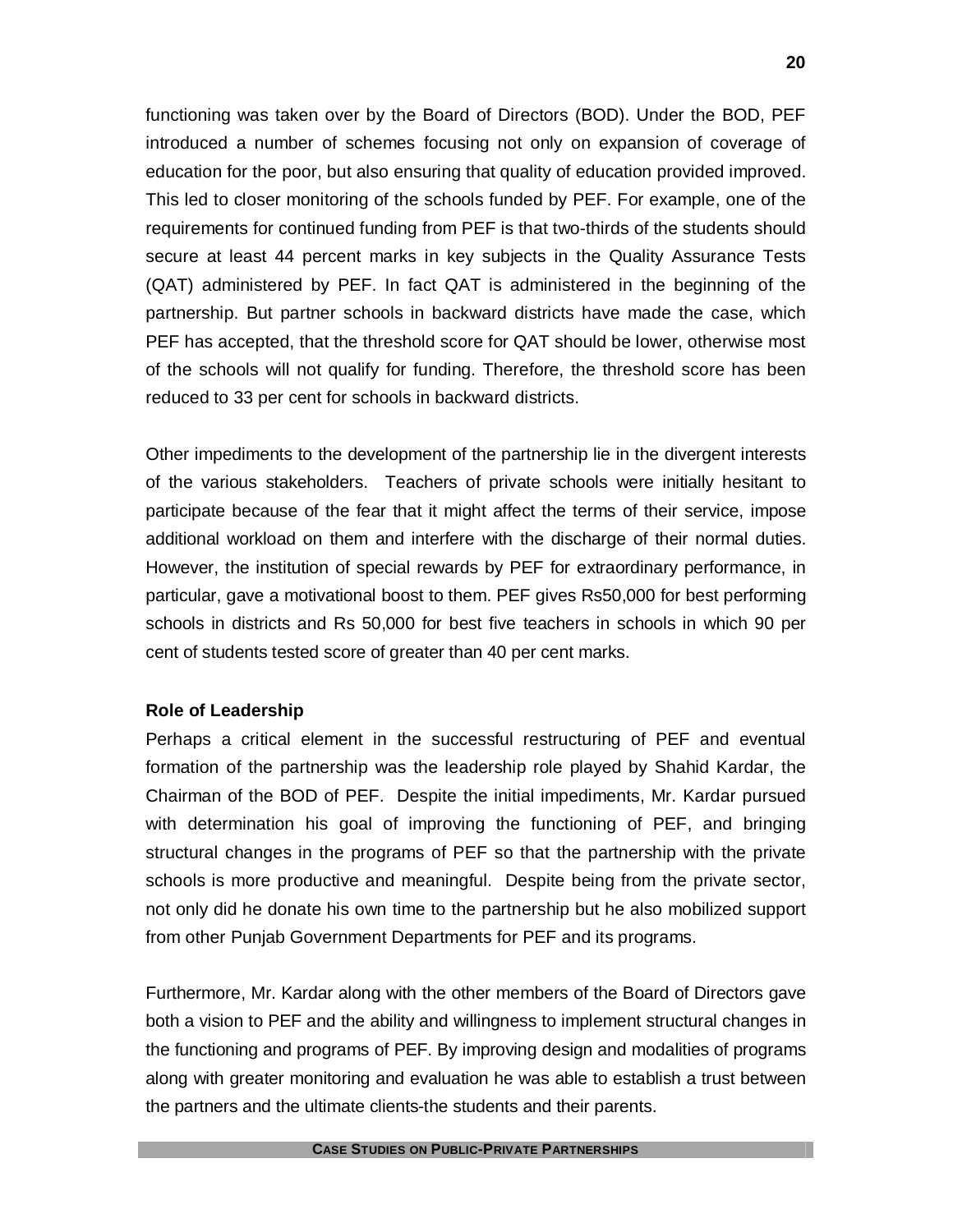Mr. Kardar and the nominated Directors of the Board, in particular, had the big advantage of knowing the education sector of Pakistan, being experienced researchers or practitioners. Also, they not only had contacts with the highest level of functionaries in the government of Punjab but were also widely respected in the private sector educational circles of the province. As such, they were able to create an environment of trust and cooperation. In addition, the introduction of transparent and accountable procedures following the restructuring of PEF removed any residual mistrust that may have existed in the minds of officials of government and private sector school administrations. On top of this, the partnership was strengthened at the operational level by the strong understanding and cooperation between the PEF and the management of the partner schools.

#### **2.4. Implementation of PPP**

#### **Working Arrangements**

The target schools under FAS are those charging up to a maximum of Rs.300 per month as tuition fees and related/allied charges. The monthly financial assistance on per child enrollment basis, of Rs. 350 for primary and middle level and Rs. 400 for secondary level, provided by PEF is to be spent on the promotion of education i.e. salaries of teachers, development of teaching material, library, classrooms, furniture, laboratory, science equipment, etc. There are ceilings on management cost as a proportion of total expenditure on the running of the schools. The recipient educational institution is expected to indicate the management cost and the expenditure on the management cost will be part of terms of partnership.

The delivery of quality education is the most significant variable for continued financial assistance by PEF. The financial assistance to the recipient institution can be discontinued in case the school does not meet the quality standards set by the PEF. It is mandatory that the two-thirds students of the partner school under FAS must pass QAT, with at least 44% marks, for continuation of partnership. The test initially administered by PEF is now outsourced along with grading of the tests. Setting of the test continues to be the responsibility of PEF. The one-third leverage given to schools in QAT scores to enable some students from underprivileged backgrounds, in particular, who may not perform well in the tests to continue in the partner schools.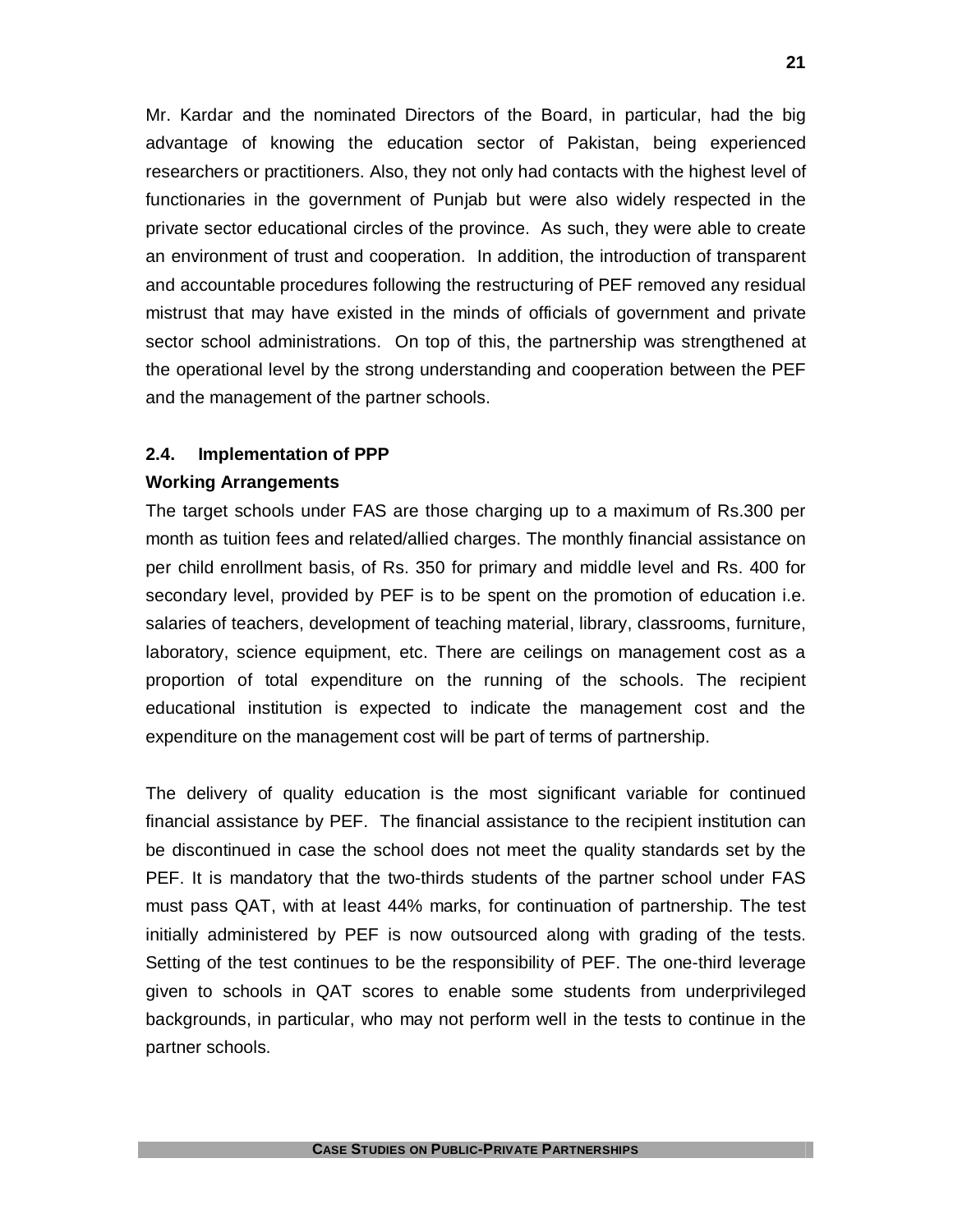In view of equity considerations, preference is given to schools in districts with lower rates of literacy. The Punjab Economic Research Institute's (PERI) ranking of districts on the basis of backwardness, as revealed by the Multiple Indicators Cluster Survey (MICS, 2003-4) is used for budgetary allocation among districts. 60 per cent of the allocation is on the basis of population and 40 per cent on backwardness. Within a district, 60 per cent is allocated to the rural and 40 per cent to the urban areas.

Before entering into Agreement/Terms of Partnership with a particular school/educational institution for the purpose of financial support, PEF carries out an inspection to ascertain the suitability of the school according to the approved criteria presented in an earlier section. The schools submit Quarterly Enrollment Reports to PEF on the basis of which financial assistance is deposited in the bank account of partner schools. The recipient educational institution cannot charge any form of fees from the students or their parents after entering into partnership under FAS. In case an educational institution makes any violation, PEF reserves the right to withdraw its financial support and cancel the agreement. The recipient educational institution also has to display on its main gate and on its official notice board that the PEF is sponsoring the full fee payment of all children enrolled. The format of display is provided by Punjab Education Foundation. Also, partner schools are to display the ranking of schools in QAT scores on the notice board. This is to encourage healthy competition among partner schools and to facilitate choice of schools by parents. Some features of the FAS program are presented in Box 7. Currently, there are 1085 partner schools with a student enrolment of 470,000.

| BOX 7<br><b>PARTNER SCHOOLS</b>   |                         |                          |                 |                       |                          |
|-----------------------------------|-------------------------|--------------------------|-----------------|-----------------------|--------------------------|
| <b>Location Wise Distribution</b> | Rural                   |                          | Urban           | <b>Slums</b>          |                          |
|                                   | 599                     |                          | 407             |                       | 79                       |
| <b>Gender Wise Distribution</b>   | <b>Co-Education</b>     |                          |                 | <b>Female Schools</b> |                          |
|                                   | 894                     |                          |                 | 191                   |                          |
| <b>Level Wise Distribution</b>    | <b>Higher Secondary</b> | <b>High</b>              |                 | <b>Middle</b>         |                          |
|                                   | 3                       | 373                      | 633             |                       | 76                       |
| <b>Geographical Distribution</b>  | <b>District</b>         | No. of<br><b>Schools</b> | <b>District</b> |                       | No. of<br><b>Schools</b> |
|                                   | Chakwal                 | 26                       | Bahawalnagar    |                       | 172                      |
|                                   | Khushab                 | 30                       | <b>Sialkot</b>  |                       | 16                       |
|                                   | Gujrat                  | 15                       | Lahore          |                       | 19                       |
|                                   | Bahawalpur              | 229                      | Narowal         |                       | 06                       |
|                                   | <b>Bhakkar</b>          | 11                       | Mianwali        |                       | 12                       |
|                                   | Vehari                  | 0 <sub>1</sub>           | Muzaffargarh    |                       | 154                      |
|                                   | Nankana Sahib           | 0 <sub>1</sub>           | Jhang           |                       | 92                       |
|                                   | Lodhran                 | 91                       | Multan          |                       | 138                      |
|                                   | Rajanpur                | 70                       | Sheikhupura     |                       | 02                       |
| <b>Students Benefited</b>         |                         | Total 4,70,000           |                 |                       |                          |

**CASE STUDIES ON PUBLIC-PRIVATE PARTNERSHIPS**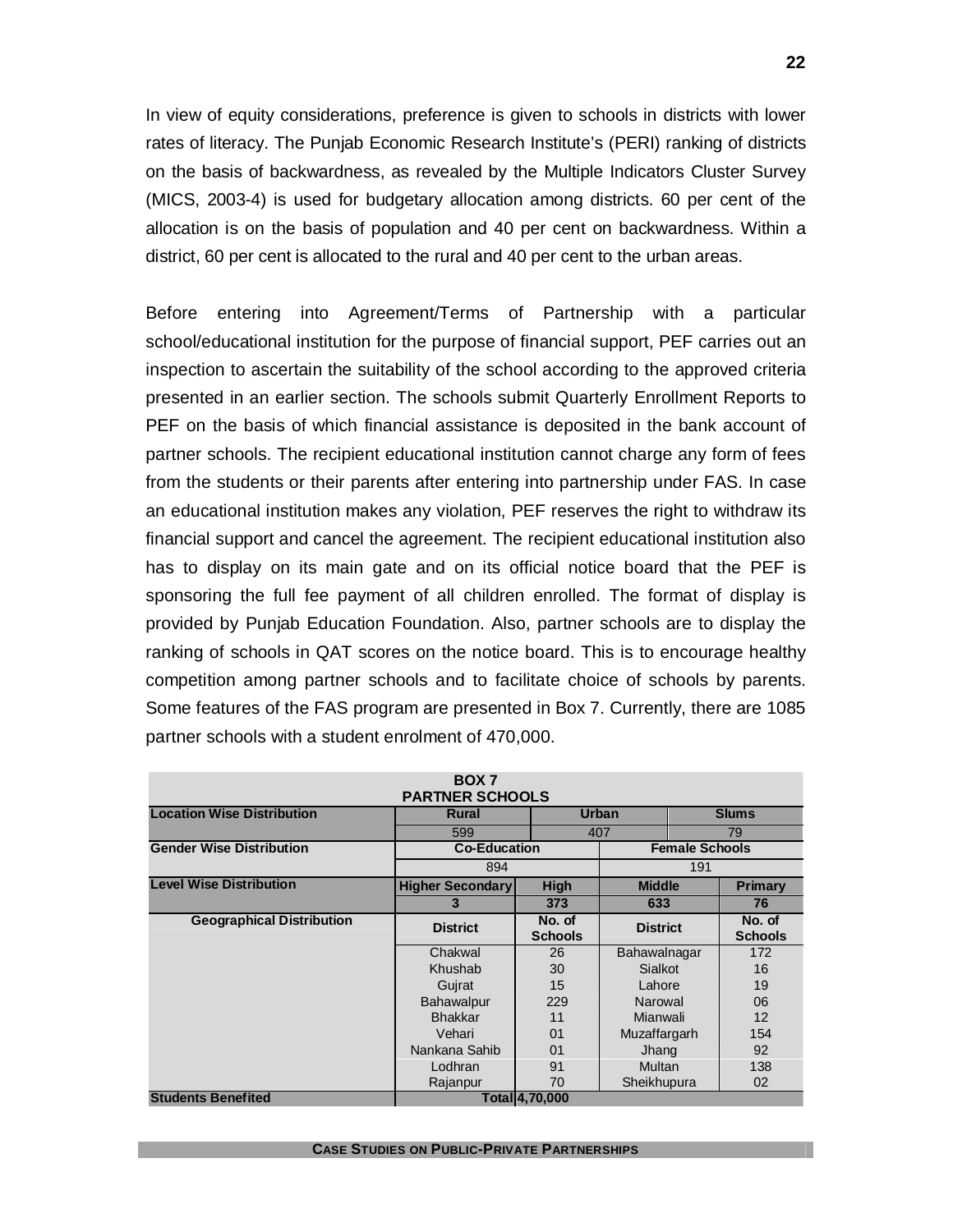#### **Inputs by Partners**

The private schools are expected to provide quality education using existing facilities and faculty. In return, PEF makes payment of Rs. 350 to Rs. 400 per student, up to a maximum of 750 students, subject to conditions enunciated earlier. Therefore, the model of partnership is essentially one of financing by the public sector, with monitoring of quality, and provision of services by the private sector.

#### **Safeguards**

An understanding on a number of safeguards has been reached between the two parties as follows:

*Ownership of assets:* The arrangement is for funding of schools, which continue to be the property of current owners. This is in no way the first step towards nationalization or public sector take over of private educational institutions.

*Rights of beneficiaries:* The school shall provide services to the public, not inferior to those provided before the formation of the PPP, or provided by equivalent public sector schools elsewhere in the province. In particular, the school will not charge any type of fees/charges from the students or their parents

*Budgetary Commitments by Government of Punjab:* The government of Punjab, through PEF will continue to pay the subsidy to private schools as long as the private schools continue to meet the standards specified by PEF. The PEF will ensure continuous flow of funding so that the functioning of the partner schools is not disrupted.

## **2.5. Evaluation of PPP**

The prime indicators of success of a public-private partnership are the expansion in service coverage, improvement in the quality of service provided and equity and effectiveness of services provided. There has been 47 percent overall increase in enrolment in partner schools. Also, there is clear evidence that the schools have invested in infrastructure to increase enrollment. Due to the increased demand through expansion in enrollments, PEF has had to cap the enrollment ceiling at 750 per school to enable those schools who were unable to apply to access the FAS facility.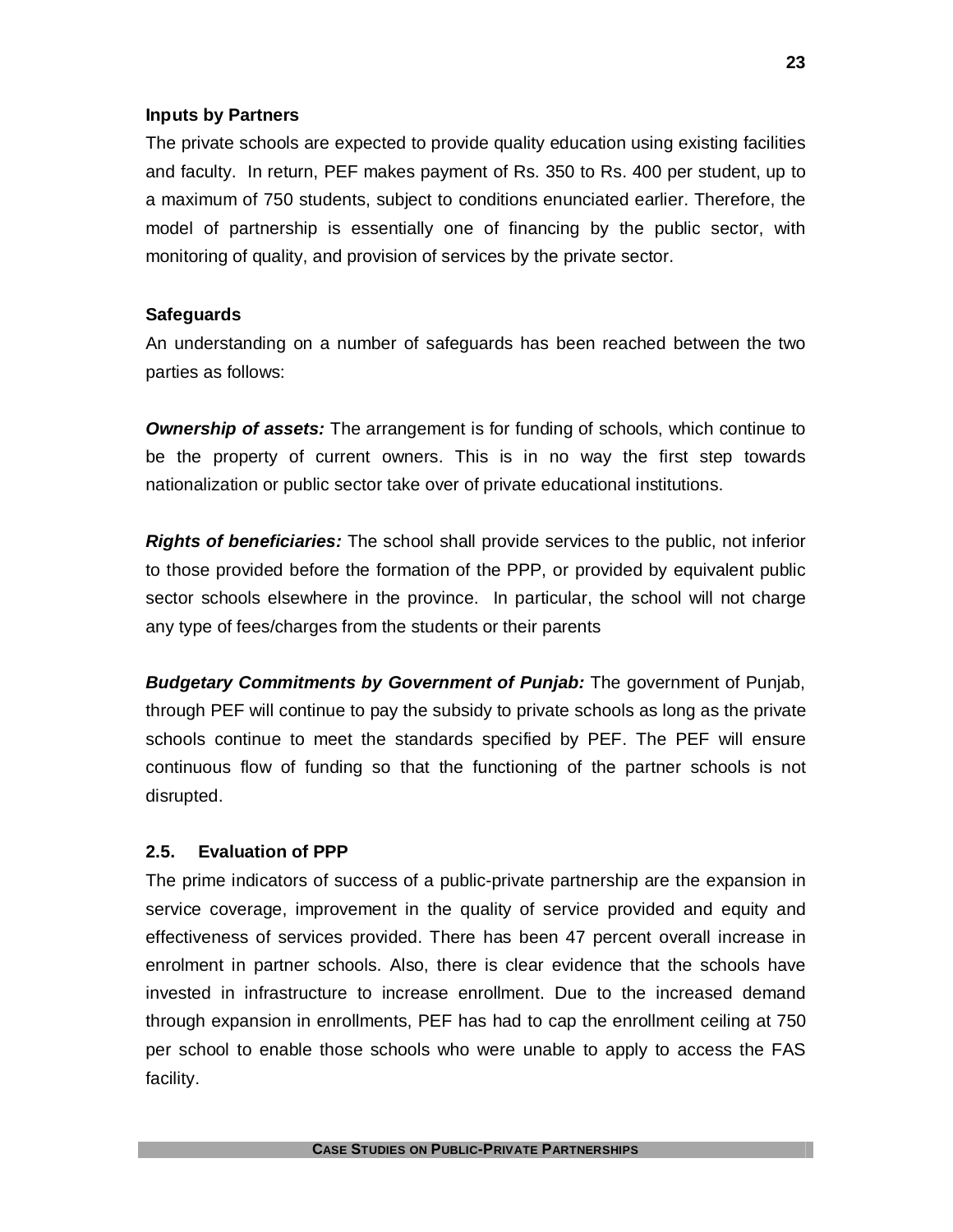Another indicator of success is the rapid expansion in the number of partner private schools and the districts covered. The project started in 2004 as a pilot with 54 schools in five districts: Lahore, Khushab, Bahawalpur, Chakwal and Sialkot. The program scaled up next to seven more districts. The number of partner schools has increased to 1,085. The partnership with 17 schools was discontinued because of poor results in two consecutive tests. Currently there are 2000 pending partnership applications with PEF. The plan of PEF is to expand partnership to 1,500 schools by the end of 2008.

The partner schools, relieved from fee collection responsibilities- have focused on improving quality of education. This is illustrated by the results of QATs, which show a significant improvement. The mean test score is 63 per cent for QAT-1, 77 per cent for QAT-2, 79 per cent for QAT-3 and greater than 80 per cent for QAT-V. Furthermore, the schools have disproportionately benefited girls. The gender ratio is 52:48. There are also few drop outs from the schools which clearly indicates two things: first, schools are making an effort to retain students partly with improved teaching methods, and; second, parents think that the education of their children is worthwhile and therefore, are willing to bear the opportunity cost of foregone children's income because of continued schooling.

| BOX 8<br><b>COMPARISON OF OVERALL BOARD EXAM RESULTS WITH FAS SCHOOL RESULTS</b> |              |                                       |               |                     |              |                     |
|----------------------------------------------------------------------------------|--------------|---------------------------------------|---------------|---------------------|--------------|---------------------|
| Sr. #                                                                            | <b>Board</b> | <b>District</b>                       | <b>Boards</b> |                     | <b>FAS</b>   |                     |
|                                                                                  |              |                                       | Passing %age  | <b>Failing %age</b> | Passing %age | <b>Failing %age</b> |
| $\mathbf{1}$                                                                     | Bahawalpur   | Bahawalnagar<br><b>Bahawalpur</b>     | 53.98         | 46.02               | 81.09        | 18.91               |
| $\overline{2}$                                                                   | D.G. Khan    | Muzaffargarh<br>Rajanpur              | 51.51         | 48.49               | 75.79        | 24.21               |
| 3                                                                                | Faisalabad   | Jhang                                 | 54            | 46                  | 87.47        | 12.53               |
|                                                                                  |              | Gujrat                                |               |                     |              |                     |
| $\overline{4}$                                                                   | Gujranwala   | Narowal<br>Sialkot                    | 52.67         | 47.33               | 88.66        | 11.34               |
| 5                                                                                | Lahore       | Lahore<br>Nankanasahab<br>Shiekhupura | 52.81         | 47.19               | 92.06        | 7.94                |
| 6                                                                                | Multan       | Lodhran<br>Multan<br>Vehari           | 49.62         | 50.38               | 78.89        | 21.11               |
| $\overline{7}$                                                                   | Rawalpindi   | Chakwal                               | 53            | 47                  | 95.31        | 4.69                |
| 8                                                                                | Sargodha     | <b>Bhakkar</b><br>Khushab<br>Mianwali | 45.79         | 54.21               | 79.03        | 20.97               |

Another powerful indicator of improved partner school performance at high levels ( 9 and 10 grade) is the comparatively better results in Board of Education administered standardized annual examination. Boxes 8 and 9 clearly show that not only did more partner school students pass the Board exams, they also had higher scores.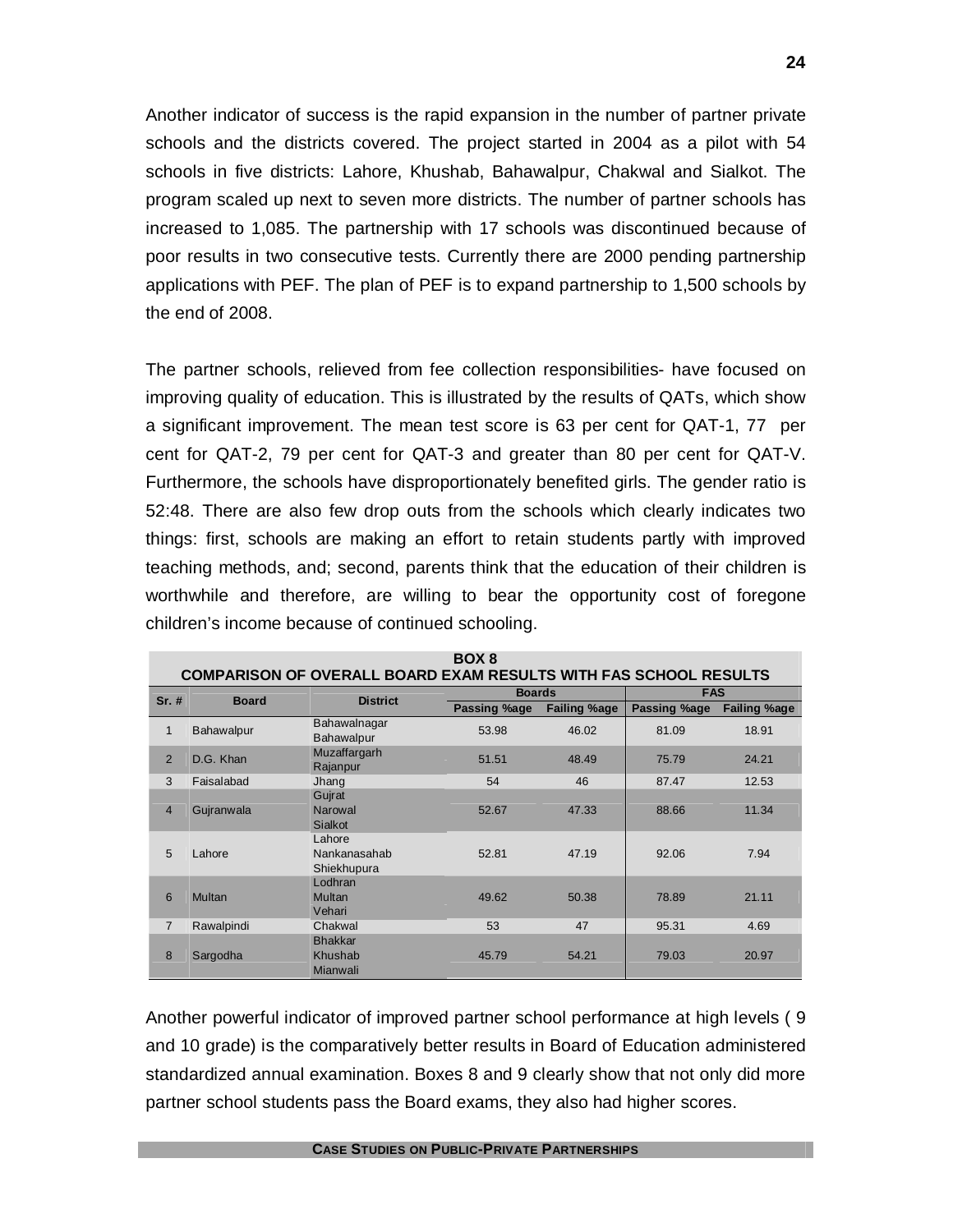| BOX <sub>9</sub><br><b>RESULTS COMPARISON</b> |                                               |                 |               |                   |  |
|-----------------------------------------------|-----------------------------------------------|-----------------|---------------|-------------------|--|
| $Sr.$ #                                       | <b>Board</b>                                  | <b>District</b> | <b>Boards</b> | <b>FAS</b>        |  |
|                                               |                                               |                 | Above 70 %    | <b>Above 70 %</b> |  |
| $\mathbf{1}$                                  | Bahawalpur                                    | Bahawalnagar    | 11.09%        | 21.96%            |  |
|                                               |                                               | Bahawalpur      |               |                   |  |
| 2                                             | D.G. Khan                                     | Muzaffargarh    | 26.21%        | 20.52%            |  |
|                                               |                                               | Rajanpur        |               |                   |  |
| 3                                             | Faisalabad                                    | Jhang           | 29.40%        | 29.64%            |  |
|                                               |                                               | Gujrat          |               |                   |  |
| $\overline{4}$                                | Gujranwala                                    | Narowal         | 11.13%        | 15.23%            |  |
|                                               |                                               | <b>Sialkot</b>  |               |                   |  |
|                                               |                                               | Lahore          |               |                   |  |
| 5                                             | Lahore                                        | Nankanasahab    | 24.92%        | 25.93%            |  |
|                                               |                                               | Shiekhupura     |               |                   |  |
|                                               |                                               | Lodhran         |               |                   |  |
| 6                                             | Multan                                        | Multan          | 20.62%        | 25.70%            |  |
|                                               |                                               | Vehari          |               |                   |  |
| $\overline{7}$                                | Rawalpindi                                    | Chakwal         | 13.59%        | 31.09%            |  |
|                                               |                                               | <b>Bhakkar</b>  |               |                   |  |
| 8                                             | Sargodha                                      | Khushab         | 19.93%        | 16.94%            |  |
|                                               |                                               | Mianwali        |               |                   |  |
|                                               | 19.61%<br>23.38%<br><b>Average Percentage</b> |                 |               |                   |  |

The contribution of the PPP to the cause of equity is self evident. Clearly quality education opportunities are expanding for the low income families. This is perhaps the best route to vertical social mobility for such families. Also, the fact that by design the target districts are relatively backward, with lower enrollment rates, the PPP is instrumental in promoting regional equality also.

Finally, government intervention is cost effective. Through the PPP arrangement, government achieves its objectives of enhanced education provision at the cost of only Rs. 350 to Rs. 400 per month per child, depending on the grade of the students. The estimated overhead cost of PEF for managing the FAS program is only about one per cent of the program cost. This is an extremely low ratio of overhead to program cost and testifies to the effectiveness of the model of partnership.

A consulting organization, Innovative Development Strategies and The World Bank have recently undertaken an independent evaluation of PEF and the FAS program with the following objectives;

- 1. Assess and analyze the overall impact and effectiveness of the program.
- 2. Evaluate the fairness and transparency of the program's processes specifically its school selection process and distribution of funds.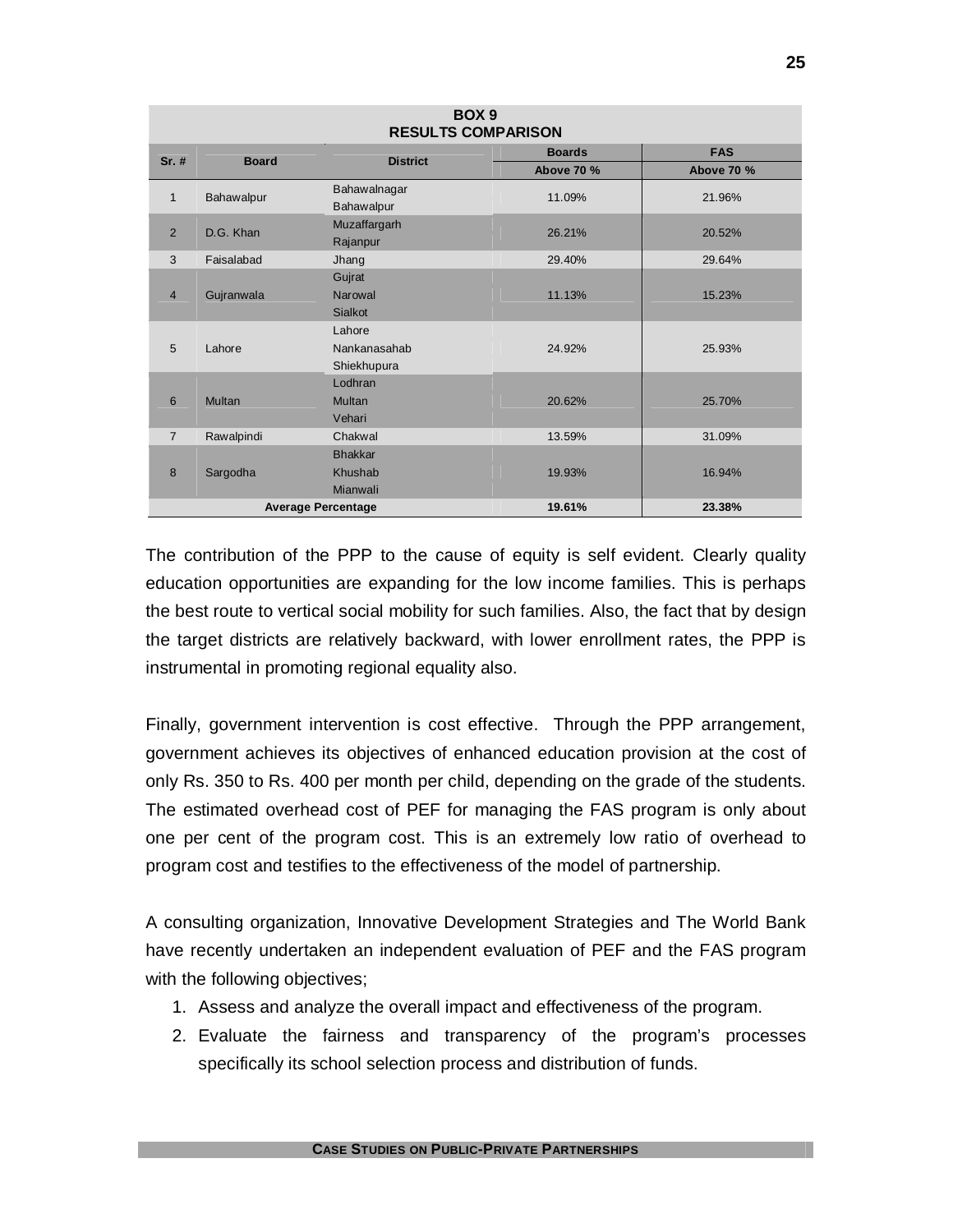- 3. Comprehensively review the overall program architecture to assess its ability as a viable and sustainable model, also exploring the options of replication and scaling up.
- 4. Comprehensively capture lessons learned with a view to clearly identify merits and weaker areas leading on to devising a strategy for long term sustainability.

The Report has not been finalized yet, but some of its initial conclusions, based on field surveys are as follows:

- There has been a high rate of growth in individual partner schools enrollment, ranging from 13-17 percent a year
- The average budget per school is Rs. 702,000
- An average of three rooms have been added by a partner school in the course of the partnership
- Almost 80 per cent of teachers are certified to teach a subject they are teaching
- Most of the parents report that convenient location and free education was an important determinant in their decision to send their child to the partner school
- Most of the parents agree that they see an improvement in their child's achievement and that the partner school is meeting the needs of students better than the other schools
- Most of the parents were satisfied with the level of instruction offered
- Students in partner schools are academically better than non partner schools as shown in the chart below;

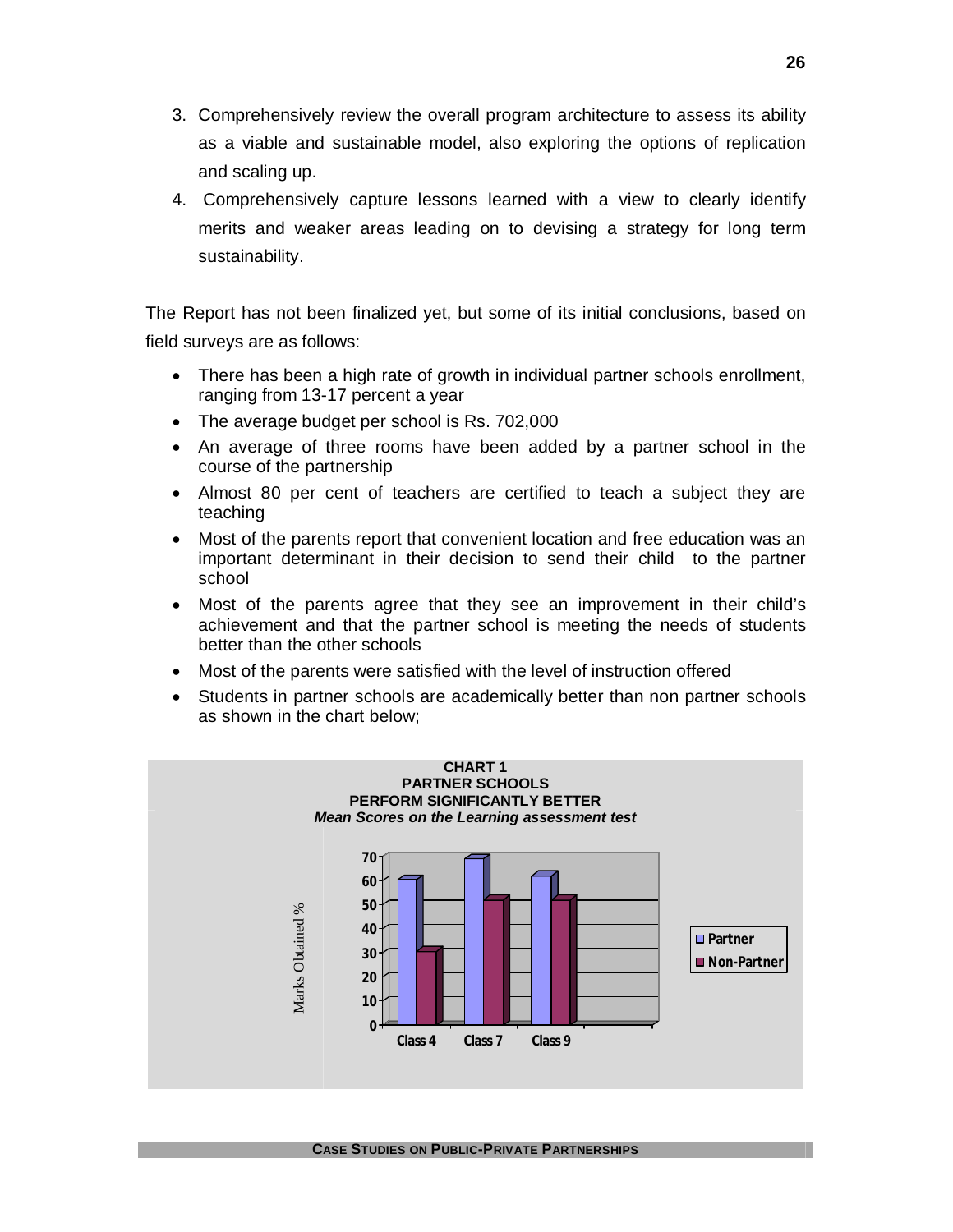Overall, the case study demonstrates that: a) government should ensure free education through funding but need not necessarily provide the service; and b) better quality education can be provided at lower cost in a PPP framework than that incurred by public sector to educate a child.

However, the scheme, as it is currently designed, has three potential areas of concern. First, there is partial redundancy of benefits. The stipend may be given to students who are already paying fees, and to that extent did not really need an incentive to improve their educational attainment. In that case, the grant is more in the nature of 'cash transfer' to the families. Second, there is likely to be a problem of what is referred to in the literature as "adverse- selection", whereby there is a fall in intake and quality in public or non-partner schools because the better students opt for the partner schools and the public schools are left with the rejects of the partner schools, further deteriorating quality of public schools. Third, to the extent that student are diverted from public to private partner schools because of perceptions of better quality, this may result in excess capacity in public schools and limit overall cost saving in public expenditure on education. The ceiling of a maximum of 750 students in partner schools, in particular may restrict absorption of all students in a particular vicinity into partner schools, thereby necessitating the continuation of public schools. Also, there is the danger that in order to attain the minimum quality standard, partner schools may restrict admission only to high achievers.

## **2.6. Factors Contributing to Success and Sustainability**

A number of factors can be identified which have contributed to the success of the model of partnership between the government of Punjab (through PEF) and the private partner schools. The success factors include the following:

**Premium on quality education:** a major underlying favorable factor is the demand for quality education, especially "English- medium education", in Pakistan. Despite high costs, people even with low incomes want to send their children to private schools. Access to relatively high quality free education is an attractive option for a large proportion of poor families.

*Scope for 'synergy':* The particular model of partnership chosen also has significant potential for 'synergy', whereby each party benefits significantly from the partnership. PEF was able to achieve an important objective set forth by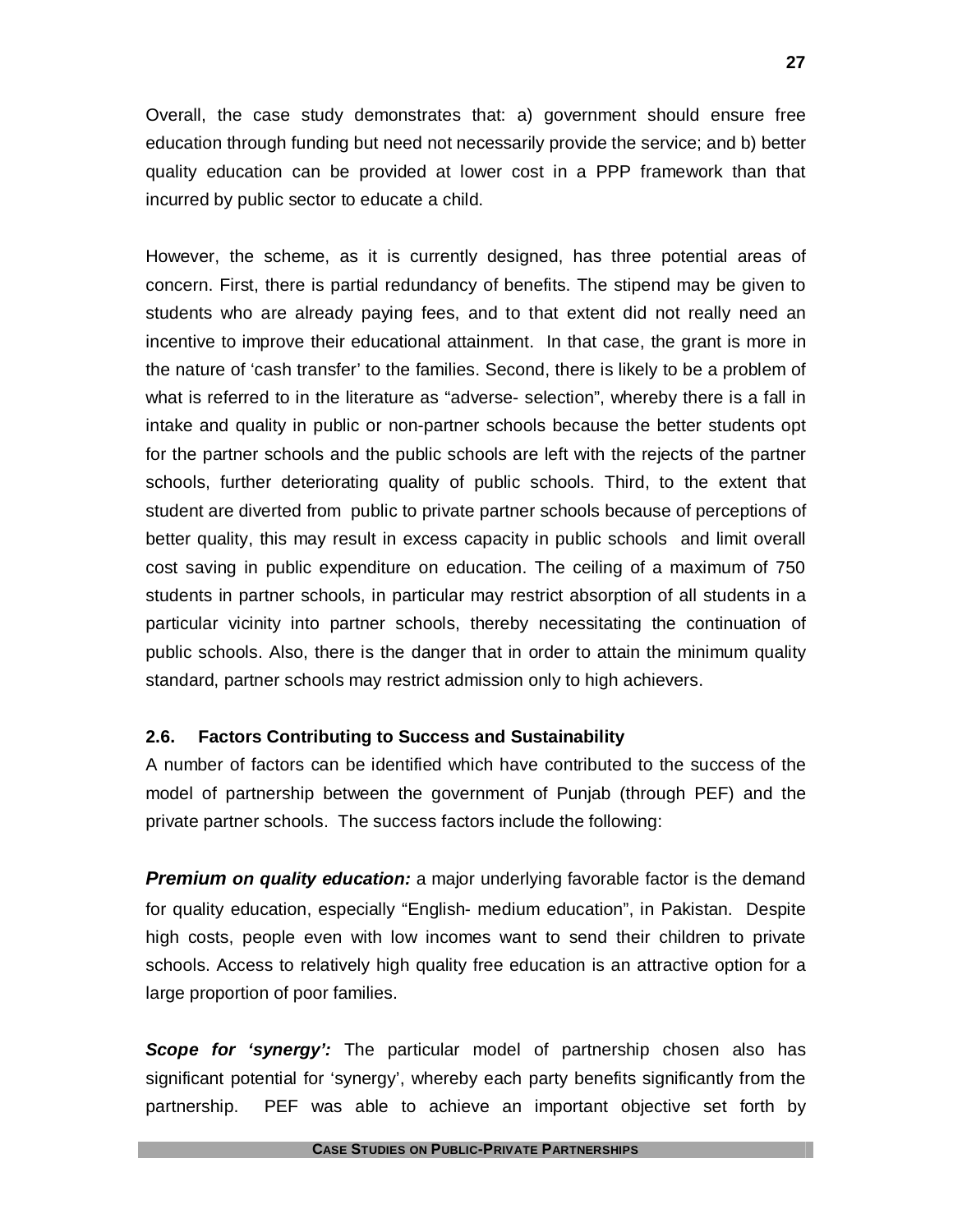government at relatively low cost and in a short span of time while private schools got enhanced status and substantial additional funds for upgrading the schools without focusing on fee collection. This synergy greatly increased the incentive for forming the partnership and also increased the likelihood of success of the arrangement.

*Quality of Leadership and Clarity of Objectives and Roles:* The exceptional role of Shahid Kardar, the Chairman, in restructuring PEF, giving it vision, and successfully implementing the innovative programs need to be mentioned. Given his status (former Finance Minister of Punjab) and the status of the other Board members, he was able to surmount the obstacle of mistrust of the private sector in the bureaucracy. The objectives of both the partners were clear and mutually supportive, as both wanted to provide more and better services to residents. The clarity of roles helped. PEF's role was to finance and monitor standards while the private sector schools were the provider of service.

#### **Simplicity of the Model**

The model of partnership in FAS program is simple and easy to implement, with features like clear criteria for selection of partners and simple scheme of stipends. Also, the focus is only on monitoring of results in terms of quality of output and not on assessing the inputs into the learning process. This gives considerable flexibility to the school management.

#### *Innovation and Adaptability*

An important factor for the success of partnership is the innovative nature of the initiatives launched and the adaptability of the partners to change as the partnership evolved. The FAS scheme launched by PEF was very different from the traditional forms of association of PEF with partners. As mentioned earlier, initially loans were given to private sector for construction of schools, which were either not fully functional or if functional, had severe quality problems. The current scheme clearly better achieves the objective of expansion in coverage and improvement in quality. Also, both partners have demonstrated significant adaptability to accommodate concerns of each other. For example, PEF has introduced increasing slabs in the grant per student for higher grades (9 and 10) in light of partner school concerns of inadequacy of funding at the higher level. Likewise partner schools have accepted quality assessment tests in view of PEF focus on quality.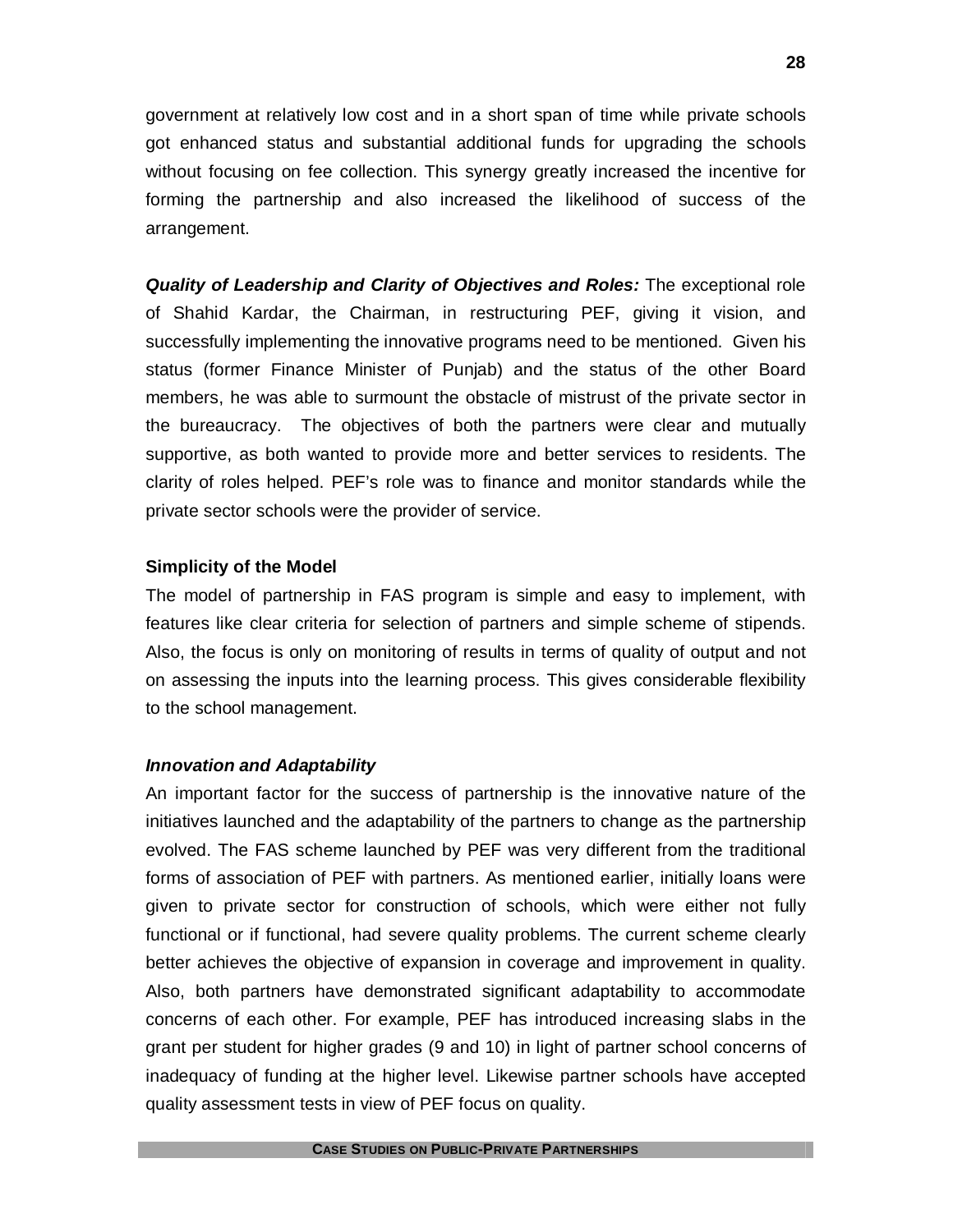*Success in Coalition Building:* Initially different stake holders had varying perceptions about the partnership. Private schools were worried that this was the first step towards nationalization of schools, which is not unprecedented in the history of education in Pakistan. This fear was allayed by a series of meetings of the PEF staff and management with private schools and with the induction of a board of eminent Directors. Induction of private sector representatives in the board ensured a degree of public accountability of the arrangement.

The staff was worried that their employment status might be changed and they may lose their jobs. However, an understanding was given to them that the arrangement in itself has no impact on their employment. In fact, they have been granted special allowances by PEF if they perform well. Also, there were apprehensions about the discontinuity of the arrangements if QAT result were not met at the initiation of the partnership, particularly by schools in backward districts. The initial score requirement was softened such that the required test score was brought down to 33 percent for backward regions. Altogether, a coalition of support for the partnership from the various stakeholders was skillfully built by the parties to the arrangement.

*Appropriate Changes in Governance Structure:* A fundamental change that was made was the granting of administrative autonomy to PEF, following the establishment of a Board of Directors and modalities of operation. These changes increased the innovativeness, efficiency, flexibility, transparency and accountability of the management to respond to any problems that may arise during the tenure of the partnership. Also, proper measures were introduced for effective monitoring and evaluation of the private sector partners, who also had to be more transparent in their operation and functioning.

## *Continued Financial and Administrative Support and Political Commitment of the Government*

An important factor of success of the initiative was the government of Punjab's commitment to make a breakthrough in the education sector in the province. It introduced policy reforms, took bold initiatives and was willing to try out new institutional arrangements to achieve its objectives. As a consequence it restructured PEF and granted autonomy to its Board. Also, the allocation of funds from the budget of the provincial government to PEF have shown rapid growth.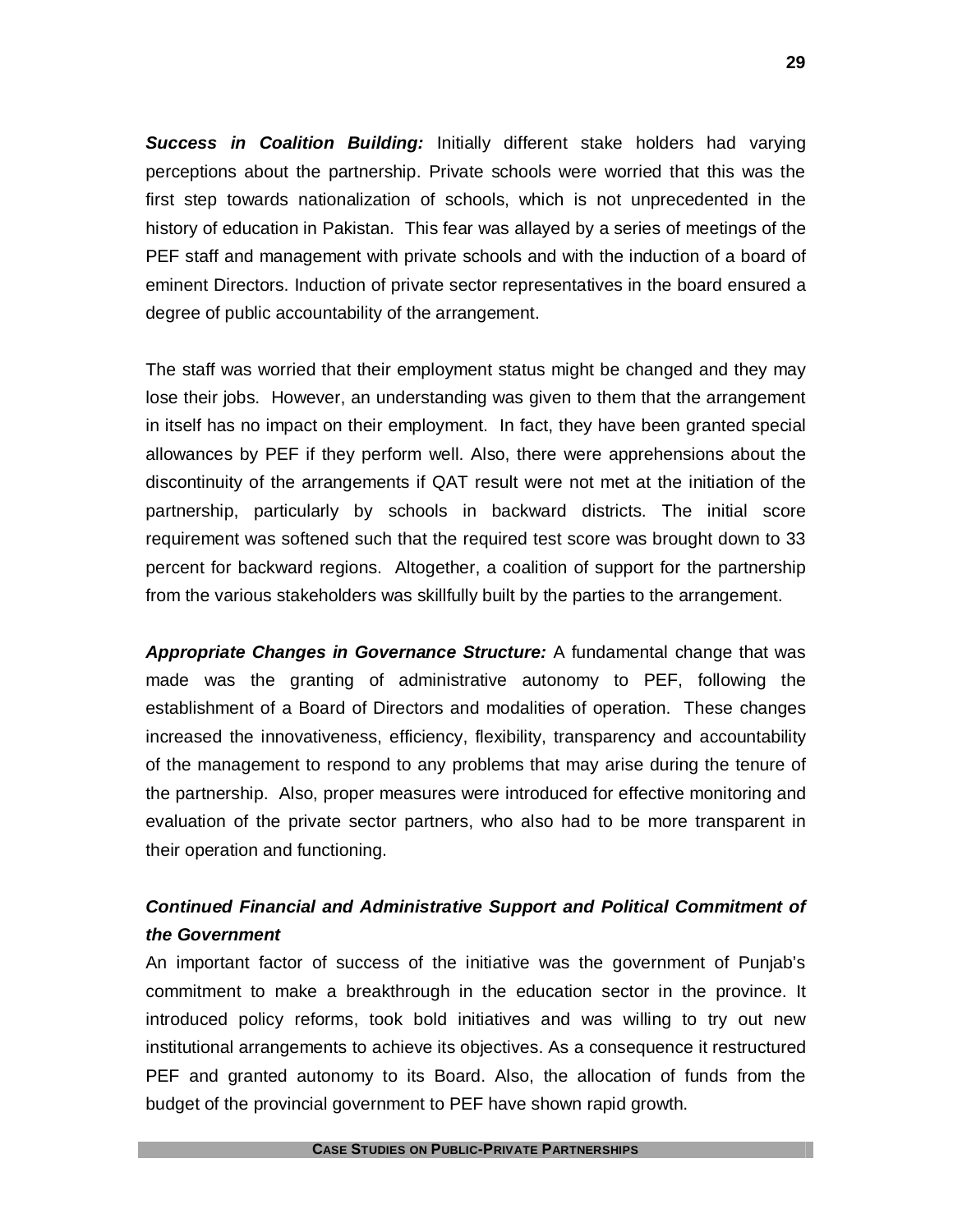Altogether, a large number of factors including the high premium on quality education, large scope for 'synergy', quality of leadership, shared objectives, simplicity of the model, innovation and adaptability, success in coalition building and and government commitment have all contributed to making this model of public private partnership in education a success. These are also the factors which will ensure sustainability. In addition, its sustainability will require continued transparency, and focus on quality by both partners.

#### **2.7. Lessons Learned and Replicability of the Case Study**

This model of partnership between PEF and the private sector schools in Punjab is currently unique in the Pakistani setting. Its success was a result of a combination of favorable factors. Similar foundations exist in the other three provinces, Sindh, North West Frontier Province (NWFP), and Balochistan. They currently function as PEF used to prior to its restructuring in 2004, essentially as government departments under the Ministry of Education of the respective provinces. Obviously, their performance is affected by their structures. Recently, the Governments of Sindh and NWFP have approached the government of Punjab to acquire details of the restructuring of PEF and the modalities of its partnership with private schools. So, efforts are being made to nationally replicate the model. Also, the election manifesto of the Pakistan Muslim League (Nawaz), the current ruling party in Punjab after the elections of February 2008, includes a program of extending the model of education foundations down to the district level.

## **3. CASE STUDY OF PUBLIC-PRIVATE PARTNERSHIPS IN THE HEALTH SECTOR OF PAKISTAN**

#### **3.1. Introduction**

Pakistan is characterized by poor health indicators like infant mortality rate of 70 per thousand live births, under five mortality of 99 per 1000 live births, life expectancy of under 65 years and child malnutrition of over 40 per cent. The major killers are diarrohea and pneumonia in children, complications of pregnancy in women of child bearing age, cardiovascular disease and cancer in the elderly. Malaria and tuberculosis have reemerged as potential threats. Communicable, infectious and parasitic diseases remain a severe problem, although significant gains have been made recently under the expanded program of immunization.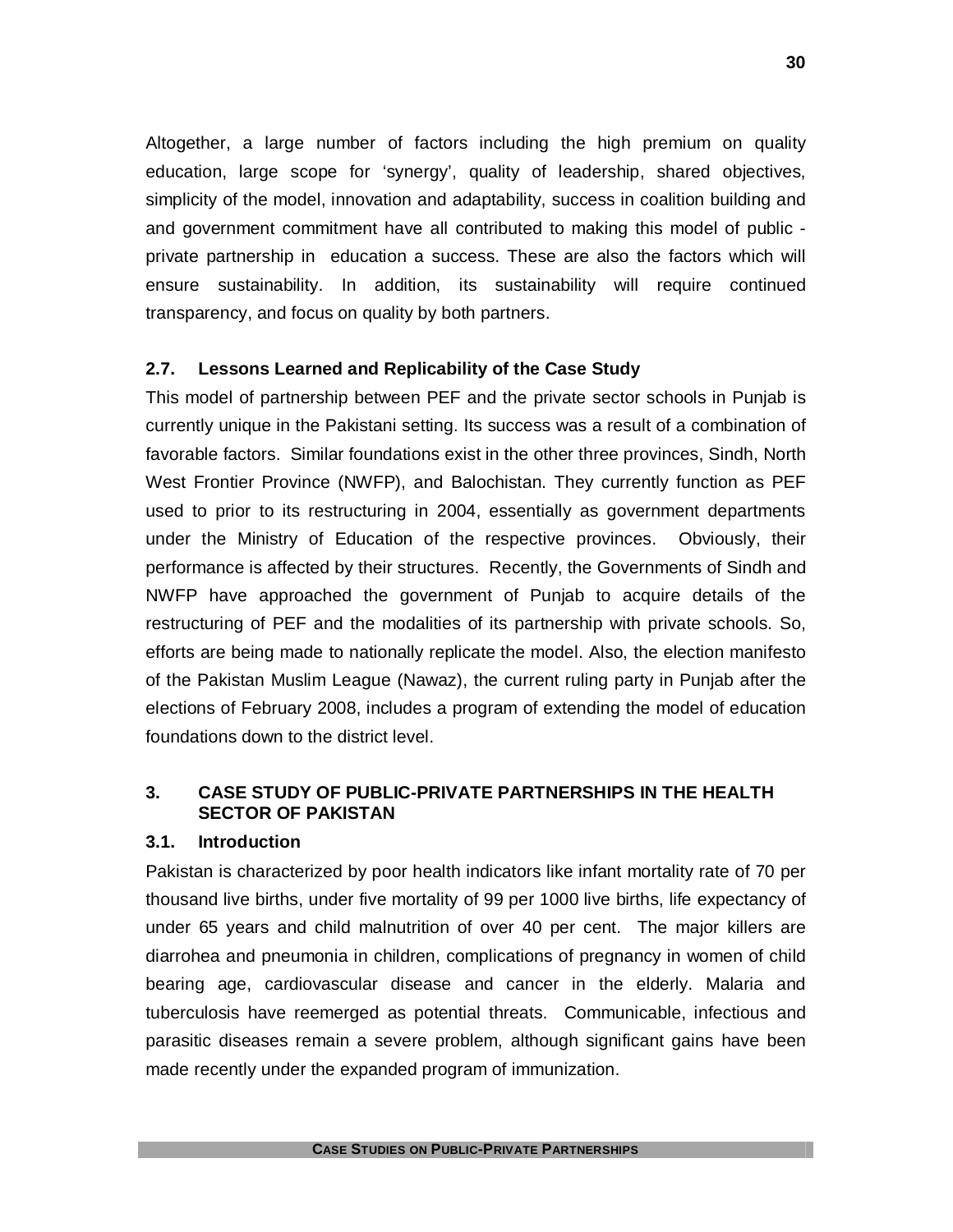Combined private and public expenditure on health is about 3.5 per cent of the GDP, with the public sector accounting for less than 1 per cent of the GDP. Investments in health infrastructure are constrained by shortage of funds for salaries, drugs and maintenance. Pakistan also has a serious problem of maldistribution of doctors and an overall shortage of para-medical personnel, especially nurses. A significant proportion of doctors go abroad. Of those who stay in Pakistan, bulk of them are concentrated in urban areas and rural coverage is poor. Medical colleges concentrate on treatment of individuals and less on community health care.

Two fundamental problems which plague the sector, therefore, are of equity and effectiveness. The provision of health services is highly inequitable. Although rural dwellers comprise almost two thirds of the population, the majority of health services, like doctors, are located in the urban areas. Recent attempts to offset this bias by developing primary health services in rural areas have met problems of understaffing and underutilisation. This has contributed to the lack of effectiveness of investments already made.

The private and non-profit sectors are playing an important role in the health sector in Pakistan, as in most developing countries, accounting for almost 70 per cent of all health expenditures. This sector is dominated by private clinics managed by general practitioners (almost 25 per cent in the private sector, the remaining 75 per cent in government facilities). In-patient and out-patient services are also provided by 800 small to medium sized hospitals (with 15000 beds, as compared to 76,000 in the public sector). There are also 500 private diagnostic laboratories of various sizes located mainly in the urban areas. In addition, there are a large number of traditional health care providers, especially in the rural areas.

The private sector provides more extensive health services than the public sector. But there is much variation in the quality of services provided. The poor quality is reflected by out-dated equipment, lack of para-medical staff and nurses and misuse of prescription drugs.

The role of NGOs in the curative health sector is small in relation to the private or public sector. There are, however, examples of large, state-of-the-art curative health facilities set up and operated by trusts and foundations, usually on government land provided at low cost and with customs duty exemptions on machinery and income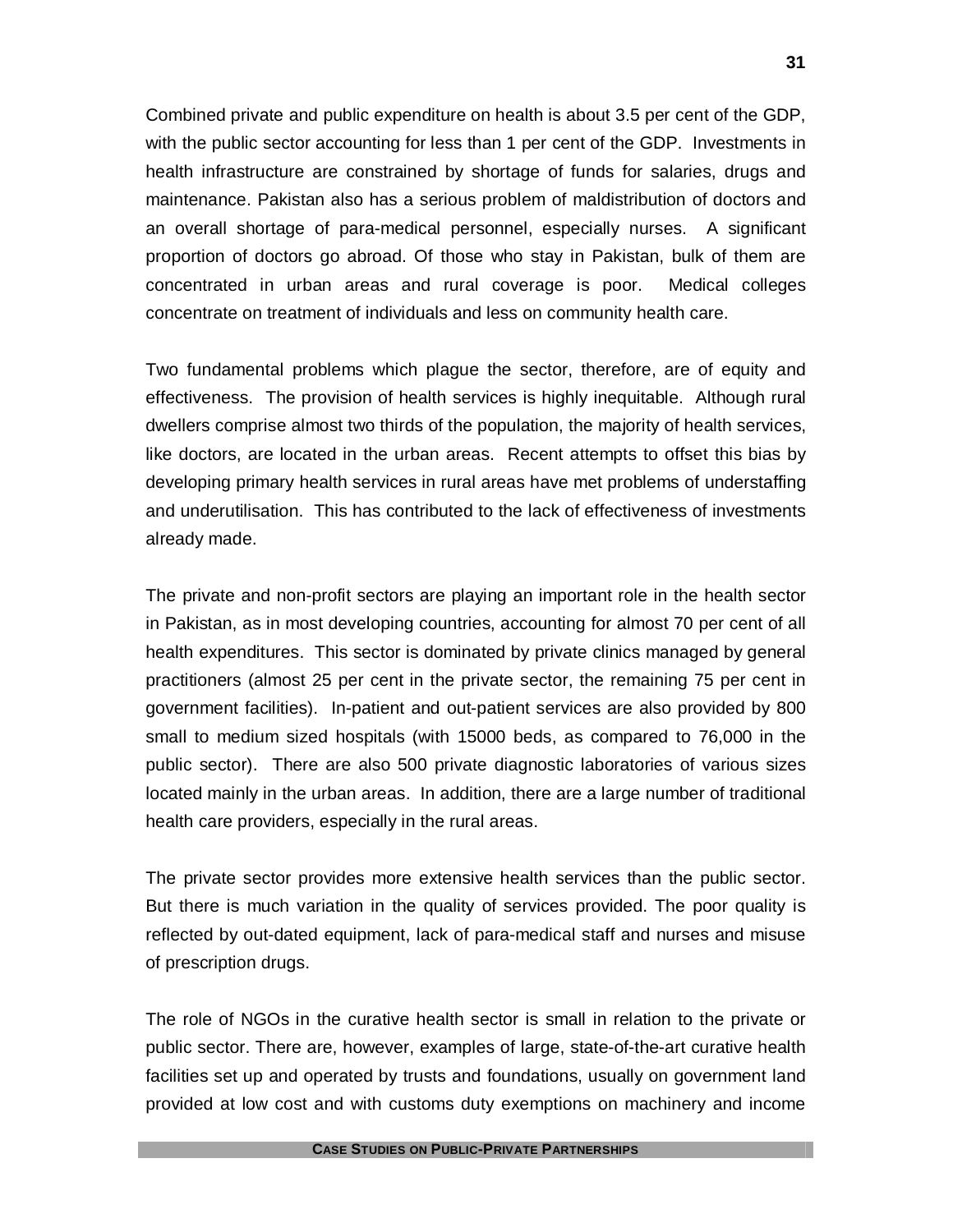tax exemptions. Two such large initiatives are the Al-Shifa Trust Hospital in Islamabad and Shaukat Khanum Cancer Hospital in Lahore (run by Imran Khan, the famous cricketer - turned - politician). In addition, there are 104 hospitals operated by NGOs.

NGOs are playing a more important role in the population planning and preventive health areas. There are over 250 registered health care NGOs, operating mostly in the provinces of Punjab and Sindh, while there are 131 NGOs for the disabled. Multi-sectoral QUANGOs like the National Rural Support Program, Balochistan Rural Support Program and Sarhad Rural Support Program are organizing communities for receiving an integrated basic health services package. NGOs have also begun to play a major role in the program for immunisation of children.

In recent years, the government has taken the initiative of encouraging PPPs in the health sector. Perhaps the most important initiative proposed in this is the National Health Care (NHC) Scheme. The objectives of this scheme are, first, to improve the quality and utilization of existing services, second, to decrease the cost of care to the public and the government and, third, to extend basic health care to all. The main components of the NHC Scheme are as follows:

- District Health Authorities (DHAs) with representation from Government departments and the community, to supervise the management of the district health system
- Autonomy to selected District Headquarters Hospitals run by Hospital Management Boards, under the supervision of DHAs, with authorization to levy user charges
- Contracting of selected First Level Care Facilities (FLCFs) to private physicians, NGOs or existing staff, to deliver standard package of services at user charges, under the supervision of CBOs
- National Health Cards for families in rural and under served urban areas, to provide essential health services at nominal charges (and free for poor families) through privatized health facilities.

There are a number of other promising areas for public - private partnerships in the health sector of Pakistan. One such model would involve the leasing out of a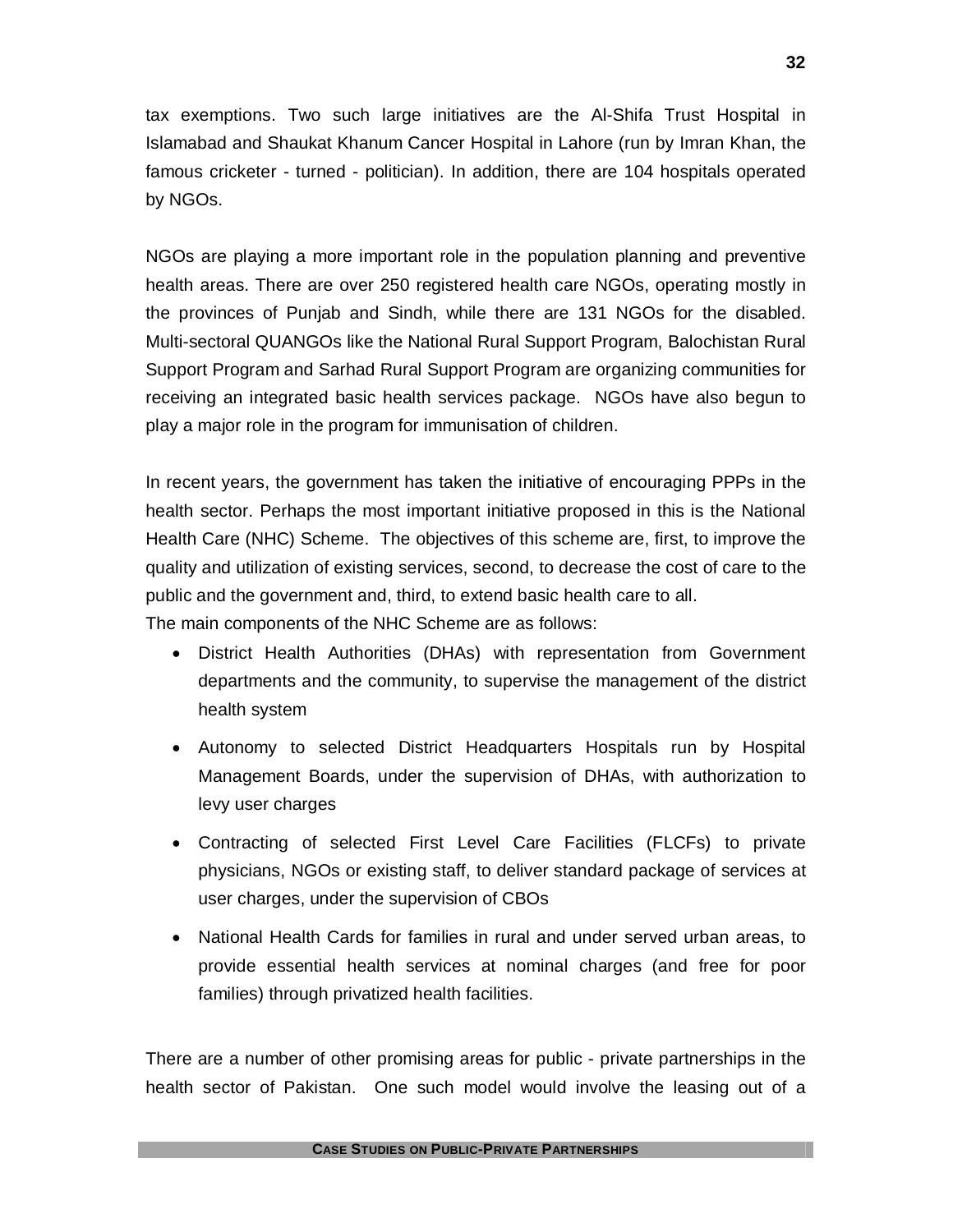government hospital at the district / tehsil level with the proviso that investment would be made to upgrade the facility, strengthen the medical staff and collect reasonable user charges. Another model could be the placement of government medical personnel (with their cost borne by government) in NGO / private health facilities like MCH centres or clinics/ hospitals. A good example of this is the placement of a government doctor in the TB Association Hospital in the city of Hyderabad in Sindh.

Given the financial constraints to expansion of medical colleges in Pakistan, which have very high start up costs because of the need for expensive equipment and access to a hospital for clinical teaching, a real opportunity exists for a public-private partnership between a private medical college and a government hospital. **This case study examines the benefits from and functioning of such a partnership between the Frontier Medical College in Abbottabad and the District Headquarters Hospital in Mansehra in the province of NWFP of Pakistan.**

This case study was chosen because of its unique character, its scale (in terms of flow of funds between the partners) and because the partnership had reached a mature stage where it could be subjected to evaluation. Other public - private partnerships in the health sector of Pakistan have been relatively small in nature and with less impact on the provision of services.

#### **3.2. Description of PPP**

The partners in the PPP are as follows:

#### **Private Sector**

The private sector partner is the Frontier Medical College, located in Abbottabad, a divisional headquarter in the province of NWFP of Pakistan, with a population of 120000. The city of Abbottabad is situated on the Karakoram Highway, leading from Islamabad (the capital of Pakistan) to Gilgit, the Chinese border and the Central Asian states. Abbottabad is famous for its scenic beauty and pleasant climate throughout the year. This has encouraged the location of many important educational institutions in the city, which have both national and local intake of students.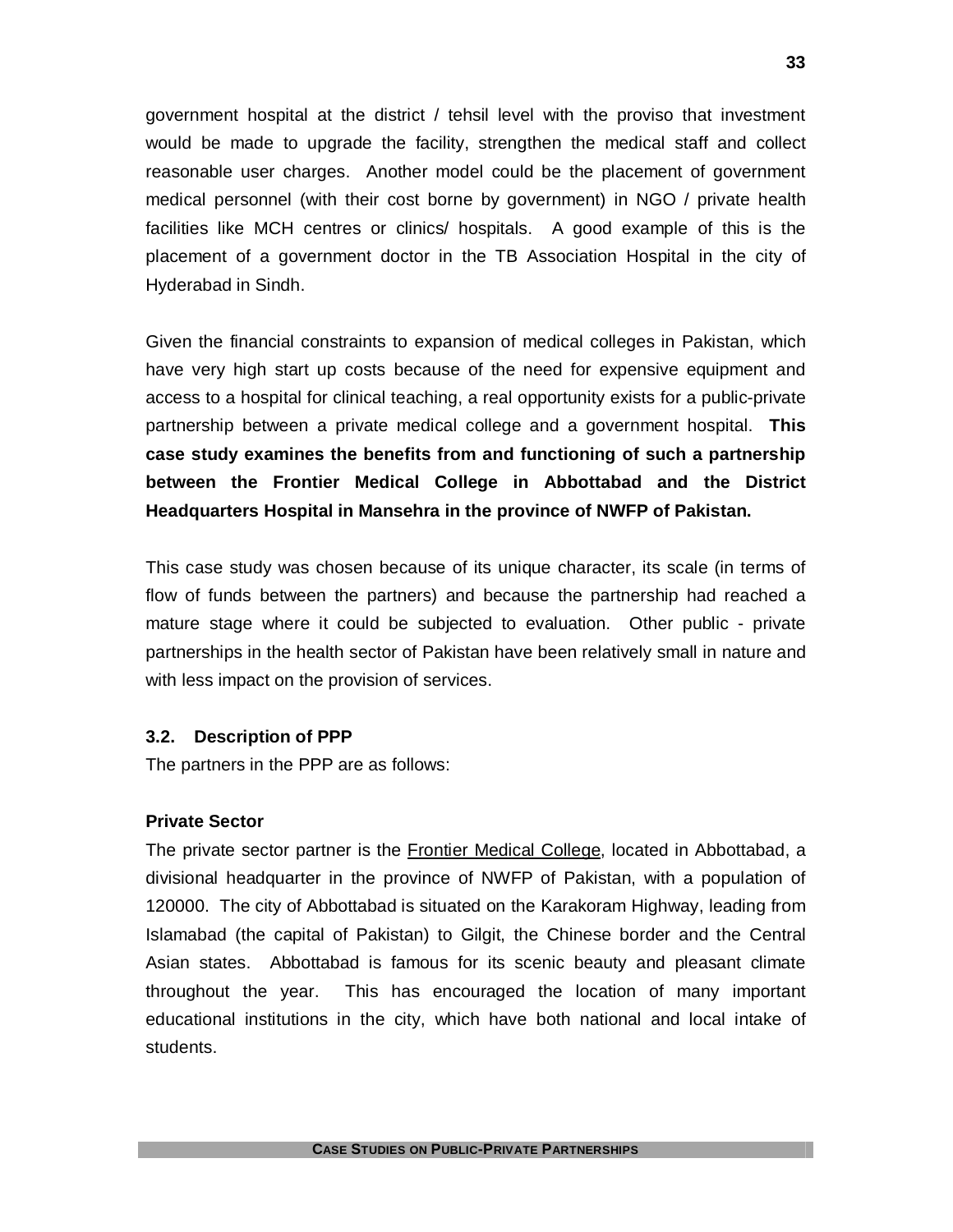The Frontier Medical College was established in 1996 in response to the need for more seats in medical colleges in Pakistan as a whole and within the province of NWFP. It is fairly well-endowed. It has about 50 acres of land, and is housed in a four storey building with about 50000 square feet of constructed area. It has a highly qualified and relatively well-paid faculty, is equipped with latest practical equipment and has a good range of educational models. The requirement for a teaching hospital is met through the partnership with the government District Headquarters hospital in Mansehra, an adjoining district to Abbottabad. Facilities on campus include four lecture halls, four basic sciences labs, six demonstration rooms, three research labs, two seminar rooms, two dissection halls, two dead body rooms, an auditorium with capacity to seat 500, a museum, a computer lab, medical treatment facility and hostels for students. The total capital cost is estimated at Rs 65 million (US \$ 1.3 million).

Teaching started in FMC in 1996. The annual intake of students is 50 from all over Pakistan and from abroad. The course of studies for the MBBS is five academic years (each of nine months). The total hours of subjects is 4825. There are five parts to the professional examination, held once each year. There is a special entry test (with weight of 40% for admission). FMC is recognized by PMDC and is affiliated to the University of Peshawar.

FMC is a self-financing institution with funding from a Trust (registered as Al-Jamil Trust). A twelve member Board of Governors administers the college. The members include senior federal and provincial government officials, representatives from the private sector, elected representatives and leading members of the medical profession. The Chief Minister of NWFP is the Chairman and the Principal of the college acts as the Secretary of the Board.

The founder Principal of the college is Professor A.J. Khan. He is the former Principal of the Bolan Medical College, Quetta, Balochistan and the founder Principal of Ayub Medical College, Abbottabad, both public institutions. He has served as Director General of Health, Government of Pakistan, and has acted as President of the PMDC. He has received the highest civil award of Pakistan for public service.

Tuition fees are relatively high at FMC at Rs 280000 (US \$ 4245) per academic session (of one year). For foreign nationals (there are 29 enrolled currently) the annual fees is \$ 12000. In addition there is an admission fee of Rs 100000, initial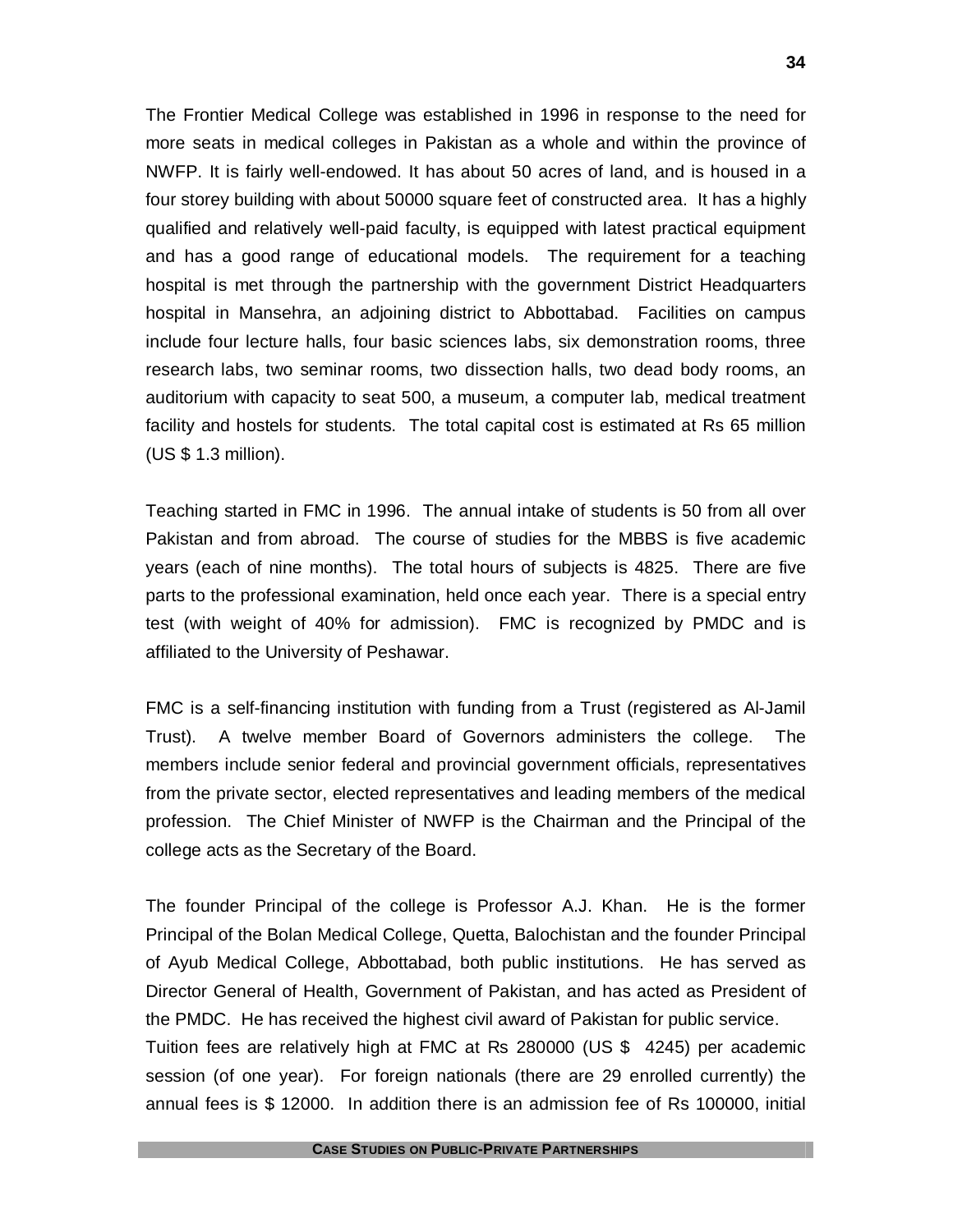caution money of Rs 30000 and other miscellaneous fees of Rs 10000 annually. The hostel accommodation fee is Rs 70000 per academic session. Despite these relatively high fees, FMC received 2285 applications for 50 seats this year.

Overall, the strengths of the private sector party include dynamism and efficiency. For example, construction of the college campus was completed in less than one year and the design of facilities represents very efficient utilization of space. The collage has expanded significantly over the last decade. The college has been aggressive in its recruitment and marketing efforts and has been able to attract faculty and students not only from throughout Pakistan but also from abroad. Its potential weakness is that the relatively high level of fees precludes access to meritorious but relatively poor students.

#### **Public Sector**

The partnership of FMC is legally with the government of NWFP which owns the District Headquarters Hospital in Mansehra, the effective partner. Mansehra is a neighboring district to Abbottabad (the hospital is located about ten miles away from the college on an excellent road). The town of Mansehra where the hospital is located has a population of 52000, while the district as a whole has a population of 1.1 million. The hospital not only serves this population but also the populations in the adjoining districts of Batagram, Shangla, Buner and Kohistan (with a combined population of 1.7 million).

Mansehra is pre-dominantly a rural district with rain fed agriculture essentially on hill slopes. The principal crops are wheat, maize and rice. Production and yield levels are relatively low.

Household incomes in the region have been substantially enhanced by the inflow of home remittances from migrants out of the area to the large cities of Pakistan and the Middle East. Consequently, consumption standards are relatively high, including mostly permanent housing structures and high demand for services like health, education, water supply, etc.

The government hospital in Mansehra was established initially as a Tehsil (Sub-District) level hospital in 1972. In 1976 it was declared a district headquarter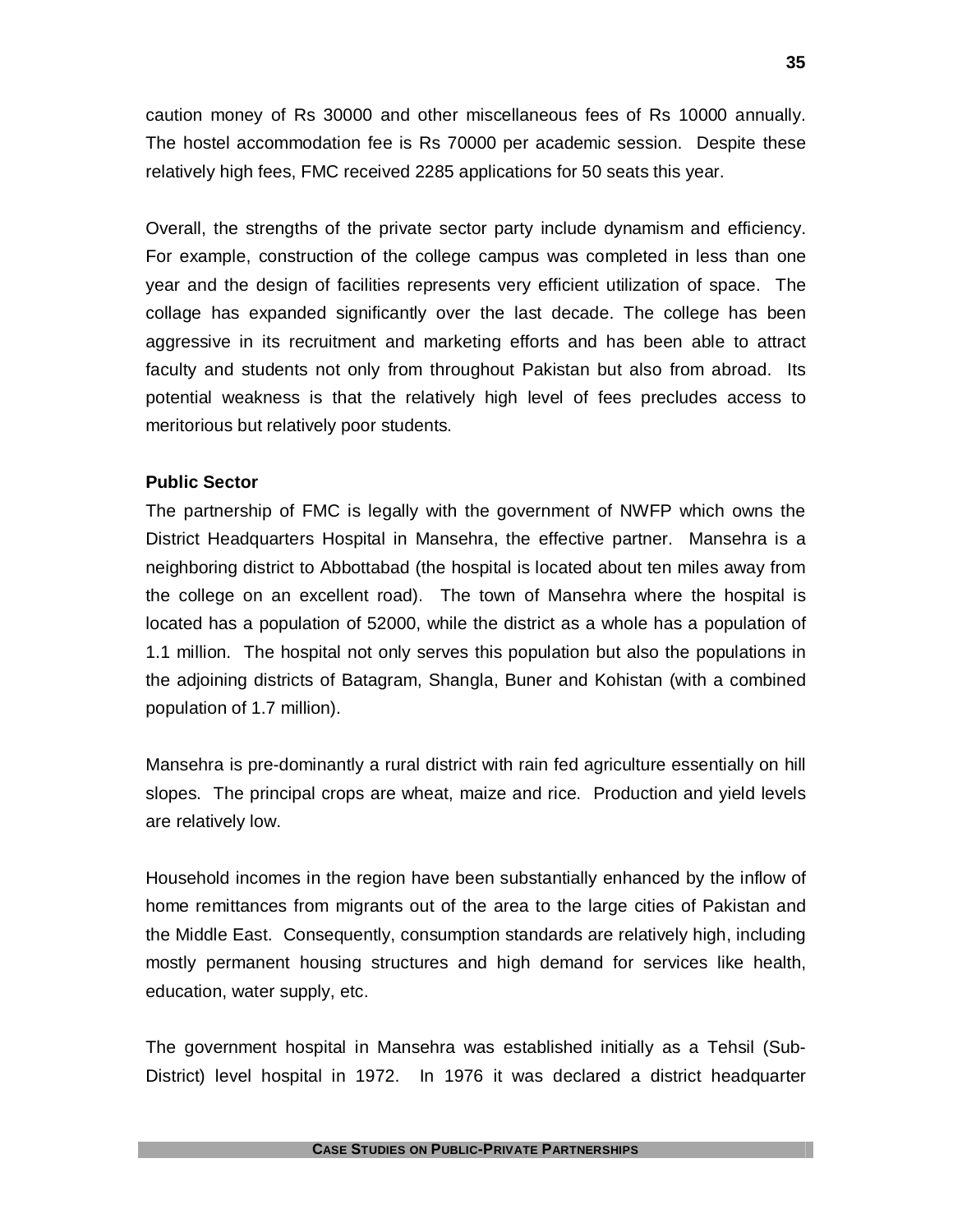hospital. It is a 160 beds hospital with about 50 doctors and 130 other medical staff handling over 25000 OPD patients monthly.

The executive head of the hospital is the Medical Superintendent, a senior middle level government official. All essential departments required for the clinical training of under graduate medical students including medicine, surgery, gynae obstetrics, ophthalmology, otolaryngology, pediatrics, orthopedics, dentistry, radiology and clinical pathology exist in the hospital. The students of FMC are using this hospital for their clinical training since the commencement of their first clinical class in the beginning of 1999.

Overall, the strengths of the public sector partner consist primarily of its ability to make available at least a minimum package of medical services to all, including the poor, at relatively low cost. However, weaknesses include over centralization of decision making (in the provincial health department), shortages in non-salary inputs which retard the efficiency in delivery of services and limited access to funds for upgrading and expansion of facilities. The staff is also poorly remunerated, resulting in a lack of incentive for improving performance.

## **3.3. The model of PPP**

#### **Impediments**

The evolution of the partnership between FMC and the government of NWFP has a long and chequered history. Initially, the FMC had proposed to the provincial government that it may be sold land in Mansehra at relatively low cost for establishing a teaching hospital there. But the local land owner demanded a high price, well above the prevailing market rate, and this idea had to be abandoned.

Thereafter, the FMC made a bid for using the large 600 bed DHH at Abbottabad as its teaching hospital. This was a logical choice as it was located close to the college campus and had all the facilities necessary for good clinical training of students. But there was no clear cut response from the authorities because the future of this hospital was uncertain. Abbottabad city has substantial presence of government (including military) and private hospitals. The commissioning of the 1000 bed hospital in Ayub Medical College raised the number of hospital beds in the city to over 2500. This implied considerable excess capacity, in the presence of which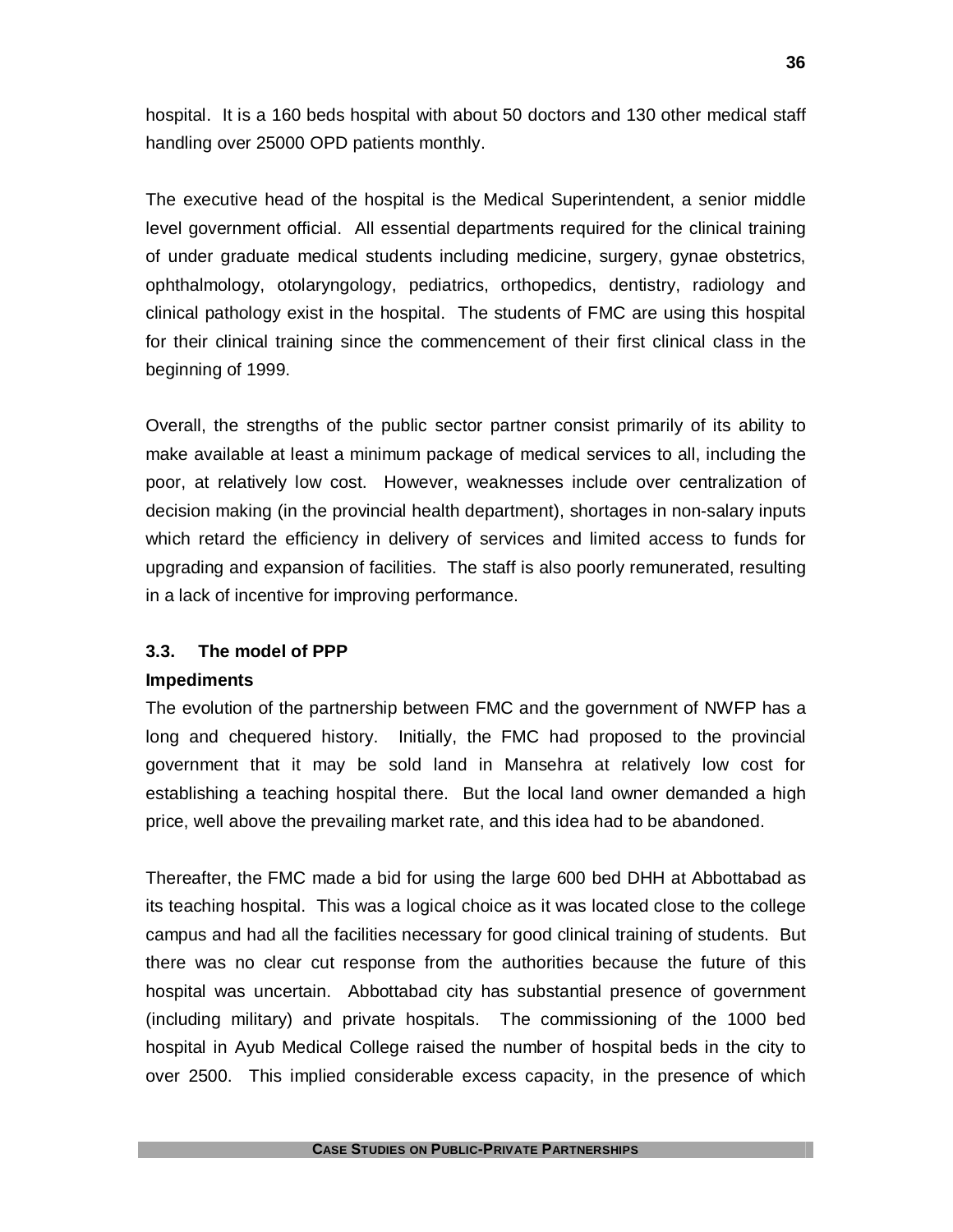there was a strong case for closing down the DHH. This is what was ultimately decided and the hospital is currently in the process of being closed down.

The third option presented by FMC was for establishing a partnership with DHH, Mansehra, which was not as well endowed with facilities as the DHH, Abbottabad. The college initially offered capitation fees of Rs 10,000 per student, which had to be raised to Rs 50,000 during the negotiations. The FMC agreed to the escalation on the condition that most of this money would be used to upgrade the facilities at DHH, Mansehra, and thereby improve the quality of clinical teaching there.

Prof A.J. Khan, the principal of FMC, has made the telling observation that frequent changes in the provincial government and in the posting of government officials have created hurdles in the evolution of the partnership. Given the uncertainty, FMC insisted on a legal agreement being signed with the government of NWFP initially for a period of three years specifying the terms and conditions of the partnership. Also, given the delays, FMC started teaching on its own in 1996 in a small, temporary structure.

Other impediments to the development of the partnership lie in the divergent interests of the various stakeholders. The staff members of the DHH, Mansehra, were initially opposed to the idea because of the fear that it might affect the terms of their service, impose additional workload on them in providing inputs of clinical teaching to the students and interfere with the discharge of their normal duties relating to the treatment of patients.

The community at large in Mansehra was also apprehensive of the impending partnership between FMC and DHH, Mansehra, as the first step towards the ultimate privatization of the latter facility. It was feared that user charges would be raised drastically making the facility out of the reach of the poorer segments of the population in Mansehra district. These concerns had to be allayed by a number of meetings of the Medical Superintendent of DHH, Mansehra, with notables of the area.

## **Role of Leadership**

Perhaps a critical element in the eventual formation of the partnership was the leadership role played by Prof A.J. Khan, founder Principal of FMC. Despite the many impediments, Prof. Khan pursued with determination his goal of establishing a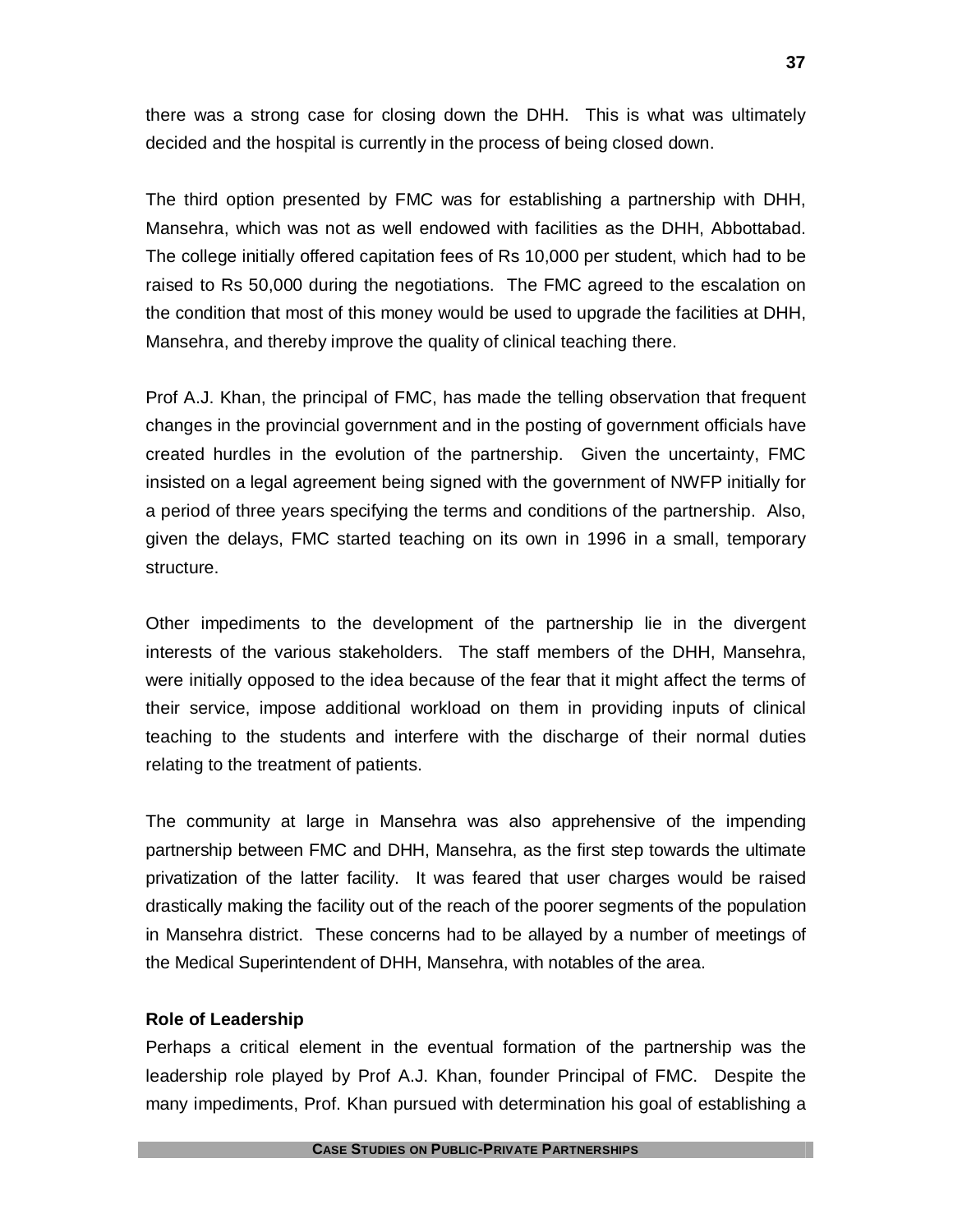private medical college in Abbottabad. Not only did he donate his own land to the college but he mobilized funds for the establishment of the college by establishing a trust.

Prof Khan's big advantage was that he had held several key government positions and had been the Principal of two major public colleges. He not only had contacts with the highest level of functionaries in the government of NWFP but he has also widely respected in the health department of the province and in PMDC. Given that he was from the district of Mansehra, there was a general trust in his desire to do something for the people in his district. In addition, the formation of a trust and the appointment of a strong Board of Governors with the Chief Minister as the Chairman removed any residual mistrust that may have existed in the minds of officials about the motivations of FMC. On top of this, the partnership was strengthened at the operational level by the strong understanding and cooperation between the Principal, FMC, and the Medical Superintendent, DHH, Mansehra.

## **Objectives of Partners**

As explicitly stated in the legal agreement (see Annexure I) between the partners (the government of NWFP and the FMC) the basic objective of the government of NWFP (and its health services) is to upgrade and improve the health care facilities at the DHH, Mansehra, while FMC is desirous to obtain teaching facilities for its medical students at this hospital.

## **Inputs by Partners**

The DHH, Mansehra makes available facilities for teaching purposes of the students of the college. In return, FMC pays capitation fees of Rs 50000 per student per year, totaling to Rs 7.5 million per annum. Therefore, the model of partnership is essentially one of a joint venture with financing by the private sector and access of assets owned by the public sector.

## **Safeguards**

A number of safeguards have been build into the agreement as follows:

*Ownership of assets:* The agreement is only for use of the facilities of DHH, Mansehra. The hospital, all its assets, land and structures shall continue to remain under the ownership and possession of the government of NWFP. Any new building, equipment and other assets constructed and added to the hospital shall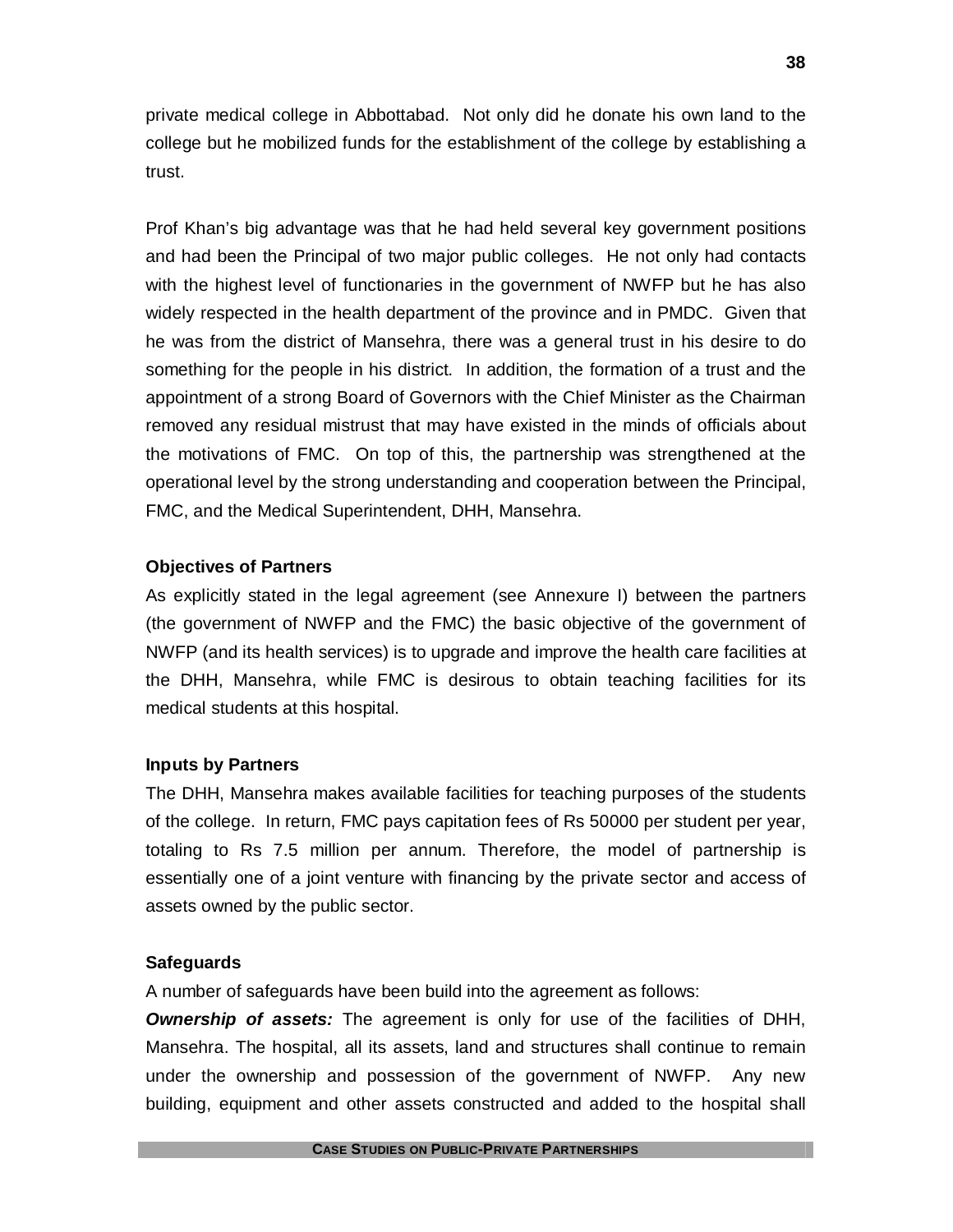become the property of the government of NWFP with full vested rights. It is important to note that even if the new construction is partly financed out of the capitation fees, the FMC will have no ownership rights on the new assets created.

*Rights of beneficiaries:* The hospital will remain part of the health delivery system of the government of NWFP and shall provide services to the public, not inferior to those provided before the signing of the agreement, or provided by equivalent district headquarter hospitals elsewhere in the province. In particular, the hospital shall ensure minimum health cover for the poor patients at the minimum cost as provided in sister government hospitals in the province. This provision was necessary to remove the perception that the formation of the partnership was the first step towards privatization of the hospital leading eventually to substantially higher user charges. Also, this ensures that the key beneficiaries of the PPP remain the relatively poor households who generally access public hospitals. These households gain from the PPP in terms of improved health care at the DHH.

*Status of Hospital Employees:* The employees of the hospital shall continue to be civil servants and be governed by the relevant government rules. Matters relating to their service conditions shall remain the responsibility of the Department of Health, government of NWFP. There will also be no change in their pay structure. This safeguard was introduced to remove any fears on the part of the employees that as a result of the partnership with a private party their employment status could be changed and, in particular, that they might lose security of tenure.

On top of this, the agreement states that district specialists in the hospital, possessing requisite qualifications and experience for teaching purposes (based on the approved requirements of PMDC) shall, during the currency of the agreement (initially of three years), be designated as Assistant Professor or Associate Professor, as the case may be, for teaching purposes of the FMC and shall be paid a teaching allowance equal to 20 per cent of their basic pay out of the capitation fee receipts. All other staff of the hospital shall be paid a special allowance of 10 per cent of their basic pay out of the capitation fee receipts. Therefore, not only has security of service been guaranteed but the staff of the hospital will get higher remuneration during the tenure of the agreement. This creates a strong vested interest on the part of the employees for the continuation of the partnership.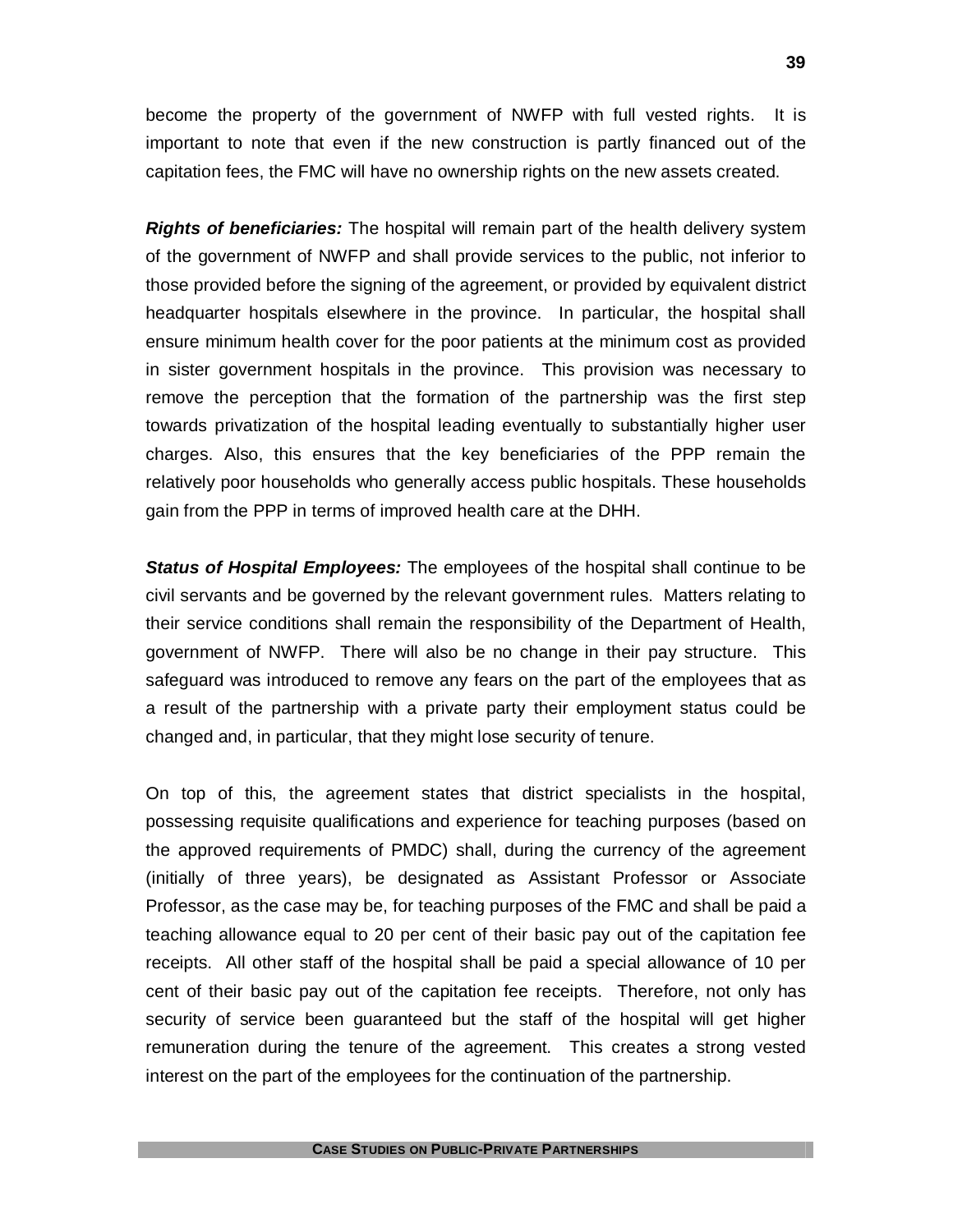*Budgetary Commitments by Government of NWFP:* The government of NWFP has committed to continue to meet recurrent costs on salary and allowances of its employees through the Accountant General's office and to provide non-salary recurrent budget grants to the hospital duly indexed for inflation. This safeguard was essential to ensure that in view of the sizeable income from capitation fees paid by FMC the government did not cut back its budgetary allocation to achieve some savings. In the event this happened, the capitation fees would have been largely diverted for financing recurrent costs and could not then be used for upgrading the facilities of the hospital.

**Establishment of Hospital Fund:** A further provision in the agreement to ensure that the income from capitation fees is used primarily for development is the establishment of a Hospital Fund. Money which will accrue to the fund includes the following: non salary recurrent grants and development grants from the government of NWFP, receipts of service fees and miscellaneous income of the hospital, capitation fee from the FMC and return on investments made from the hospital fund. The receipts and expenditure on the Hospital Fund shall be audited by the Director General Audit of the government of NWFP. The accounts of the Hospital Fund shall also be audited annually by an internal auditor.

It is significant to note that the hospital is being allowed to retain its income from user charges and not surrender it as in the part to the government of NWFP for deposit in the Provincial Consolidated Fund. This is tantamount to granting autonomous status to DDH, Mansehra.

All amounts credited to the fund (including the resources from the capitation fee) shall be utilized for the development and upgradation of the facilities at the hospital, particularly towards the provision of the following:

- a) construction of a fully equipped new block of 100 bedded ward within the premises of the hospital
- b) expansion and improvement of the existing casualty department
- c) establishment of a fully equipped ICU, CCU and a new operation theater
- d) improvement of existing wards and outpatient department.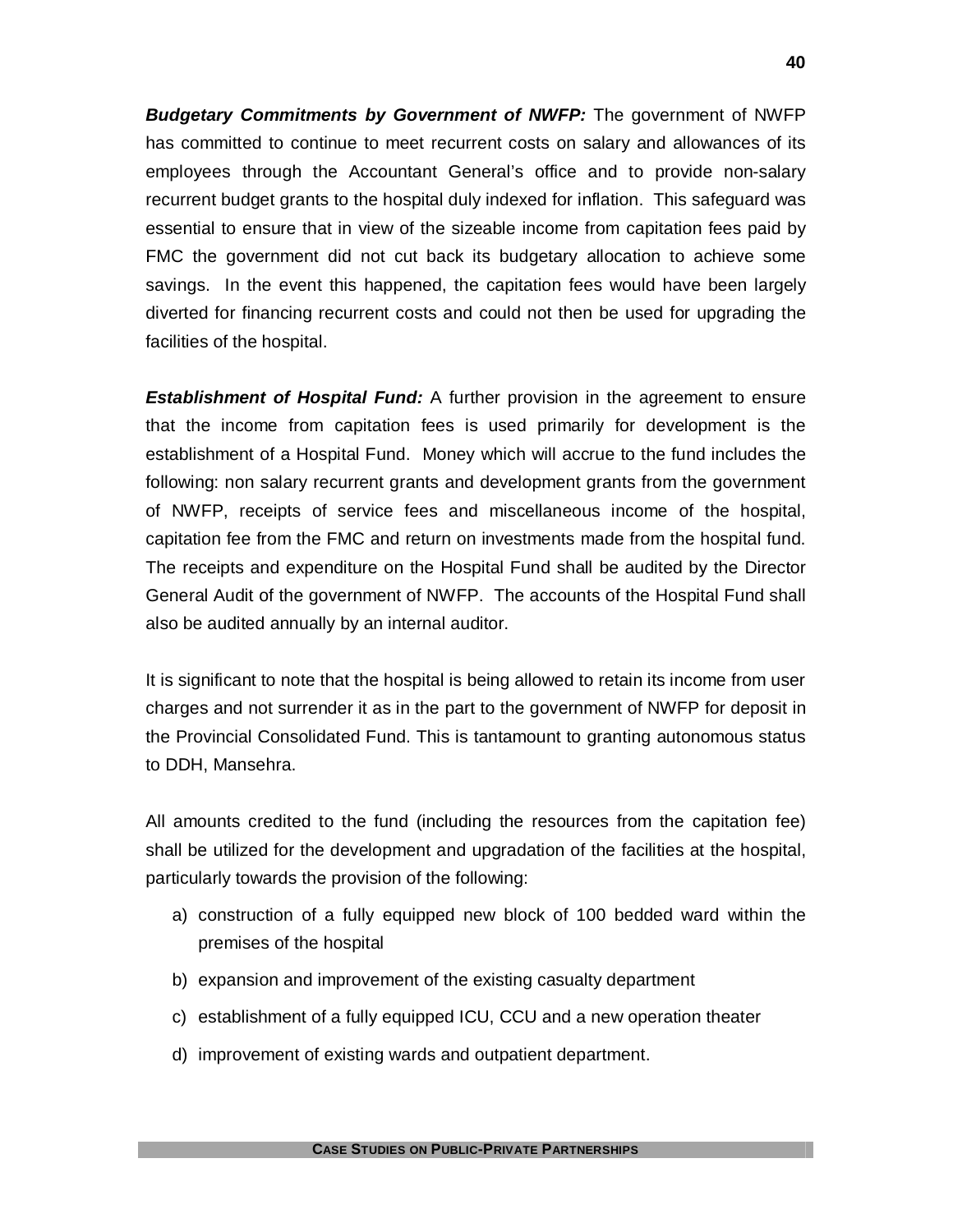The government of NWFP has also committed to give development grants from the provincial ADP funds to be used in conjunction with moneys from the fund for the upgradation of infrastructure and service facilities at the hospital. Given that the initial payment of capitation fees by FMC on the signing of the agreement is also Rs 8 million it means that the two partners propose a matching 50:50 contribution to the development of the hospital.

## **'Synergy' in the Partnership**

How does the nature of the partnership make each party potentially better off? We start with the DHH, Mansehra. The benefits include the following:

- a) inflow of substantial amounts of money as capitation fees from the FMC which can be used for improving and upgrading the facilities at the hospital
- b) inflow of additional development funds from the government to match the contribution by FMC at a time when there is a severe fiscal squeeze on the provincial government and there has been a contraction in real allocations to the health sector
- c) enhancement in the status of the hospital as a teaching hospital and with the expansion in capacity increase in the ability to offer more and better services to the relatively poor population in Mansehra district and adjoining districts
- d) presence of senior students from FMC enables an improvement in the quality of medical care.

As far as the FMC is concerned, benefits from the partnership include the following:

- a) linkage with a teaching hospital has substantially reduced the start-up costs of the college. If FMC had gone in for its own teaching hospital it would have had to initially invest a substantial amount. Arranging this volume of funds would have delayed execution of the project. Also, it would have had difficulty in getting recognition from the PMDC of its medical degree in the absence of a teaching hospital
- b) initial investment in a teaching hospital attached to the college would have also required an annual recurring subsidy of Rs 10 to Rs 15 million which would have substantially drained the college's financial resources. Given the presence of a large number of public and private hospitals in Abbottabad, including the 1000 bed teaching hospital at Ayub Medical College, it would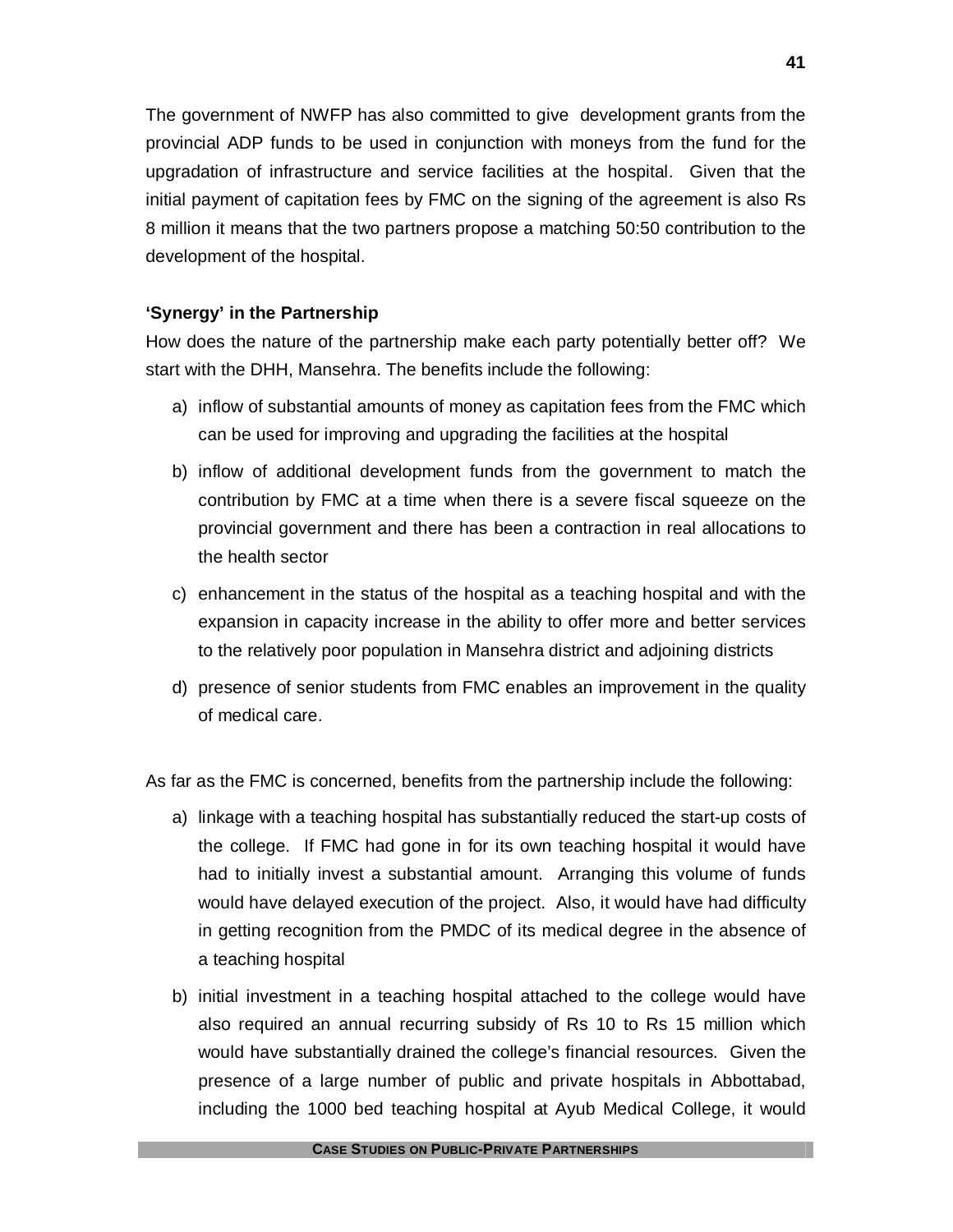have been difficult to attract patients at relatively high fees. The payment of capitation fees to gain access to the DHH, Mansehra, not only saves expenditure for FMC but also given the large number of patients at the hospital and the wide range of diseases treated the exposure of students and the quality of clinical teaching is significantly better

c) the founder principal of FMC, Prof A.J. Khan, who is the principal project sponsor, also sees the development of DHH, Mansehra, and its enhanced ability to provide better services to local residents as a worthwhile objective as he is himself from the district of Mansehra. Also, he sees the investment of capitation fees in upgrading the hospital facilities as being beneficial to the college because it improves the quality of future clinical training to students through establishment of the ICU, CCU and a range of new specialities.

#### **3.4. Implementation of the PPP**

#### **Governance Structure**

A number of changes in the governance structure were necessary for smooth functioning of the partnership. A critical step forward was the granting of operational autonomy to DHH, Mansehra, by the establishment of a Hospital Management Board. Such autonomy was essential for the public sector partner to have the flexibility to be able to effectively manage the partnership. This autonomy has generally not been granted to DHH's.

The composition of the Board is as follows:

|    | a) Commissioner Hazara Division                                         | Chairman                   |
|----|-------------------------------------------------------------------------|----------------------------|
|    | b) Deputy Commissioner Mansehra                                         | Co-Chairman/Member         |
|    | c) Principal of the College                                             | Vice Chairman              |
|    | d) Two prominent citizens to be nominated                               | Members by the First Party |
|    | e) One representative of the College                                    | Member                     |
| f) | <b>District Health Officer Mansehra</b>                                 | Member                     |
|    | g) Medical Superintendent, District Headquarter Member - cum- Secretary |                            |
|    | Hospital, Mansehra                                                      |                            |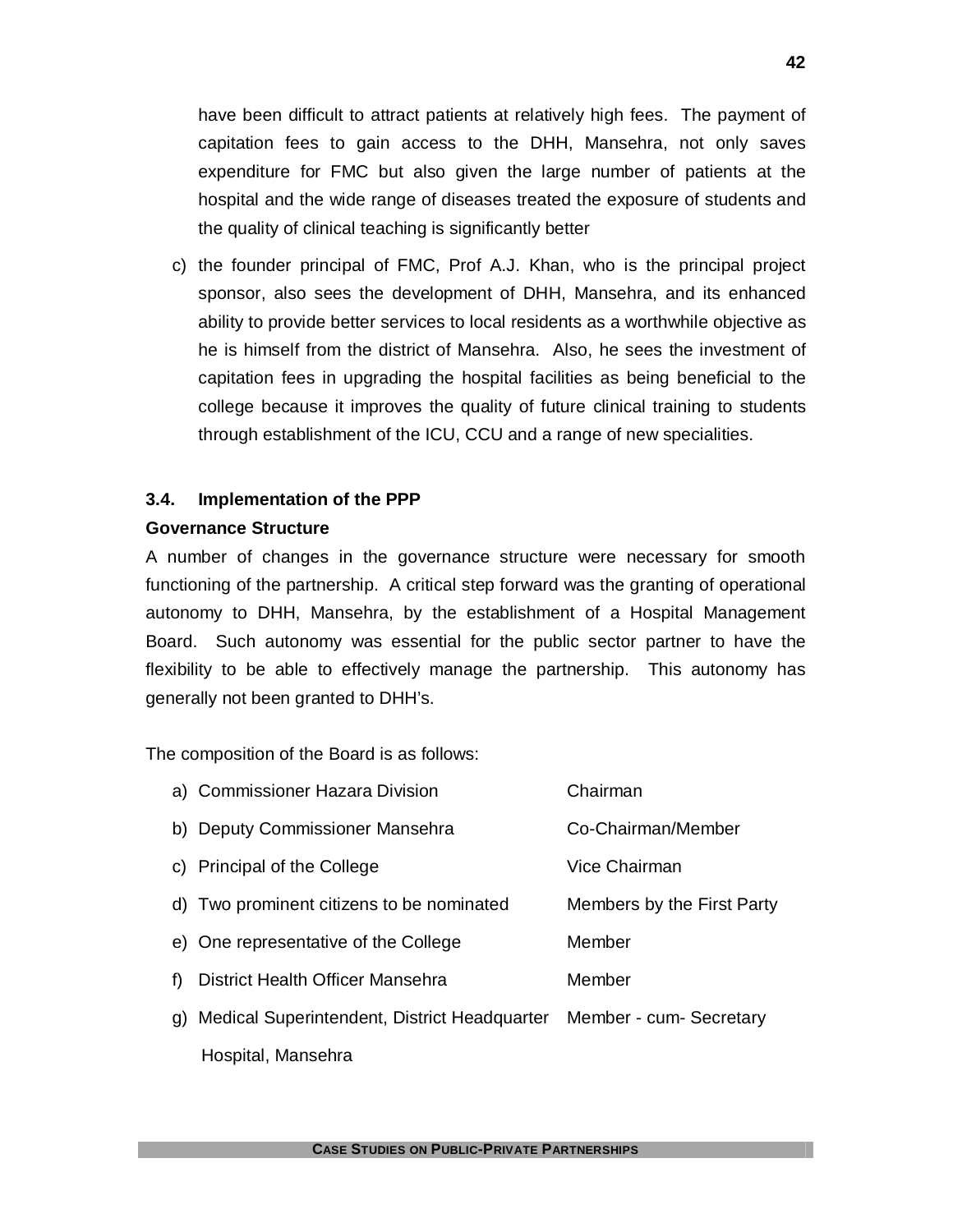Functions of the Management Board include the following:

- a) administration and management of the Hospital; establishment of regulatory framework for operation of the Hospital and the collaborative arrangements with the Second Party within the overall framework of the Agreement;
- b) regulation of clinical coaching and discipline amongst students during clinical coaching at the Hospital;
- c) approval of development plans within the Hospital based on a master plan to be prepared for upgradation and development of the Hospital;
- d) submission of annual budget estimates and revised budget estimates to the Government on the recommendations of the Finance and Planning Committee;
- e) review of quarterly reports prepared by the Medical Superintendent of the Hospital;
- f) and preparation of annual report of the Management Board, and its submission to the Review Board.

The Board is expected to meet at least once every quarter.

There are a number of significant points to note about the composition of the Board. First, both partners have representation on the board. For FMC there are two seats, one for the Principal as the Vice Chairman and the other for a representative nominated by the college as member. This implies that the private sector partner has been given an important role in the management of the hospital. The Medical Superintendent of the hospital acts as the Secretary of the Board. Second, the Chairman of the board, the Commissioner of Hazara Division, is an outsider. He can effectively act as an arbitrator in the event there is any dispute between the parties. Third, the board has representation from two prominent citizens nominated by the government of NWFP. This introduces an element of external accountability and potentially makes the board more responsive to the needs of the people of the area.

Within the functions of the Board there are some which relate directly to the working of the partnership. The first is the establishment of a regulatory framework for the collaborative arrangements in the partnership, the second is concerned with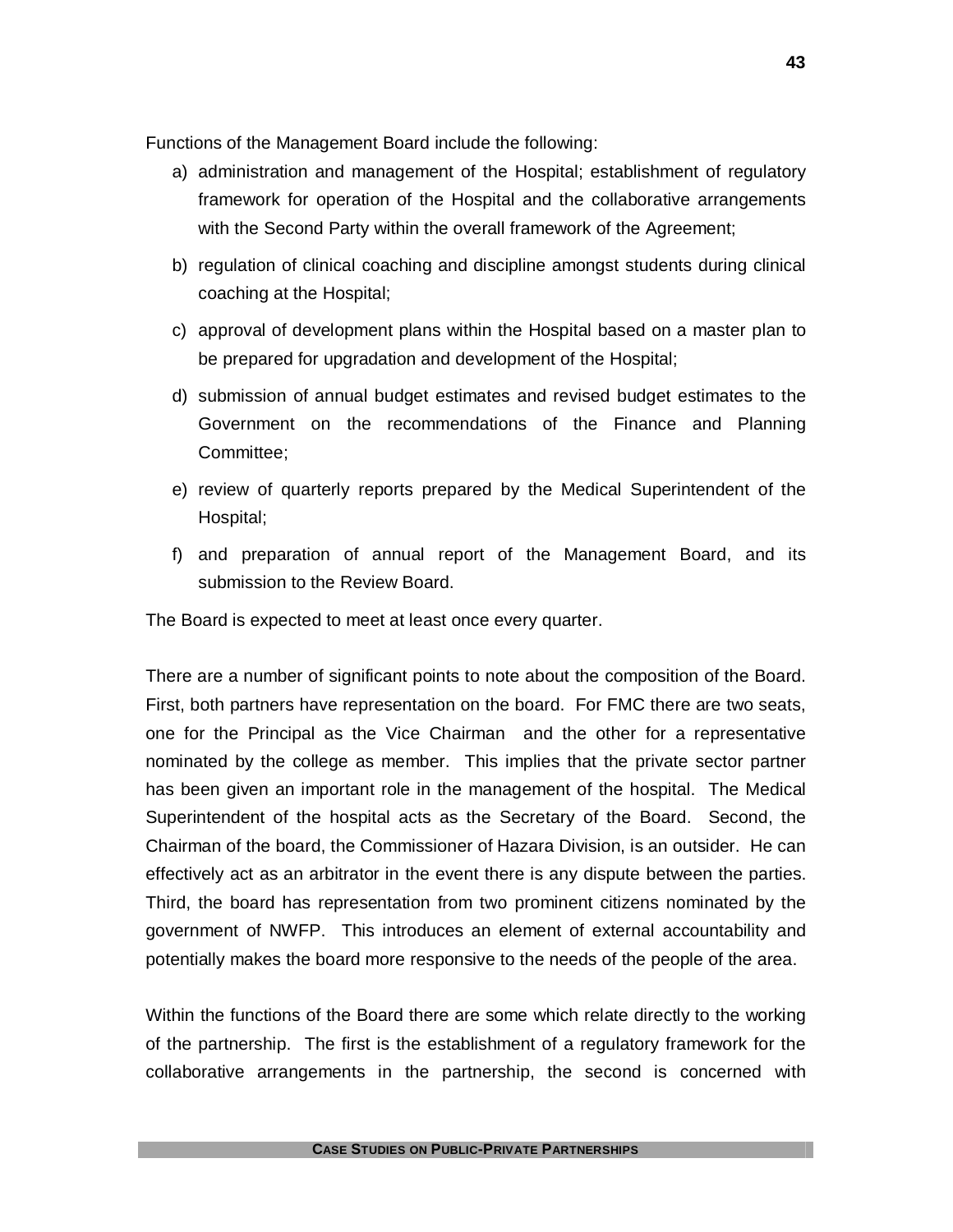regulation of clinical teaching and discipline among students during clinical teaching at the hospital and the third with approval of development plans for the hospital.

## **Process for Review of Partnership**

Above the Hospital Board, a special Review Board has been constituted to monitor the implementation of the agreement. The Review Board comprises of the following:

|    | a) Additional Chief Secretary to Government of North-<br><b>West Frontier Province</b>                           | Chairman                 |
|----|------------------------------------------------------------------------------------------------------------------|--------------------------|
|    | b) Secretary to Government of North-West Frontier<br>Province, Finance Department                                | Member                   |
|    | c) Secretary to Government of North-West Frontier<br>Province, Health Department                                 | Member                   |
|    | d) Secretary to Government of North-West Frontier<br>Province, Services and General Administration<br>Department | Member                   |
|    | e) Principal of the College                                                                                      | Member                   |
| f) | Two members from the Hospital Management Board<br>who are not civil servants                                     | Member                   |
|    | g) Chairman of the Hospital Management Board,<br>constituted under para 8(iv) of this Agreement                  | Member-Cum-<br>Secretary |

The Review Board shall be responsible for:

- a) review of the implementation of this Agreement;
- b) review and approval of the Annual Report of the Chairman of the Hospital Management Board;
- c) review of the Audited Accounts of the Hospital Fund;
- d) any other matter assigned to it by the First Party.

The Board is expected to meet at least once a year.

It may be observed that the prime purpose of this Board is to review the implementation of the agreement and the audited accounts of the Hospital Fund. Here again, it is significant that even at this high level there is representation both of the private sector partner and of citizens. The Review Board can be seen as the final authority for any conflict resolution between the two parties.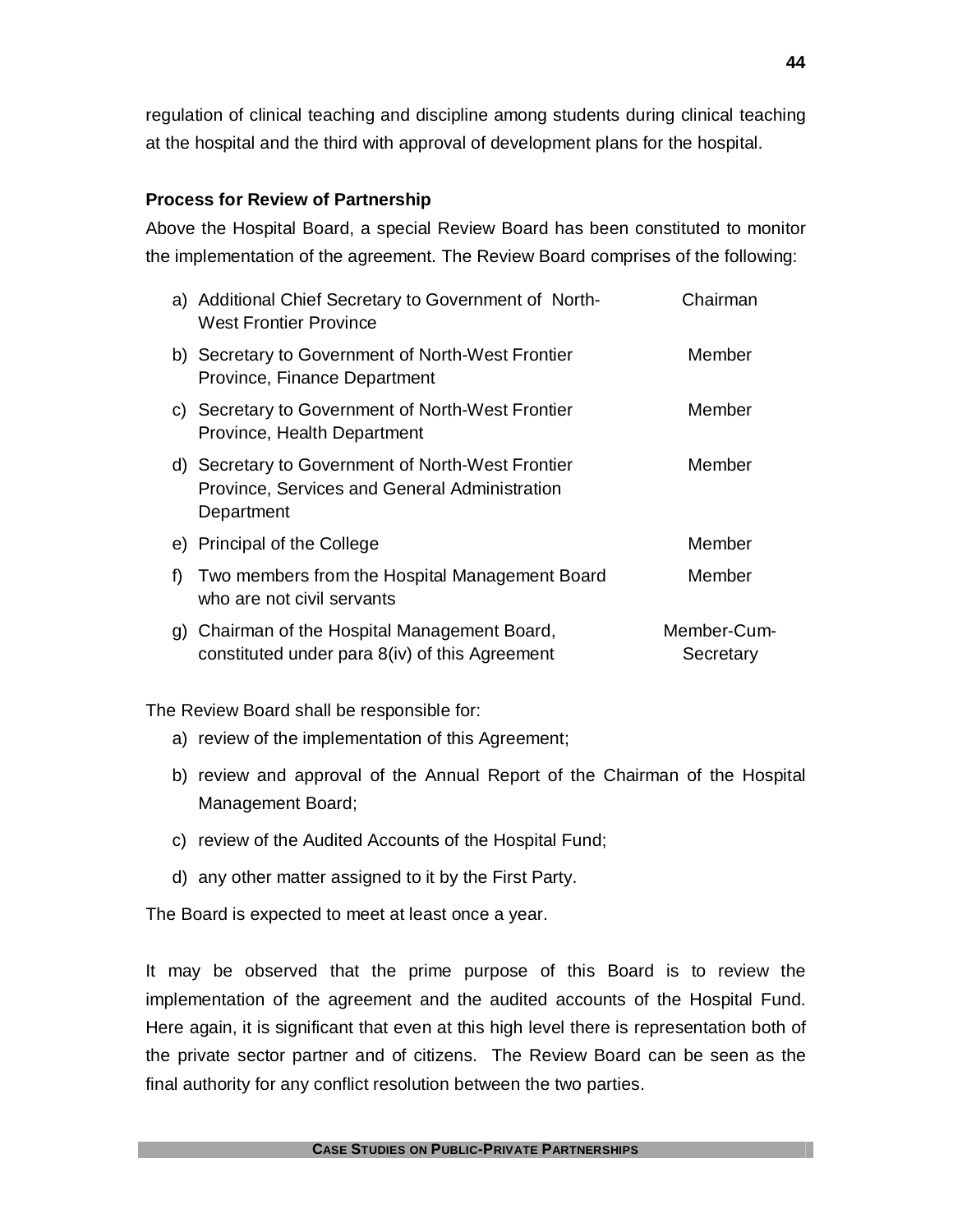## **Working Arrangements**

At the operational level, arrangements have been made to ensure that clinical training by doctors at DHH, Mansehra, does not cut into the prime time devoted to treatment of patients. Clinical training sessions are held early morning from 8:00 AM to 9:00 AM before OPD timings. Students also accompany doctors during their visits to the wards. Their presence has apparently made doctors more careful in their diagnoses.

## **3.5. Evaluation of PPP**

The prime indicators of success of a public-private partnership are the efficiency, equity and effectiveness of services provided. Perhaps, the most powerful visual indicator of success is the completion of construction of the new wing of the hospital. This wing has the capacity for 150 beds, in excess of the expansion stipulated in the agreement. It includes an ICU, CCU and a number of operation theaters. The construction cost of Rs 15 million has been financed by the first installment of the capitation fee paid by FMC of Rs 8 million and a development allocation from the ADP by the provincial government as promised in the agreement.

The construction of the new wing has more than doubled the capacity of the DHH, Mansehra, and has made it equivalent to the DHH in some of the more developed districts of the country. Consequently, the hospital is now able to avoid overcrowding and congestion in the use of its facilities. Not only is it possible to more effectively serve the population in its catchment area but the quality of service has gone up significantly. All this has been achieved without any significant increase in user charges. These remain very low. The OPD charge is Rs 3 (4 cents), the admission charge is Rs 15 (20 cents), X-ray charge is Rs 60 (46 cents) and ECG charge is Rs 40 (53 cents). Operations are free. Therefore, equity considerations have not been sacrificed. This is a major achievement.

Other indicators of success are reflected in the views of the stakeholders taken as part of an earlier evaluation**<sup>19</sup>** as follows:

*FMC College Administration / Faculty:* The respondents are happy that the DHH, Mansehra, has been upgraded and expanded so rapidly and that the money paid as capitation fees has been used primarily for development purposes. They feel that the expansion in medical staff in the hospital, the offering of new specialities and the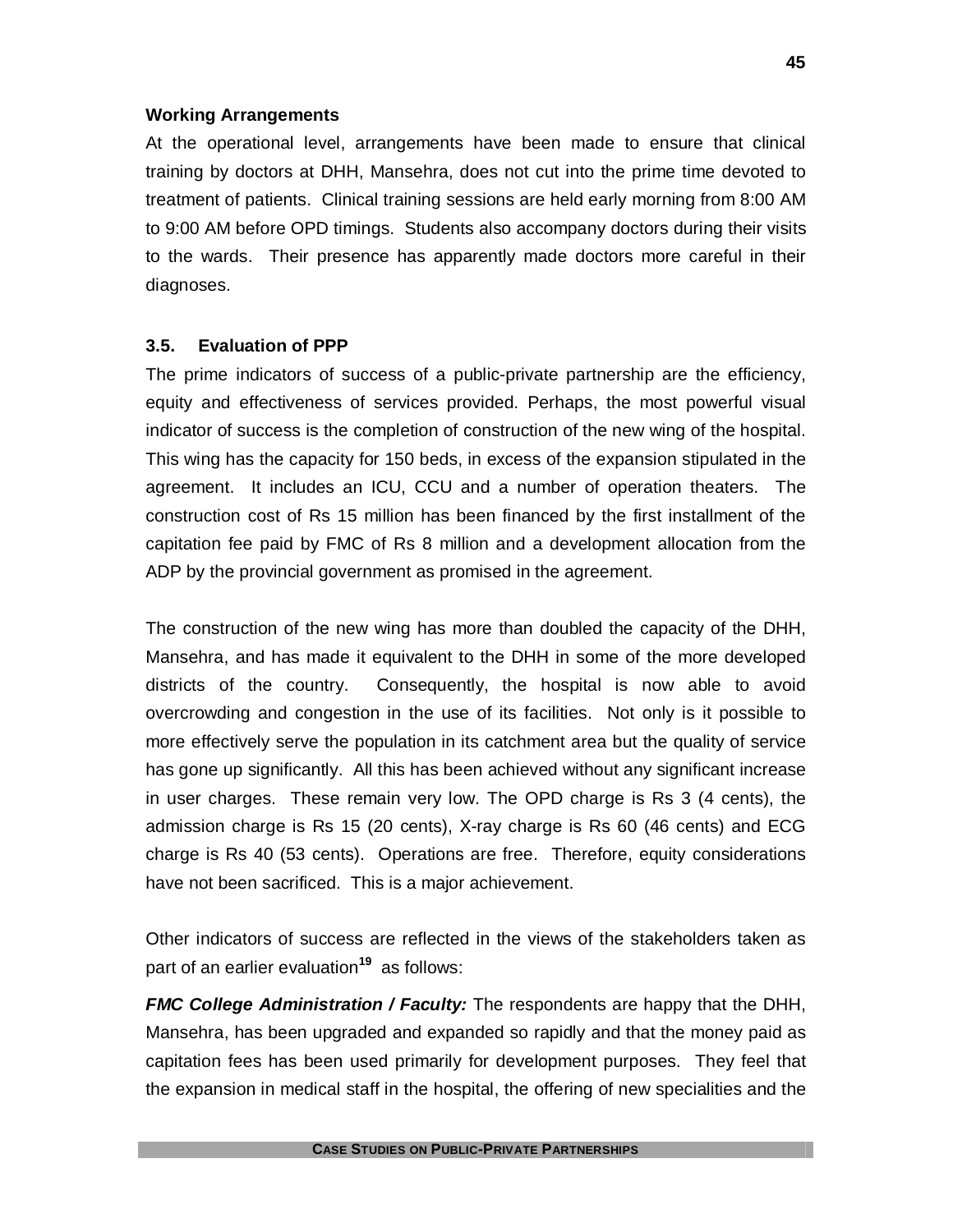commissioning of an ICU and CCU will greatly contribute to improving the quality of clinical training being imparted at the hospital. The faculty also feels that the presence of senior students in visits to the wards have made doctors more alert in their diagnosis and treatment of patients.

**FMC Students:** There is the problem for students of inconvenience in commuting between the college and hospital. However, they emphasize that they have greatly benefited from the exposure to all kinds of patients at DHH, Mansehra. They have also praised the doctors of the hospital for being very cooperative and taking interest in the clinical training. An intangible benefit is the exposure of students to patients and illnesses / diseases in a rural setting. This may motivate some of them to set up practices in small towns rather than congregate in large cities like Lahore and Karachi, which already have an oversupply of doctors.

*Hospital Administration / Staff:* The hospital administration and staff are rightfully proud that their hospital has been granted autonomous status and has truly become a DHH, with the status of a teaching hospital. This has enhanced their standing in the medical profession. They are, no doubt, also happy that their remuneration package has been enhanced due to the partnership without any change in their conditions of service.

*Patients / Citizens:* DHH, Mansehra has been successfully upgraded without any enhancement of user charges. Initial fears of the privatization of the facility have proven to be unfounded. There has been a visible improvement in the quality of service due to greater presence of doctors.

## **3.6. Factors Contributing to Success and Sustainability**

A number of factors can be identified which have contributed to the success of the model of partnership between the government of NWFP (through the DHH, Mansehra) and the FMC, involving the provision of clinical and teaching facilities by the hospital and the payment of capitation fees by the college for this service. The success factors include the following:

*High premium on medical education:* a major underlying favorable factor is the high level of demand for medical education in Pakistan. Despite high capital costs, private medical colleges have become financially viable because of the relatively high fees that can be charged. FMC's annual fees and other charges per student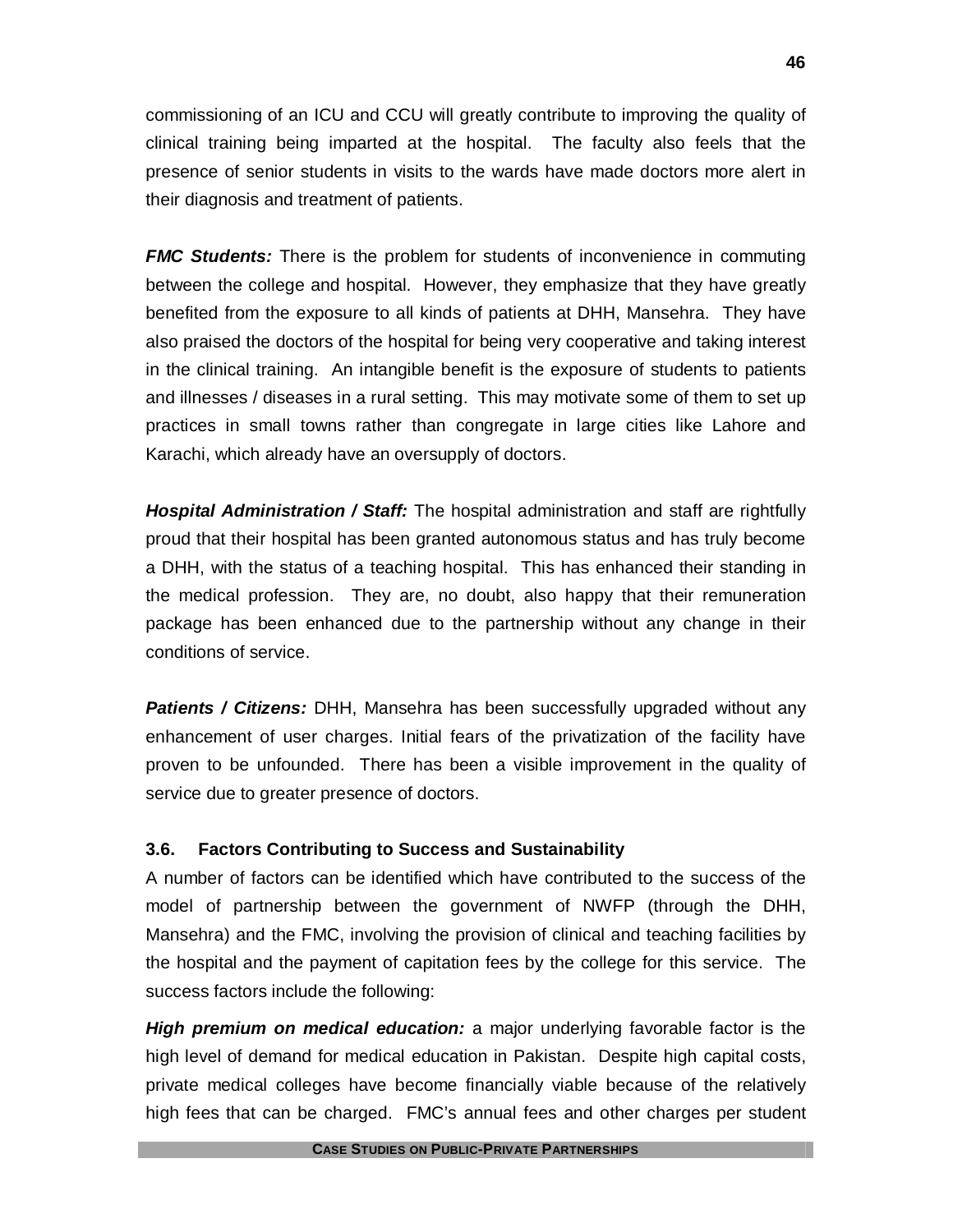exceed Rs 200000. This has made it possible for FMC to offer to pay high capitation fees of Rs 50000 per student to DHH, Mansehra, and thereby make the partnership financially very attractive to the latter.

*Large scope for 'synergy':* The particular model of partnership chosen also had great 'synergy', whereby each party benefited significantly from the partnership. FMC was able to reduce its start-up costs and gain quicker recognition from PMDC while DHH, Mansehra got enhanced status and substantial additional funds for upgrading the hospital. This synergy greatly increased the incentive for forming the partnership and also increased the likelihood of success of the arrangement.

*Quality of Leadership:* The exceptional role of Prof. A.J. Khan in piloting through the concept of public-private partnership in the field of medical education for the first time in Pakistan must be emphasized. Given his status and past positions held in the government, he was able to surmount the obstacle of mistrust of the private sector in the bureaucracy. Formation of a Trust and establishment of a Board of Governors of the college helped further in surmounting this lack of faith. Prof Khan demonstrated successfully that his goal was not profit maximization by donating land free for the construction of the college campus.

*Shared Objectives:* Prof A.J. Khan's offer to pay relatively high capitation fees was partly motivated by the desire to contribute to the upgrading of DHH, Mansehra, so that it could provide more and better services to residents of Mansehra district, a district to which he belongs. Therefore, he shared the same objective as the government of NWFP in expanding the coverage of medical services.

*Success in Coalition Building:* Initially different stake holders had varying perceptions about the partnership. Citizens of the area were worried that this was the first step towards privatization of the government hospital and that subsequently user charges would be raised. This fear was allayed by a series of meetings of the MS with notables of the area and by including representatives of the citizens in the Hospital Management Board and Review Board. This ensured a degree of public accountability of the arrangement.

The hospital staff was worried that their employment status might be changed and they would lose their security of service. However, in the agreement their rights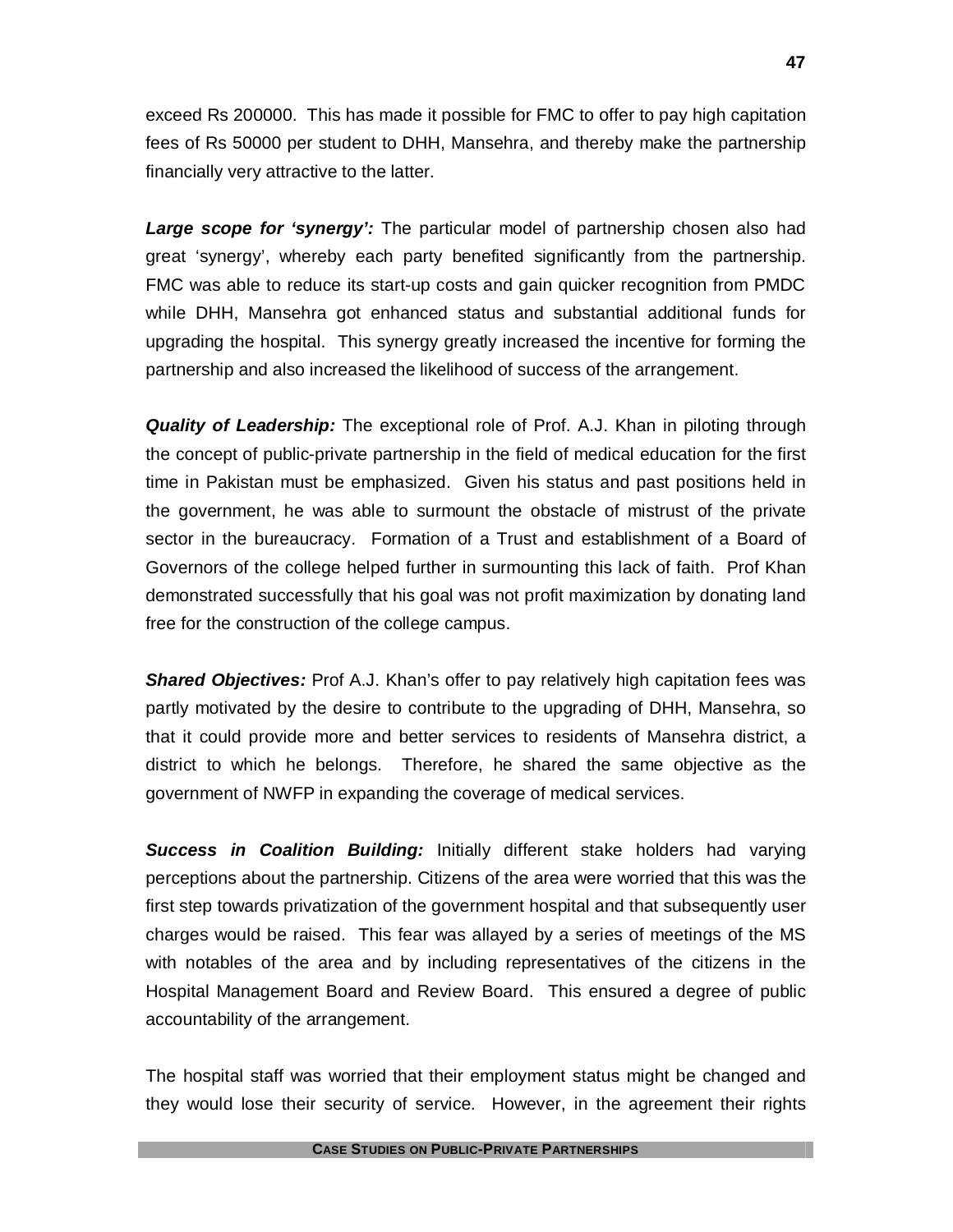have been fully protected. In fact, they have been granted a special allowance during the tenure of the partnership. Altogether, a coalition of support for the partnership from the various stakeholders was skillfully built by the parties to the arrangement.

*Appropriate Changes in Governance Structure:* A fundamental change that was made was the granting of administrative autonomy to DDH, following the granting of status of a teaching hospital, by the establishment of a Hospital Management Board. This has increased the flexibility of the hospital management to respond to any problems that may arise during the tenure of the partnership. Also, the private sector partner has been given a significant role in the management of the hospital by representation on the board.

*Proper Legal Framework:* The terms and conditions of the partnership have been clearly specified in a legal agreement between the government of NWFP (which owns DHH, Mansehra) and FMC. This ensures proper transparency in terms of the obligations of each party and provides the necessary regulatory framework for monitoring the implementation of the agreement.

*Building In of Safeguards:* The legal agreement is a comprehensive document and careful builds in safeguards for proper utilization of funds, for protection of rights of patients and hospital employees and for conflict resolution between the two parties. This minimizes potential problems in the working of the partnership. In fact, the legal agreement is well-drafted and can become a model for similar partnerships elsewhere in Pakistan.

*Outside Patronage:* The government of NWFP has honored its commitment of giving a development allocation of Rs 8 million for upgrading DHH, Mansehra. The divisional / district administration has also taken an active interest in the project. The Commissioner / Deputy Commissioner have been supportive and monitor the partnership as Chairman / Co-Chairman of the Hospital Management Board. Success in rapid completion of the new wing of DHH, Mansehra, has motivated the government of NWFP to offer equipment and furniture which will become surplus after the closure of DHH, Abbottabad.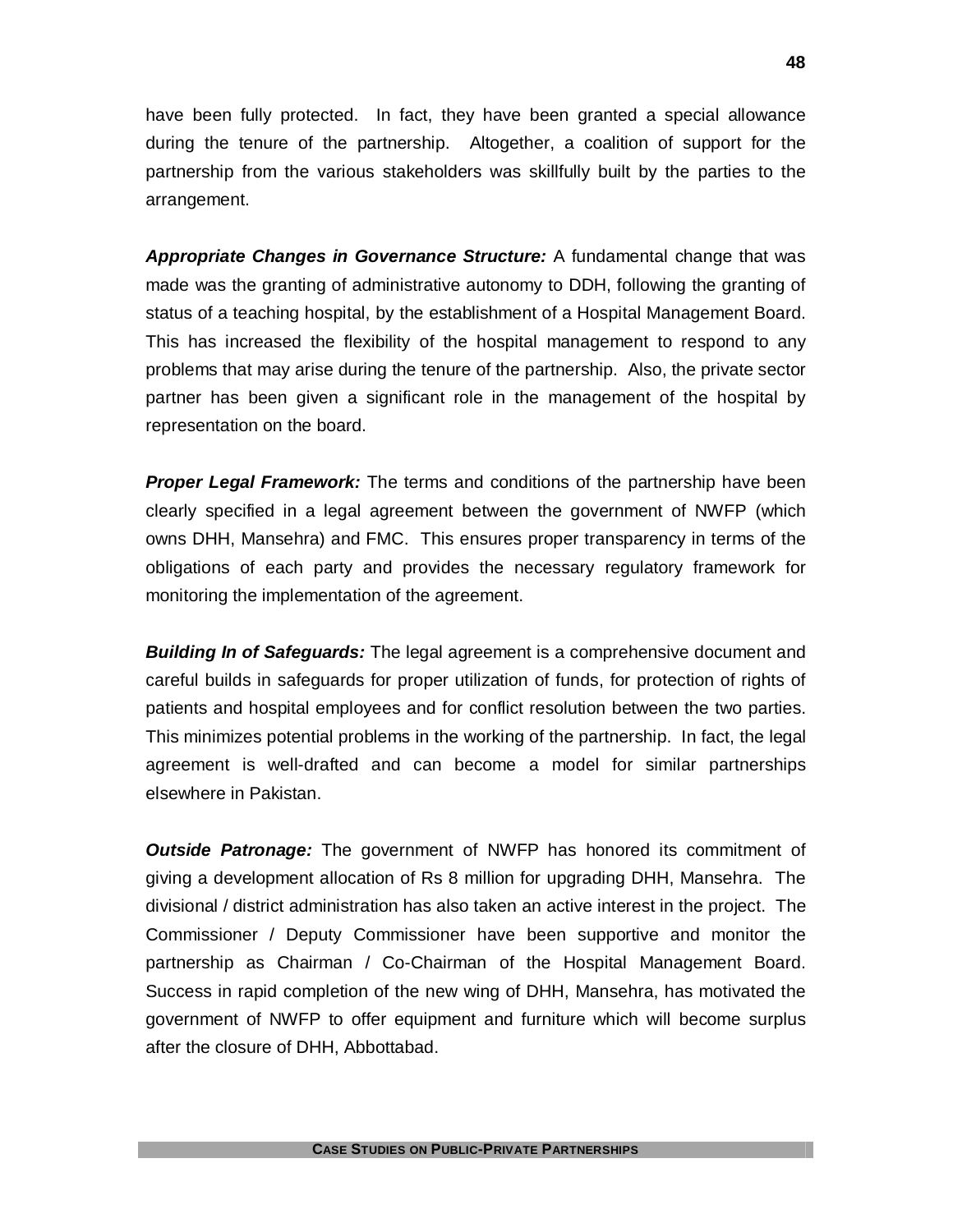Altogether, a large number of factors including the high premium on medical education, large scope for 'synergy', quality of leadership, shared objectives, success in coalition building, appropriate changes in governance structure, proper legal framework, building in of safeguards and outside patronage have all contributed to making this unique model of public - private partnership in the health sector of Pakistan a success.

## **3.7. Lessons Learned and Replicability of Case Study**

The case study from Pakistan demonstrates that the inherent mistrust between the public and private sectors can be transformed into a mutually beneficial partnership if the gains from co-operation are high, there is strong leadership and commitment to common objectives, if attempts are made to build coalition of support by resolving divergent interest of various stakeholders, if appropriate changes are made in the governance structure and if a proper legal and regulatory framework is put in place to ensure transparency and accountability of the arrangement.

The relationship between the government of NWFP (through the DHH, Mansehra) and the Frontier Medical College is a successful model of partnership, which evolved because of a combination of favorable factors. Can it be replicated elsewhere? Given the success of the model, the answer is a yes. In fact, a number of PPPs of private medical colleges and government hospitals have already evolved in Pakistan as shown in Box 10. Of course, success in forming partnerships hinges on the quality of leadership, on the ability to build a coalition of support and to agree on a legal and regulatory framework (along with appropriate institutional changes) of the type observed in the case study.

|    | <b>BOX 10</b><br><b>PRIVATE MEDICAL COLLEGES PARTNERING WITH GOVERNMENT HOSPITALS</b>                                                  |                  |                                                     |  |  |  |
|----|----------------------------------------------------------------------------------------------------------------------------------------|------------------|-----------------------------------------------------|--|--|--|
|    | The following colleges, recognized by the Pakistan Medical and Dental Council (PMDC), are<br>in partnership with government hospitals. |                  |                                                     |  |  |  |
|    |                                                                                                                                        | Located          | <b>Affiliated with Hospital</b>                     |  |  |  |
| 1. | <b>Foundation University Medical College</b>                                                                                           | Rawalpindi       | Fauji Foundation Hospital Rawalpindi                |  |  |  |
| 2. | Islamic International Medical College                                                                                                  | Rawalpindi       | Pakistan Railways Hospital                          |  |  |  |
| 3. | <b>Wah Medical College</b>                                                                                                             | <b>Wah Cantt</b> | Pakistan Ordnance Factory's (POF) Wah<br>Hospital   |  |  |  |
| 4. | <b>CMH Lahore Medical College</b>                                                                                                      | Lahore           | Combined Military Hospital, Lahore (Army<br>Lahore) |  |  |  |
| 5. | <b>Women Medical College</b>                                                                                                           | Abbottabad       | District Headquarter Hospital (DHQ),<br>Abbottabad. |  |  |  |

#### **CASE STUDIES ON PUBLIC-PRIVATE PARTNERSHIPS**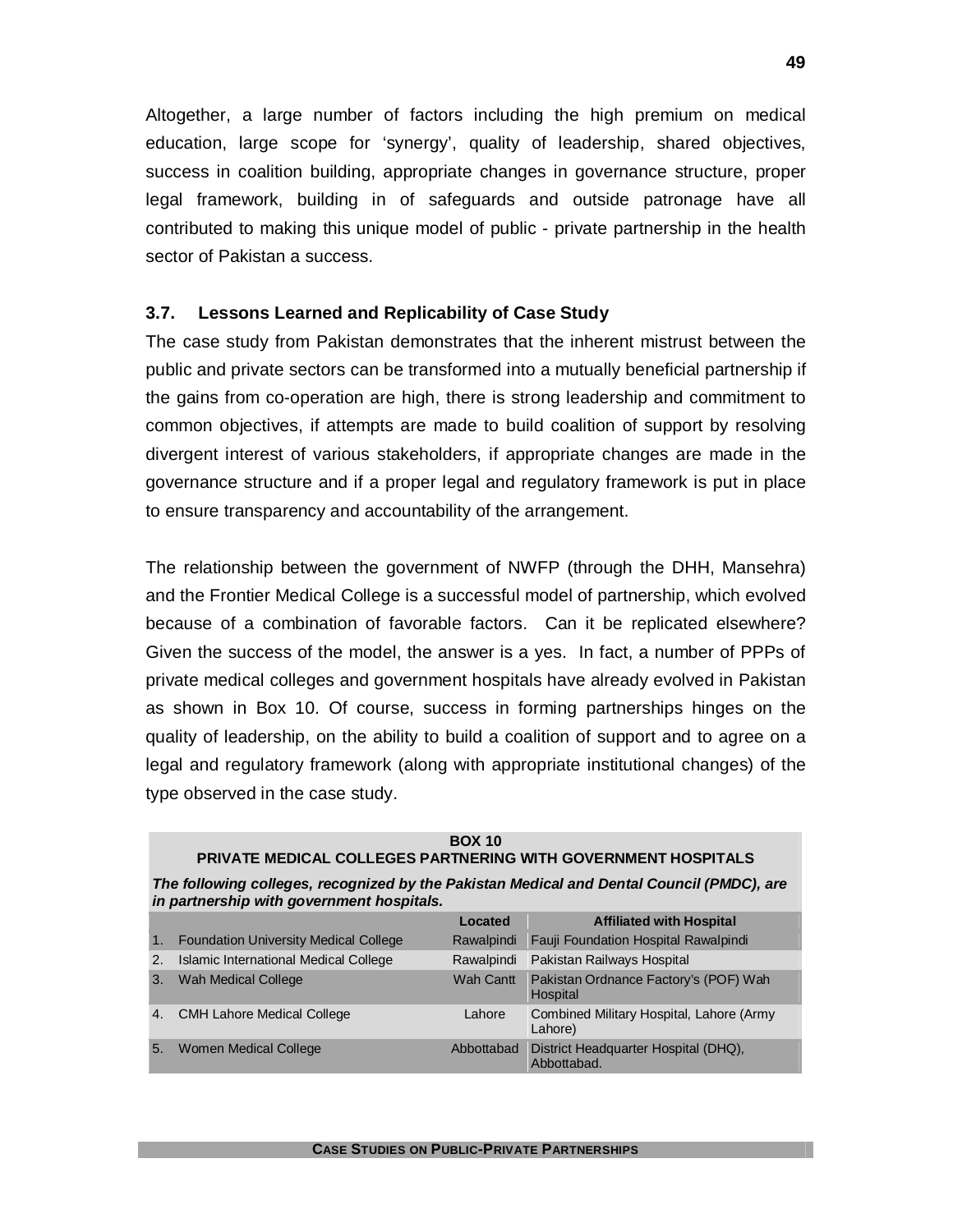## **NOTES:**

- 1. Reported in Mohammad A. Mustapha, "Telecommunication in Jordan: Performance Policy Environment and Reform Ahead" in Towards Competitive and Caring Societies In The Middle East and North Africa, eds I. Diwan and K. Surker(Washington, D.C: World Bank, 1997) and Vu thiphong Priebjrivat and Dennis A. Rondinelli; , "Privatizing Thailand's Telecommunication Industry: A Case Study of Politics and International Business", Business and the Contemporary World 6, No 1 ,1994.
- 2. Dennis A. Rondinelli and Max Iacono, Policies and Institutions for Managing Privatization: International Experience , Geneva: International Labour Office, 1996.
- 3. International Finance Corporation (World Bank Group). "Handbook on Public Private Partnerships". Washington D.C. World Bank.
- 4. Dennis A. Rondinelli, "Partnering for Development", in Reinventing Government for the Twenty First Century: State Capacity in a Golobalizing Society edited by Dennis Rondinelli and G. Shabbir Cheema, 2003.
- 5. Rob Tailor and Simon Blair, "Public Hospitals" Public Policy for the Private Sector, Note No 241 Washington, D.C World Bank, 2002.
- 6. Sandra J. Cointreau, "Environment Management of Urban Social Waste in Developing Countries: A Project Guide", Washington D.C World Bank, 2002.
- 7. H. Levy and Menendez "Privatization in Transport: Contracting out the Provision of Passenger Railway Service in Thailand" World Bank EDI Working Paper, Washington D.C World Bank, 2002.
- 8. Dennis A. Rondinelli, "Partnering for Development", in Reinventing Government for the Twenty First Century: State Capacity in a Golobalizing Society edited by Dennis Rondinelli and G. Shabbir Cheema, 2003.
- 9. UNDP, joint venture Public-Private Partnership for Urban Environment Services.
- 10. P.D. Grub and J.H. Lin "Foreign Direct Investment in China" Westport, Conn; Quorum Books, 1990.
- 11. Dennis A. Rondinelli, "Partnering for Development", in Reinventing Government for the Twenty First Century: State Capacity in a Golobalizing Society edited by Dennis Rondinelli and G. Shabbir Cheema, 2003.